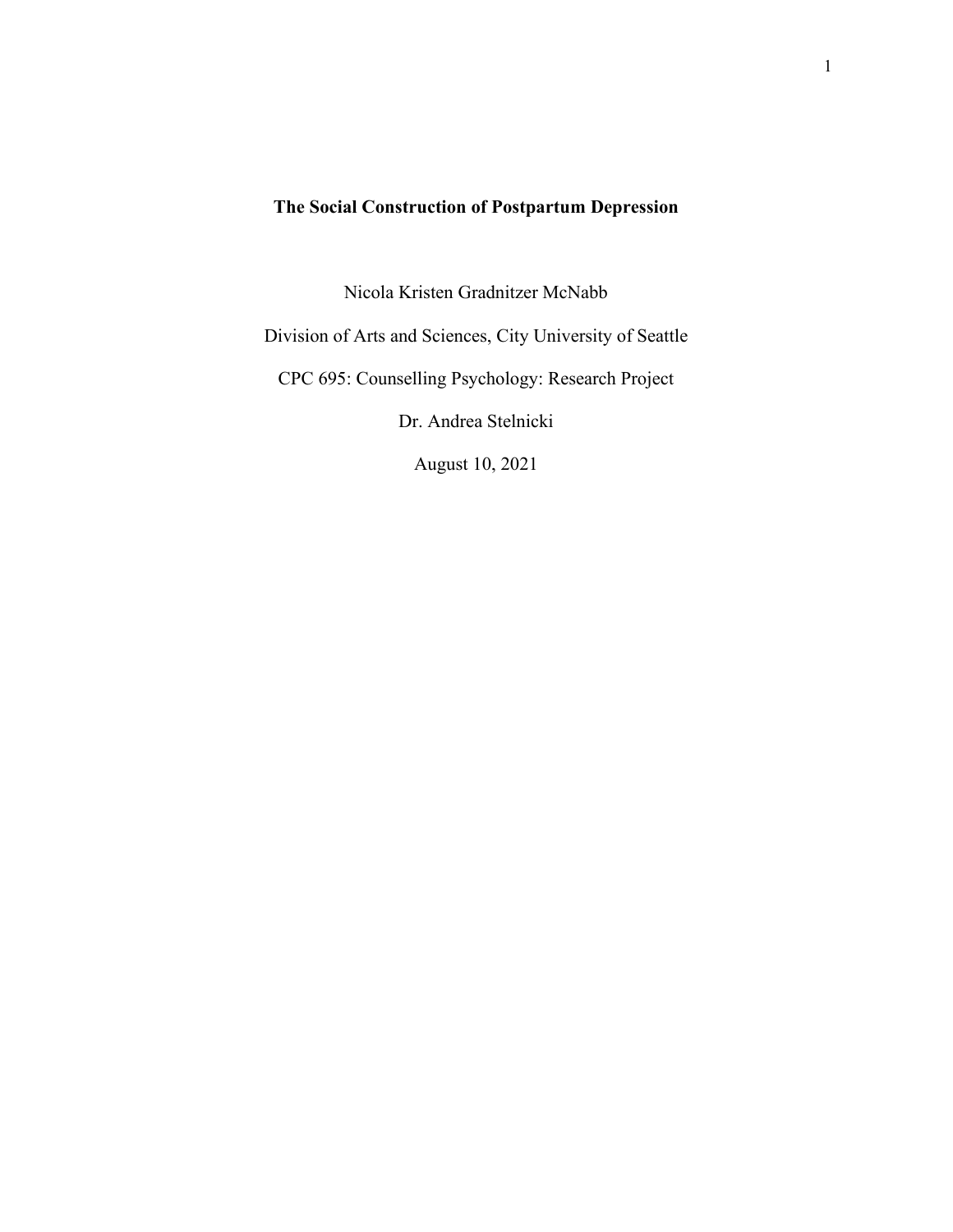## **Abstract**

Postpartum depression (PPD) is a serious mental health condition that affects 5%–60% of women in the days and months after giving birth (Kwee & McBride, 2016; Öksüz, 2021; Shi et al., 2018). PPD not only affects the mother but has health and well-being influences on the infant and other family members (Praetorius et al., 2020; Shi et al., 2018). PPD is experienced worldwide and disproportionately impacts women who do not meet dominant narrative expectations of pregnancy and motherhood (Jackson-Best, 2016; Maji, 2018; Staneva et al., 2017). This literature explores the impact of dominant narratives on women experiencing PPD and how these narratives are shaped by the medical model and neoliberal expectations (Cosgrove & Vaswani, 2020; Kwee & McBride, 2016). Intersectional and assemblage theory are used to explore the impact of these policies on women's experiences and identities (Chadwick, 2017; Crenshaw, 1991). Additionally, recommendations for practice which incorporate an intersectional and trauma informed care lens are considered (Jackson-Best, 2016; Polmanteer et al., 2019; Substance Abuse and Mental Health Services Administration [SAMHSA], 2014). Lastly, this literature review supports further exploration of intersectional factors of mothers and social institutions and how this can inform care practices for mothers experiencing PPD (Jackson-Best, 2016; Polmanteer et al., 2019).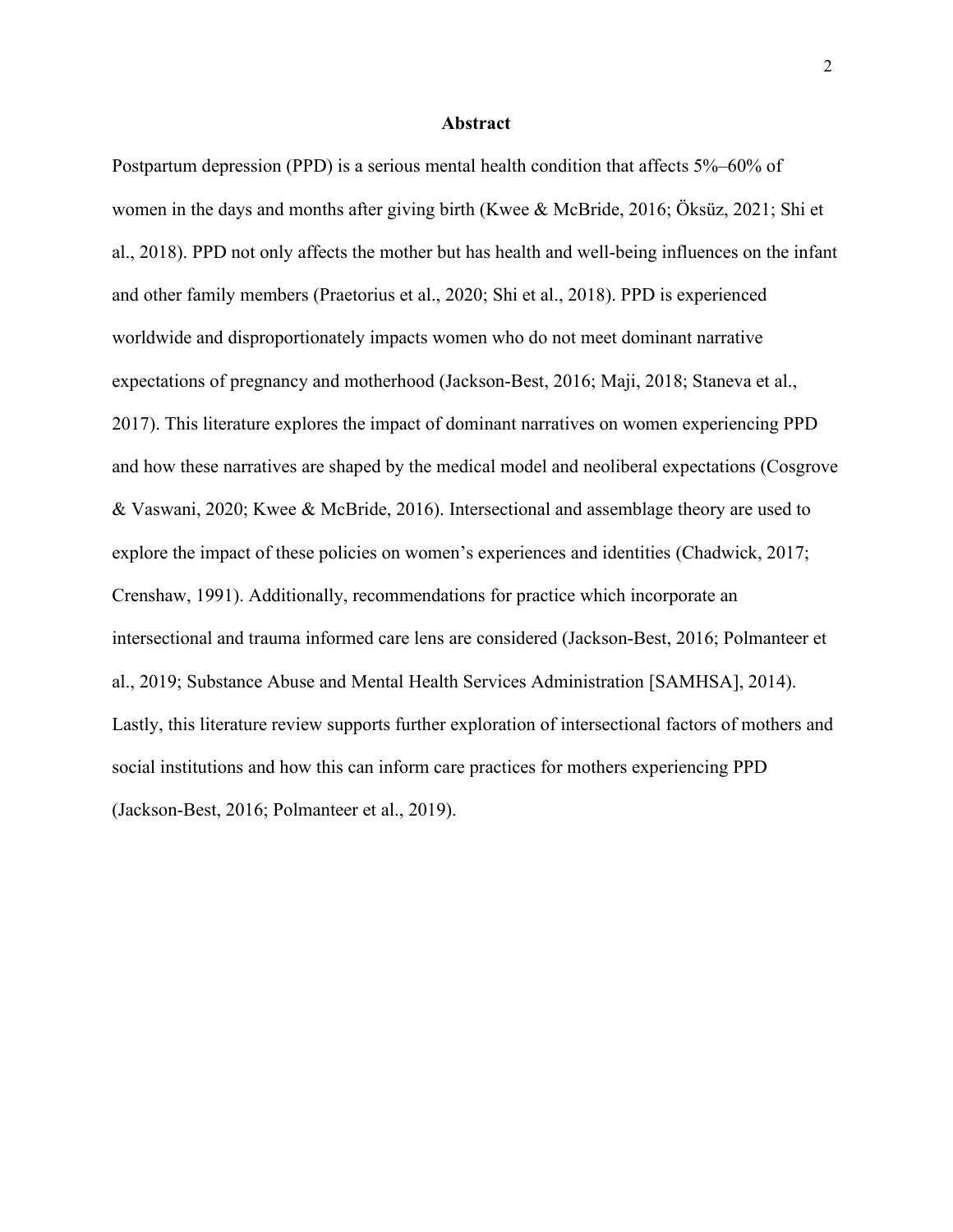#### **The Social Construction of Postpartum Depression**

Postpartum depression (PPD) is a serious mental health condition that affects women in the days and months after giving birth. The *Diagnostic and Statistical Manual of Mental Disorders* (DSM-5; American Psychological Association [APA], 2013) defines PPD as a major depressive disorder starting during the peripartum stage or up to 1 year after giving birth. PPD shares many of the same characteristics as other types of depression and includes symptoms such as diminished interest or pleasure in activities, depressed mood (e.g., feelings such as sadness or hopelessness), fatigue or loss of energy, decreased concentration, and possibly suicidal thoughts or ideation (APA, 2013). Women may experience exhaustion, appetite changes, somatic symptoms, social isolation, and diminished self-worth (Praetorius et al., 2020). Maternal depression also impacts the mental, physical, and interpersonal well-being of the woman's child and partner (de Camps Meschino et al., 2016).

In Canada, the rates of PPD are 23% for the general population and 30% for mothers under 25 years old (Statistics Canada, 2019). Worldwide PPD rates range from 5% to 60% (Kwee & McBride, 2016; Shi et al., 2018). PPD is the most common mental health concern experienced by new mothers, and PPD leading to maternal suicide is the number one cause of death in the first year after giving birth (Doe et al., 2017; Maxwell et al., 2019). The definition of mother varies among cultures, and as such, so does the expression and experience of PPD (Scharp & Thomas, 2017; Thomason et al., 2015). These statistics indicate a significant and universal prevalence of PPD, affecting mothers as individuals, as well as their infants and families (de Camps Meschino et al., 2016; Johansson et al., 2020; Praetorius et al., 2020).

Many environmental factors impact a woman's risk for PPD. Poverty, lack of secure employment resulting from pregnancy and birth, lack of support, minority status, immigration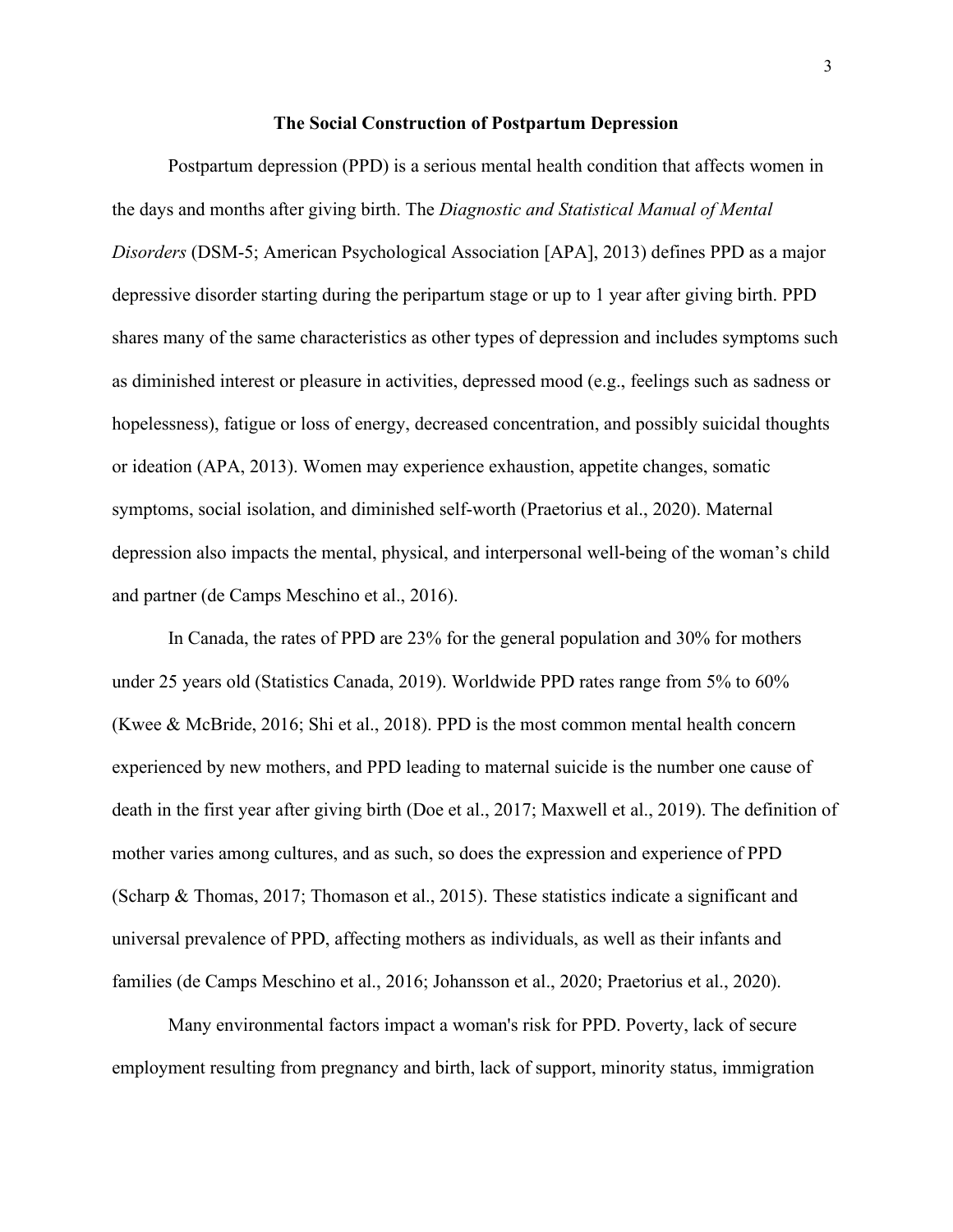status, and young age are contextual risk factors for PPD (Ghaedrahmati et al., 2017; Maxwell et al., 2019; Statistics Canada, 2019). Furthermore, pregnancy and new motherhood are a period of increased risk for domestic violence (Ghaedrahmati et al., 2017). It is significant to note that many of the contextual factors that affect PPD disproportionately impact young mothers, partially explaining the higher incidence of PPD in this demographic (Ghaedrahmati et al., 2017; Jackson-Best, 2016; Maxwell et al., 2019).

As PPD can impact many systems and individuals, there has been much exploration of PPD through the regulatory lens, such as requiring PPD screening, and the medical lens, with antidepressant prescription as first-line treatment (Staneva et al., 2017). Conceptualizing PPD through regulatory and medical models brings attention and awareness to the condition and its far-reaching implications (Limandri, 2019; Milgrom et al., 2015). However, the medical and regulatory models and neoliberal political worldviews disavow the mother's agency and autonomy (Cosgrove & Vaswani, 2020). Social constructs and expectations of the "good mother" are fertile ground for stigmatization and disempowerment when women experience PPD (Staneva et al., 2017). Faced with social oppression at a time of identity transition, women may silence their emotions and inner experience (Maji, 2018; Staneva et al., 2017).

This research review proposes to explore how the social factors of neoliberalism and the medical model contribute to the construction of the good mother stereotype, influencing women's experiences of PPD, identity, and self-silencing. The significance of this research is to contribute to the literature regarding the social construction of motherhood and PPD. The literature review is guided by the research question, *how does the experience of PPD influence mothers' perceptions of identity and experience with self-silencing?*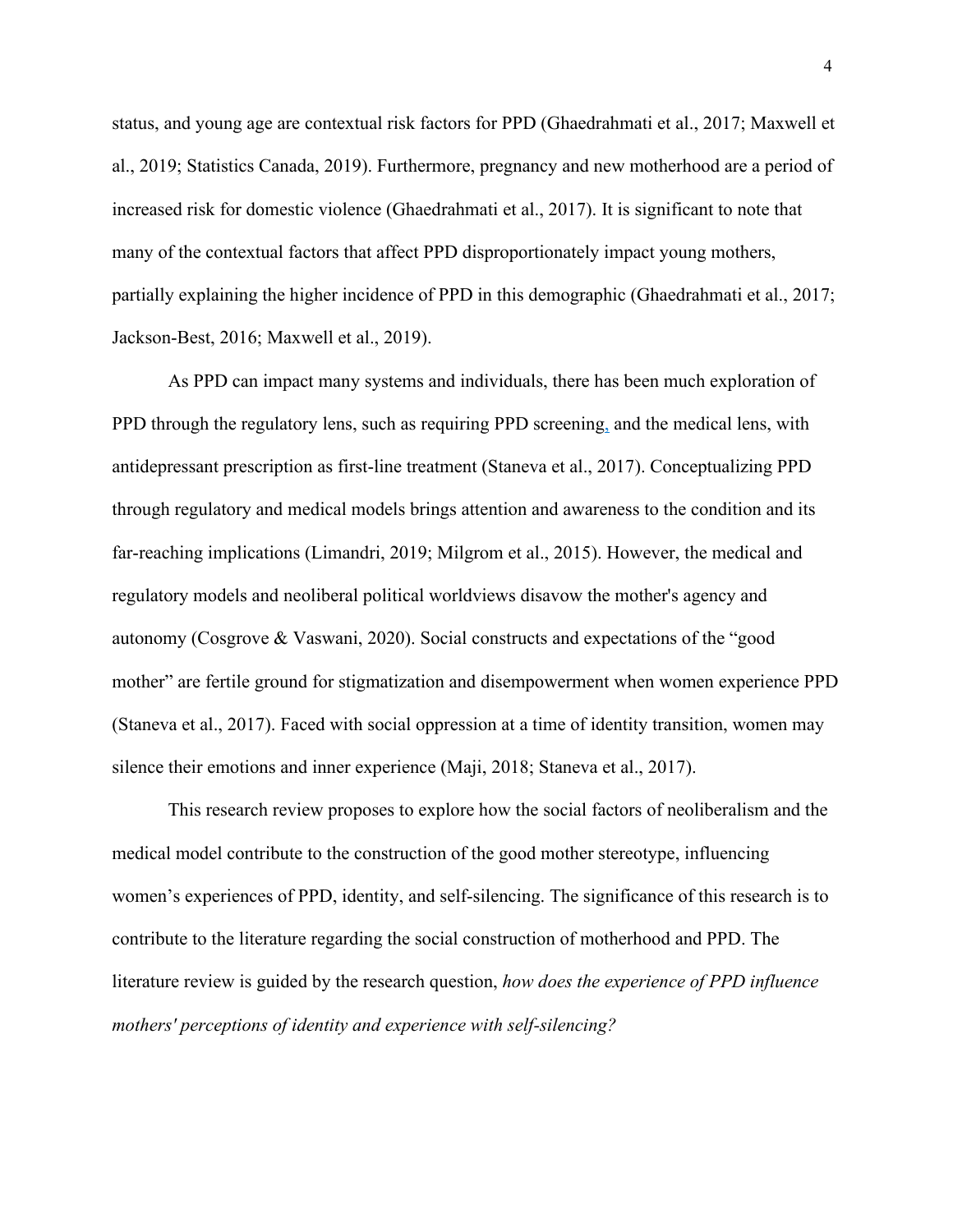#### **Self-Positioning Statement**

It is necessary to situate oneself in the literature review process to provide transparency and understanding to the reader (Patnaik, 2013). As a researcher, I hope to gather information from a broad perspective and synthesize it into a coherent thread that will further understanding of the experience of PPD and the social contexts that influence self-silencing. Exploring and defining my personal and professional position reflexively throughout the research process will increase the validity and reliability of the review (Creswell & Poth, 2018; Neumann & Neumann, 2015). Not only is reflexivity critical to the research process and situating the researcher within the research, but it is also a self-awareness and growth process for the researcher (Patnaik, 2013).

## **Personal Position**

I am a cisgender, White, middle-aged female in a long-term heterosexual marriage, and I am the mother of two teenage children. I was fortunate to have healthy, uncomplicated, and desired pregnancies and births for both of my children. I have not experienced PPD. I thoroughly enjoyed staying home with my children for many years, and I recognize the privilege within which I live that allowed me this opportunity. Socioeconomically, I live in a middle-class setting through my husband's income. However, as a stay-at-home parent for many years, I have not accrued stable nor substantial financial earnings. This juxtaposition of privilege and dependence perplexed me. For me, the social narrative that a stay-at-home mom is doing the "most important job in the world" contrasted with a lack of recognition from the government and society for this labour; only to be labelled a dependent on income taxes highlighted the disparity created by dominant narratives and patriarchal influence.

It is interesting how my husband and I decided who would stay home with our children. While we recognized it was a stereotypical and traditional choice, it was what we had both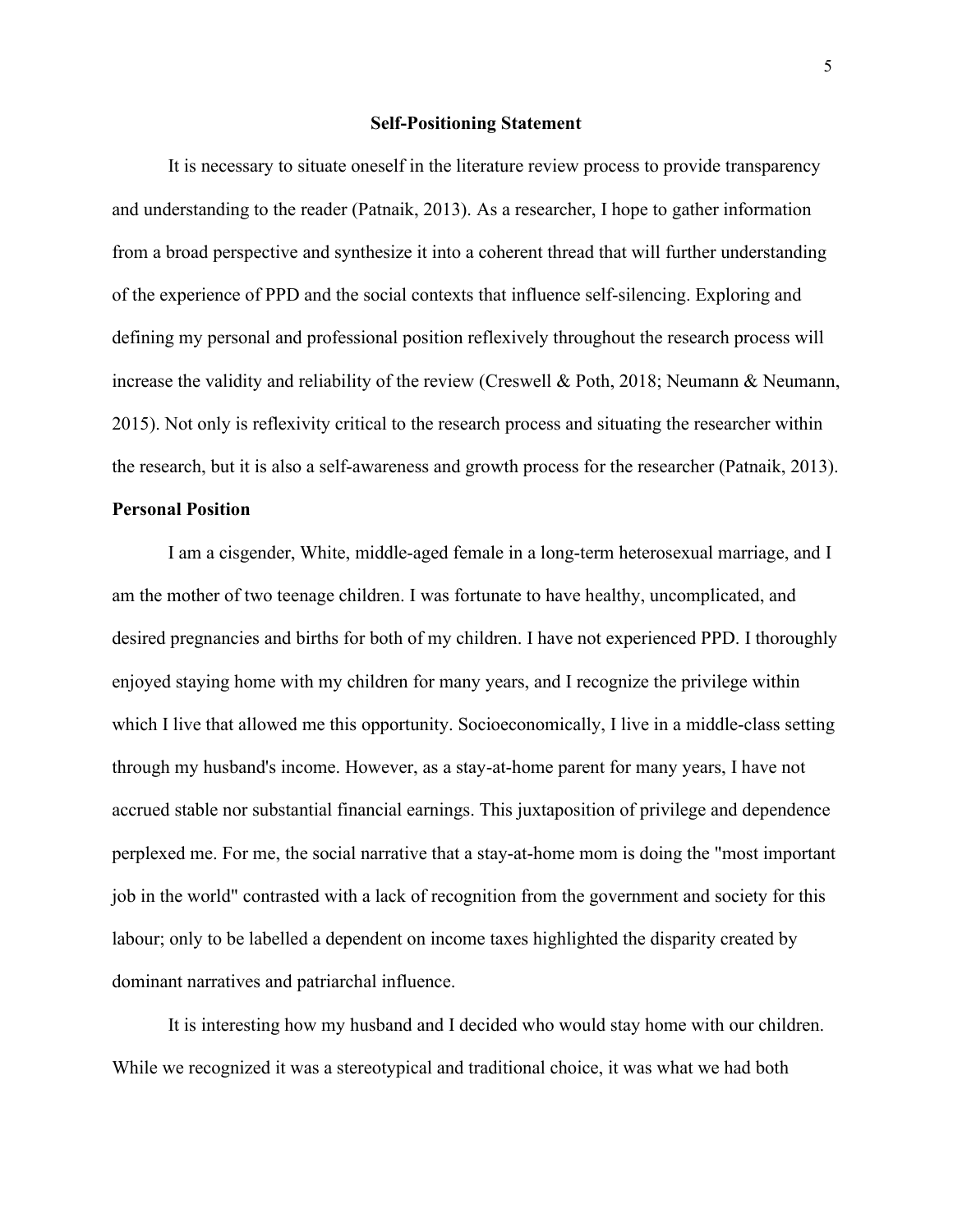experienced as children and thus valued a mother in that position. Being cognizant of this "choice" allowed us flexibility in defining our roles as mother and father and finding agency and autonomy within our traditional family structure. However, through this research, I recognize how I had internalized aspects of the good mother narrative. It is interesting to consider the influences in that choice and what was actually my choice.

It is essential to be aware of bias regarding my own values, expectations, and internalized norms of motherhood. As someone who wanted to have children, and has education and experience working with and parenting children, I have an initial inclination and bias toward perceiving mothers as wanting the role. Furthermore, I believe in a woman's reproductive rights, which may indicate a bias toward expecting pregnancy as wanted. Additionally, this belief in reproductive rights aligns with neoliberal expectations of agency and self-determination. To be aware of my bias requires acknowledgement and awareness of biased moments, and reflexivity to assess the potential influence on the literature review.

As my children are mostly grown, I can reflect on the growth, changes, and challenges for myself as a mother and woman. I have come to recognize the vulnerability of women, particularly mothers, as they negotiate their position within the patriarchy, medical model, and neoliberal forces that oppress. As an act of social justice, I hope this literature review contributes to the voices of mothers.

#### **Professional Position**

A narrative review requires the researcher to further understand the topic by synthesizing themes and key issues from various sources related to the research question (Efron & Ravid, 2019). For this narrative literature review, I planned to identify issues that play a role in the social construction of PPD from a Western perspective. I approached this research from a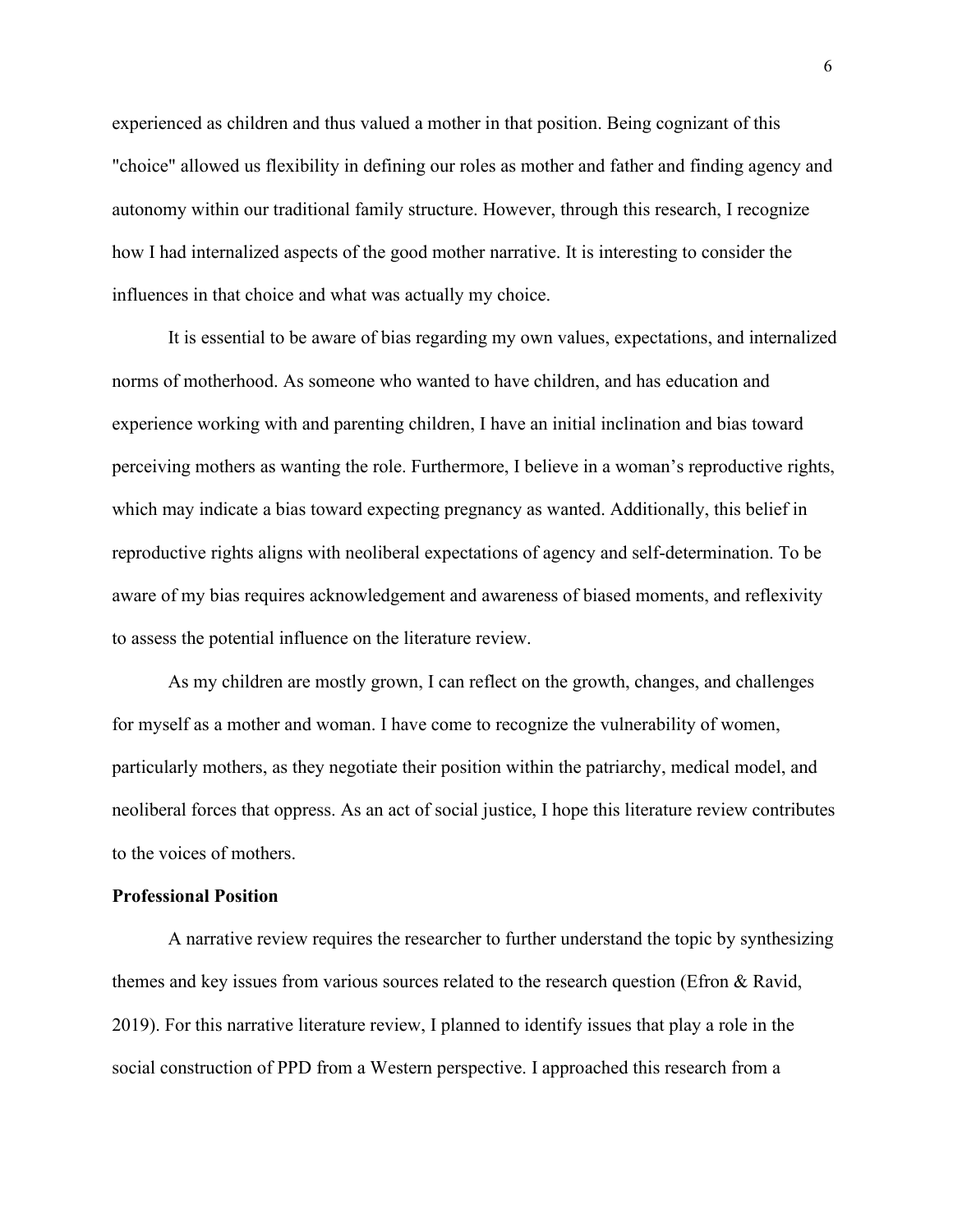postmodern, social constructionist worldview.

Postmodernism is a view that does not accept an absolute truth but instead suggests that the realism we perceive in the world is a social construct, developed to keep those with power and those without power in their relative positions (Freedman & Combs, 1996). Social constructionism implies that we form our identity through language and meaning making from the "culturally available and appropriate stories…historically constructed and negotiated in [society] and within the context of social structures and institutions" (White, 1993, p. 37, as cited in Redekop, 1995). Our personal narratives are a collection of the social relations and intersection we experience in our lives (Combs & Freedman, 2012).

I am moved by Michel Foucault's stance of "language as an instrument of power," and that one's ability to participate in the discourses that shape society is indicative of one's power in society (Freedman & Combs, 1996, p. 37). This phrase eloquently summarizes the critical awareness I had of being both lauded and unrecognized by society for being a mother, and it can be applied to the themes of intensive mothering and societal expectations from the literature review. This concept of power can be applied to knowledge: those with power have knowledge, and knowledge is power (Freedman & Combs, 1996).

To situate myself in the research process, I used a bubble map to consider a range of factors that construct and motivate my personal and professional selves. The map allowed me to separate and delineate my roles and organize my research approach and reflection. Further strategies to increase my awareness and depth of knowledge were to consult with a psychology professional within the field of birth trauma and with a peer who studies and employs intersectionality theory in her work with immigrants.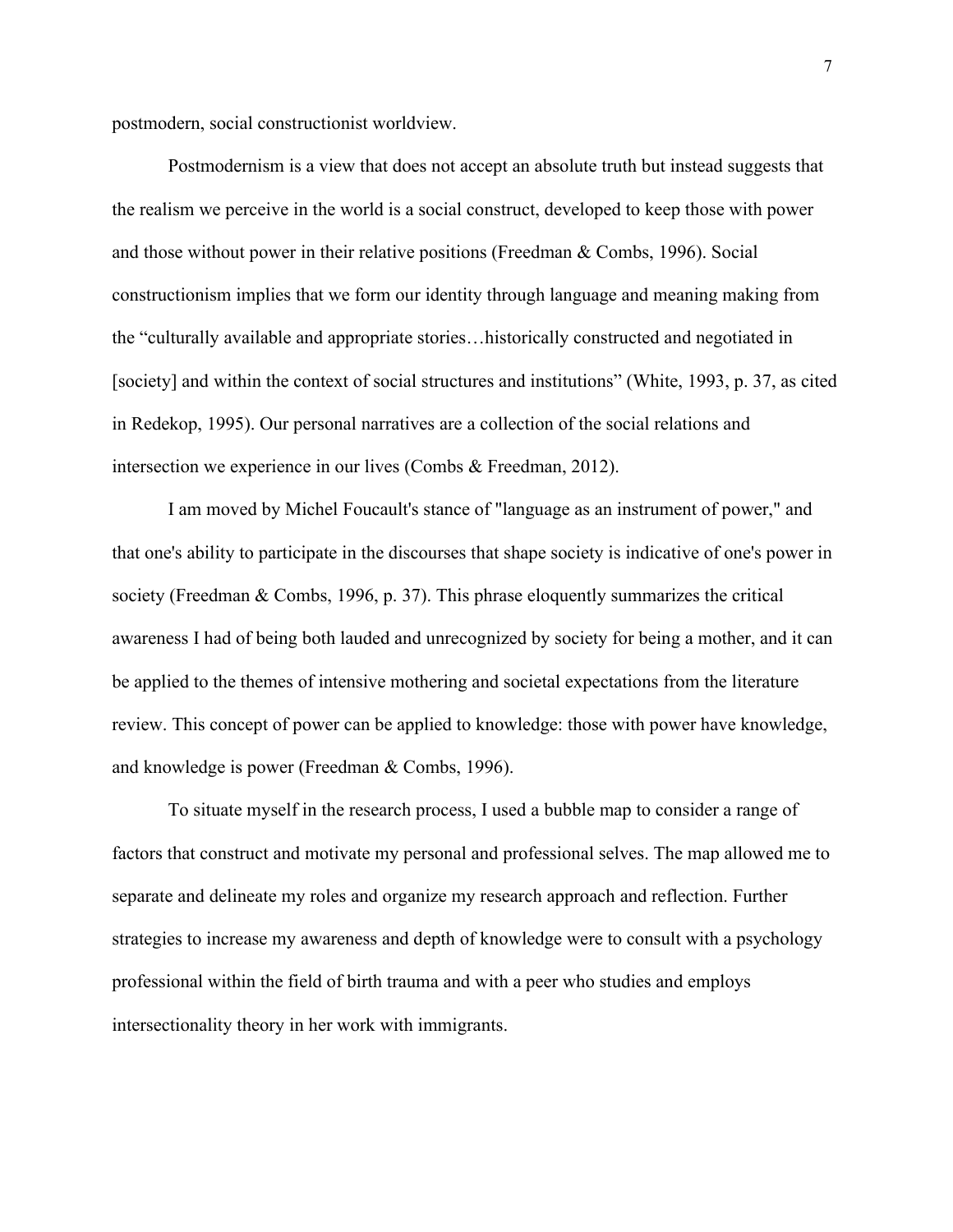## **Review of the Literature**

A literature review as a stand-alone research method can identify gaps or inconsistencies in the literature, identify future research, and provide new perspectives (Turner, 2018). A literature review aims to progress the knowledge in the topic area by generating a trustworthy interpretation of current and past research (Efron & Ravid, 2019). This literature review initially aims to synthesize the impacts of the social factors of the medical model, neoliberalism, and mental health perspectives of PDD. Secondly, this literature review aims to show how these social factors impact and influence the social and individual stigma faced by women who experience PPD.

The search engines EBSCO, PsycINFO, and PubMed were used to search the keywords *postpartum depression, stigma, identity, social construction*, and *self-silence*. Literature on male experiences of PPD was excluded from the review (see Eddy et al., 2019; Johansson et al., 2020; Sipsma et al., 2016; Tokumitsu et al., 2020). The intent was not to dismiss the challenges faced by fathers during this transition period but rather to examine the gendered experience women encounter. The review considered studies from 2015–2021, with the exception of seminal works in reference to theories, models, or definitions. The prevalence of maternal suicidality while experiencing PPD is severe (Praetorius et al., 2020; Shi et al., 2018). However, literature pertaining to maternal suicide was excluded from this review to focus on women's experiences with stigma and self-silencing. Studies were from various countries—Canada, the United States of America, Mexico, China, Japan, Sweden, Australia, and India. In part, these studies note the cultural and ethnic uniqueness of motherhood and PPD and, thus, reveal consistency and similarity of broad social constructs associated with motherhood and PPD, which is the focus of this review. My interpretation of the unique and similar constructs situates this review within the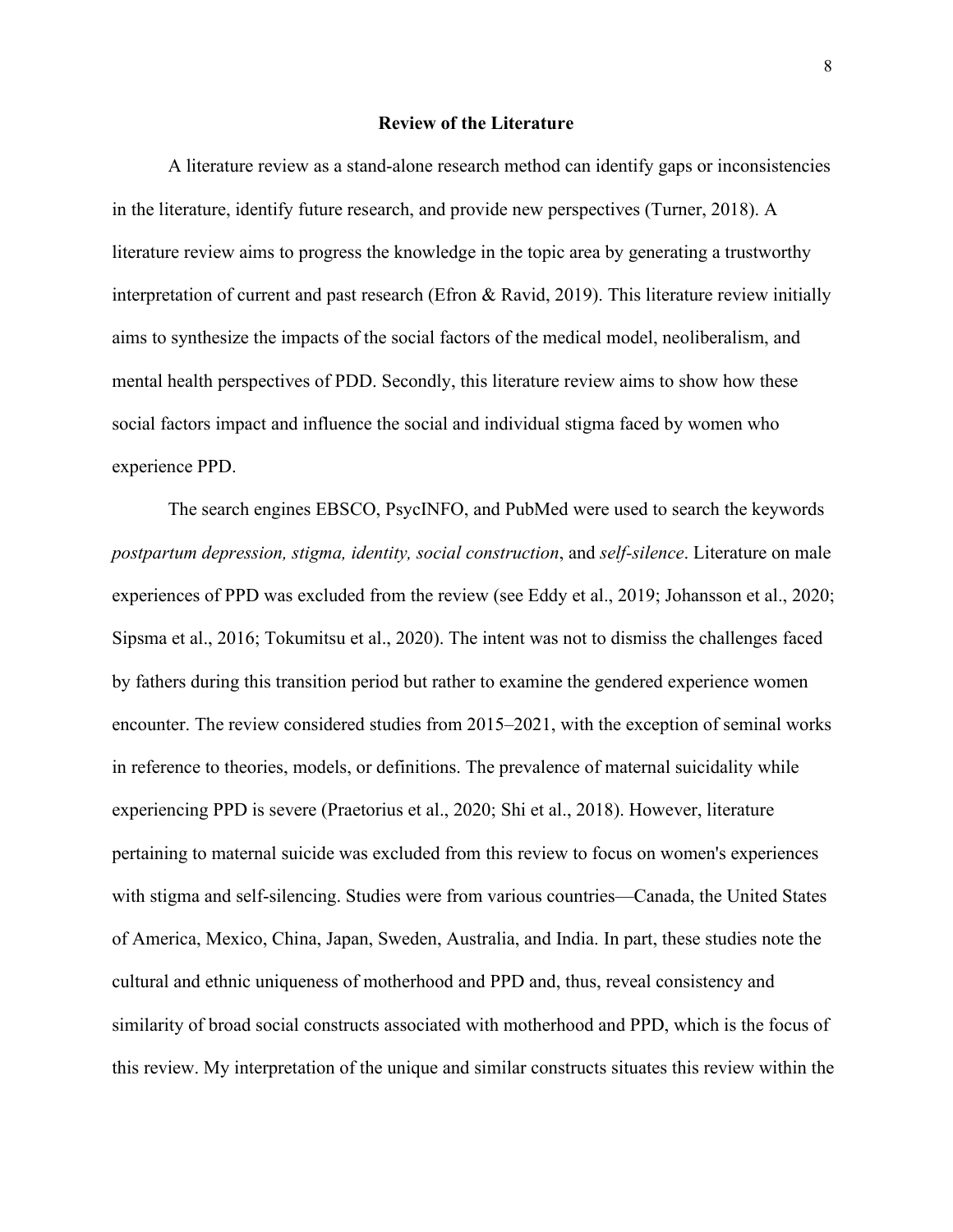intersections and context of my own experience.

This review is organized into the following sections. First, the history and implication of institutional and political social factors are reviewed (i.e., the medical model and neoliberalism). Next, the consequences of these social factors on women's perceptions of intensive mothering, stigma, and self-silencing are considered. Finally, future directions for review and gaps in existing research are considered.

## **Social Factors and PPD**

#### *PPD and the Medical Model*

The medical model assumes a stance that physiological factors cause mental health disorders and disease (Huda, 2019). This view suggests that a mental health disorder's aetiology is a possible deficiency or maladaptation of genetics, neurotransmitters, or neuroanatomy as the source of the individual's symptoms and distress (Limandri, 2019). Ethically, peri- and postnatal biological research is limited, and as such, there is a paucity of research into specific neurophysical variations in PPD (Limandri, 2019). The prominent theory of depression hypothesizes that an imbalance of neurotransmitters (i.e., serotonin, norepinephrine, and dopamine) causes depression symptoms (Limandri, 2019). Medications prescribed increase or influence the uptake of neurotransmitters to reduce symptoms.

Sertraline is the most frequent selective serotonin reuptake inhibitor (SSRI) prescribed for PPD (Cuomo et al., 2018; Pinheiro et al., 2015). It has a short metabolite half-life, reduced transmission, and less impact on breast milk and breast milk production compared to other SSRIs (Cuomo et al., 2018; Pinheiro et al., 2015). Numerous studies have indicated the safety of consuming SSRIs for PPD for mother and infant (Cuomo et al., 2018; Pinheiro et al., 2015). However, studies on the efficacy of sertraline and SSRIs indicate monotherapy use of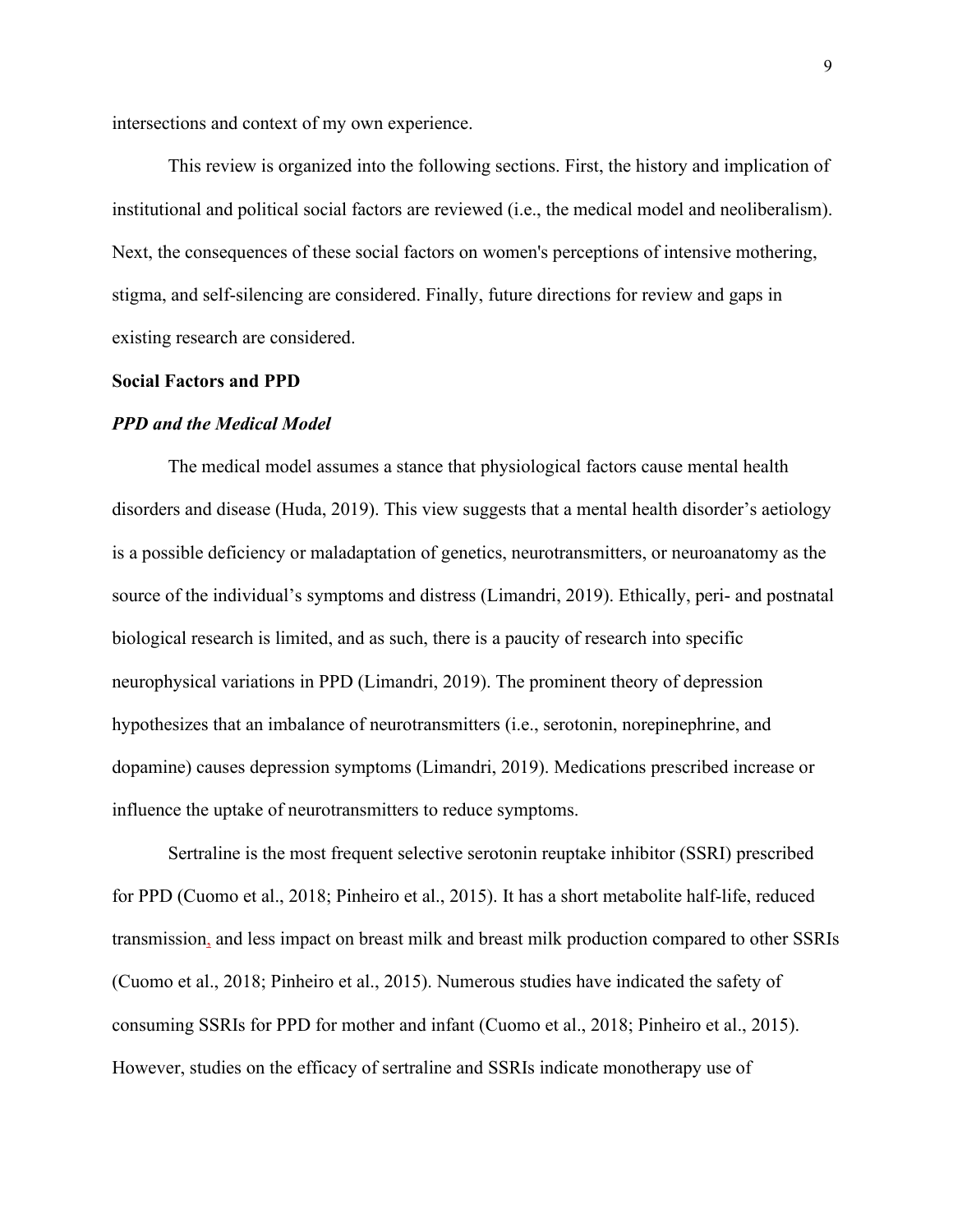antidepressants is not an adequate standard of treatment (Milgrom et al., 2015; O'Hara et al., 2019).

The medical model advocates for early screening and aggressive treatment with antidepressant medication to prevent the negative impacts of PPD (Cosgrove & Vaswani, 2020; Limandri, 2019). Medical discourse suggests disease lies within the individual and views problems, such as PPD, as a collection of symptoms (Worrall, 2018). However, only considering symptom reduction excludes the mother's experience (Cosgrove & Vaswani, 2020). Mothers may express uncertainty and ambivalence towards using antidepressant medication to treat PPD due to concerns about their own and their baby's health (Limandri, 2019; Milgrom et al., 2015).

Within the medical model, a woman and infant's health care needs are prioritized over their social and psychological needs (Cosgrove & Karter, 2018; Kwee & McBride, 2016). Even though there is widespread knowledge of emotional and mental health concerns for postpartum women, there continues to be a focus on their medical and pathological health (Kwee & McBride, 2016). Thus, the medical model poses a barrier to accessing psychosocial care (Cosgrove & Karter, 2018; Kwee & McBride, 2016). These barriers contribute to the stigma and shame that women experience (Kwee & McBride, 2016). Women's voices and knowledge can be dismissed within the medical model as pregnancy and birth are pathologized and considered as symptoms and procedures (Chadwick, 2017; Kwee & McBride, 2016). This medicalization of pregnancy and delivery may place the doctor in control while silencing and disempowering the woman (Chadwick, 2017; Cosgrove & Vaswani, 2020; Woollard, 2018). The medical model views PPD as an individual fault or deficiency rather than as situated in the broader environment (Worrall, 2018).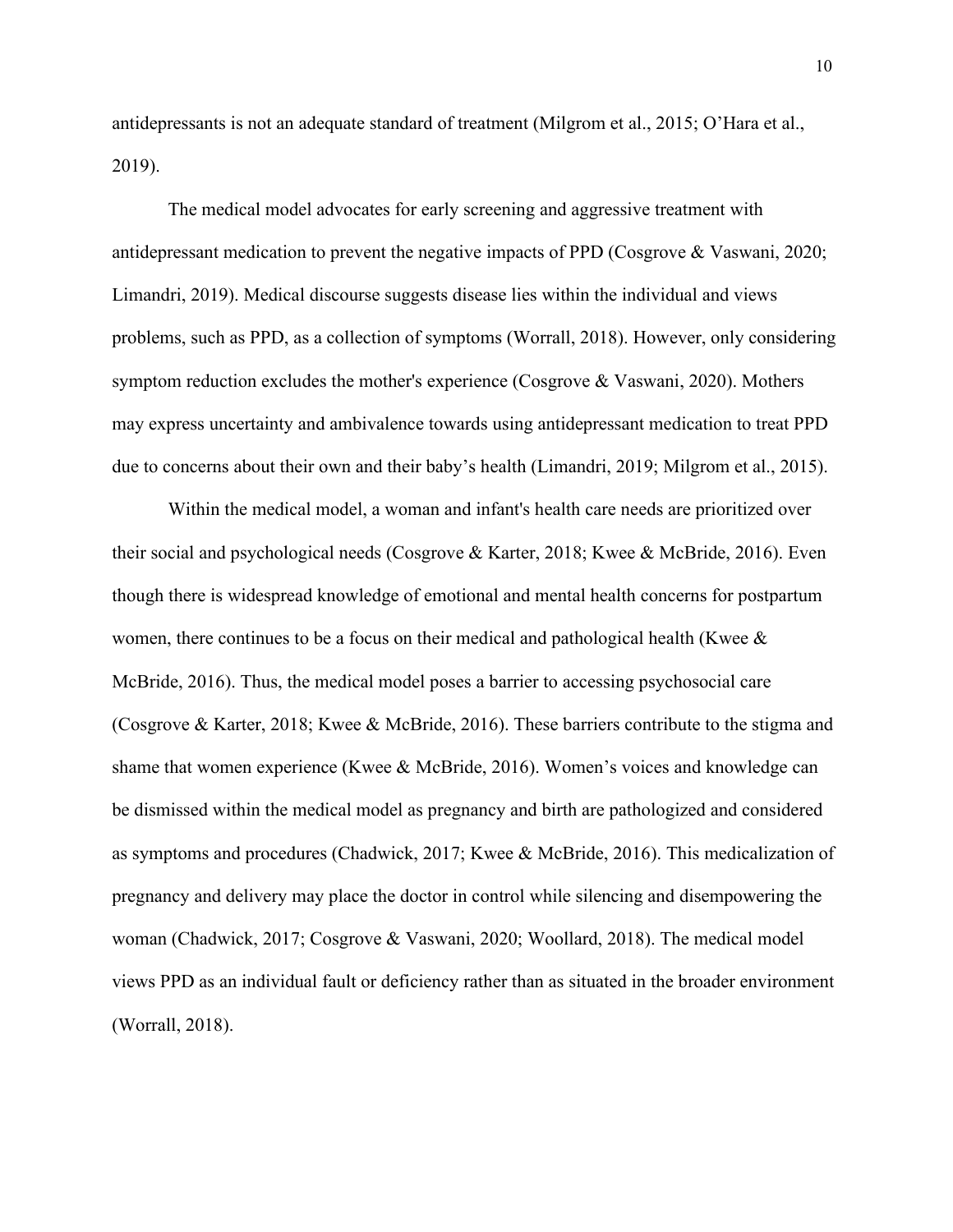# *PPD and Neoliberalism*

Neoliberalism is the worldview that considers individuals as self-concerned agents, not members connected to the larger community (Cosgrove & Karter, 2018; Douglas et al., 2021). This view suggests that people's needs are "best met through the marketplace rather than through engagement in political life" where the government has an obligation to well-being, gender equity, and human rights (Cosgrove & Karter, 2018, p. 670; Cosgrove & Vaswani, 2020). The commodification of wellness and privatization of social services creates a market whereby health is measured in terms of economics, and it is the individual's responsibility to provide for their own wellness and health (Cosgrove & Karter, 2018; Sakellariou & Rotarou, 2017).

Depression is an example of the commodification of mental health (Cosgrove & Karter, 2018). Rates of depression are reported in terms of productivity loss, sick days' costs, and expenditures of pharmaceutical and other health care measures to treat depression (Cosgrove & Karter, 2018). The dominant narrative of economic loss places the burden on the individual to be treated for depression and then return to work to contribute to the economy (Cosgrove & Karter, 2018). However, the environment and context of factors influencing a person's experience with depression are not considered or are disconnected and made disparate from depression (Cosgrove & Karter, 2018; Douglas et al., 2021). People are seen as having experienced trauma, illness, or disease and in need of treatment, rather than social justice being seen as the remedy (Maxwell et al., 2019; Worrall, 2018).

The neoliberal view condemns people to be at-risk, pre-diseased, or diseased by screening for depression with an agenda to ensure "efficiency over engagement, [and] productivity over citizenship" (Cosgrove & Karter, 2018, p. 674). These policies are criticized for ignoring potential iatrogenic harms from screening (Cosgrove & Karter, 2018; Cosgrove &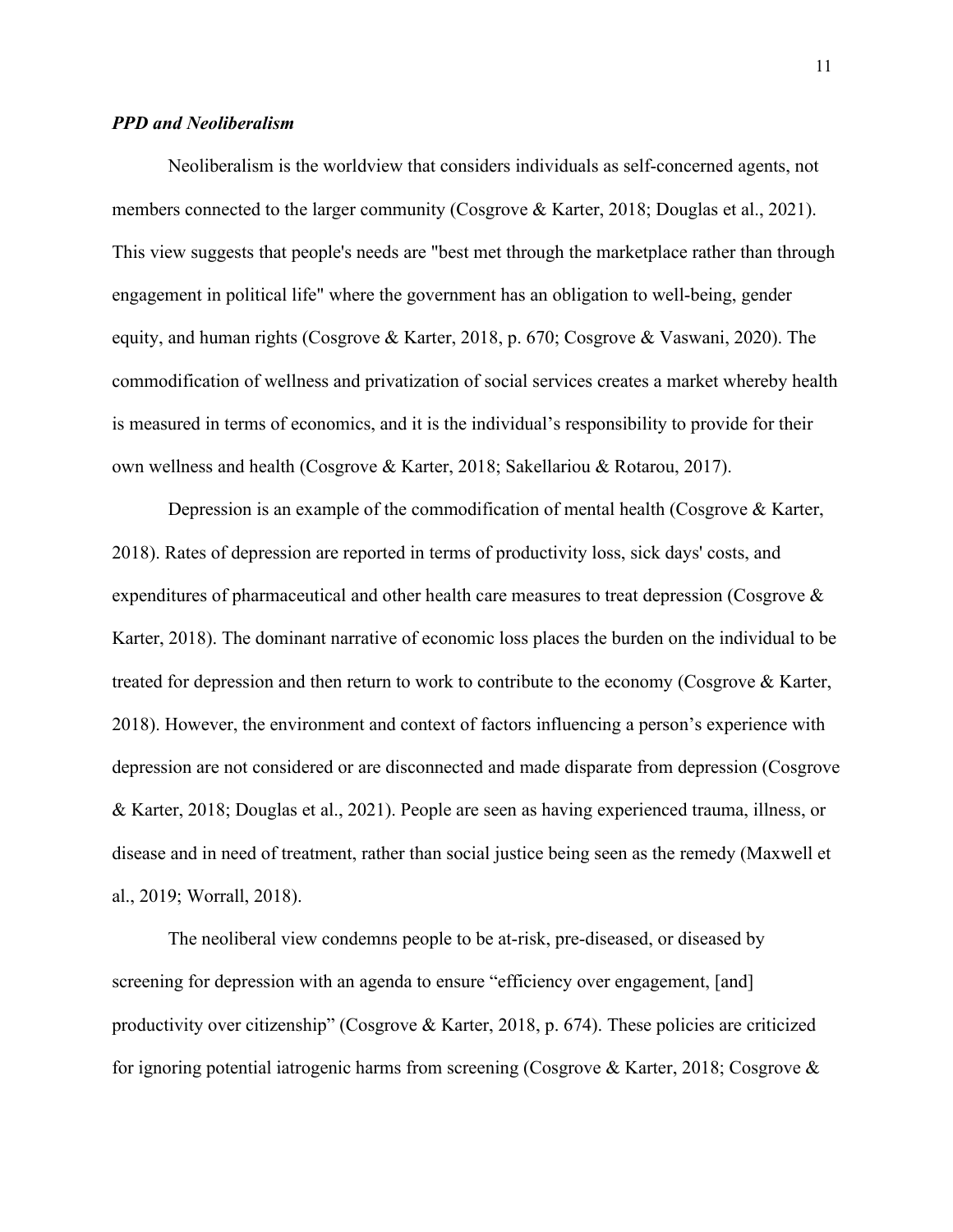Vaswani, 2020; Worrall, 2018). The neoliberal worldview that the individual is responsible for their health may further stigmatize mothers by labelling them as diseased and responsible for their PPD experience (Douglas et al., 2021). A focus on efficiency without regard for intersecting factors "pathologizes and depoliticizes women's experiences of pregnancy and maternal stress" (Cosgrove & Vaswani, 2020, p. 50).

The neoliberal perspective on wellness influences the medical model. This influence occurs in Western countries like the United States and Canada. Some states have mandatory PPD screening and prevention policies that disregard the iatrogenic risks of screening and the unproven effectiveness of antidepressant medication (Cosgrove & Vaswani, 2020; Limandri, 2019). In Canada, PPD screening is not recommended, however, routine screening is used in Alberta (Premji et al., 2019). Public health nurses use the Edinburgh Postpartum Depression scale during baby wellness check-ups and will refer high-risk women to their doctor for followup care, which is most often pharmaceuticals (Alberta Health Services, 2019; Premji et al., 2019).

The restructuring of healthcare policies to reflect neoliberal policies and ideals has resulted in many inequalities in healthcare (Baru & Mohan, 2018; Sakellariou & Rotarou, 2017). Market principles, including consumerism, privatization, and deregulation, exemplify neoliberal ideals of individual responsibility (Baru & Mohan, 2018; Sakellariou & Rotarou, 2017). However, based on reviews of neoliberal policies and healthcare, marginalized people are found to have less access to healthcare and welfare services and may experience further stigmatization for not attaining the neoliberal ideals of individual responsibility (Baru & Mohan, 2018; Sakellariou & Rotarou, 2017). The medical and regulatory models can leave women pathologizing their birth experience and feeling disempowered (Kwee & McBride, 2016).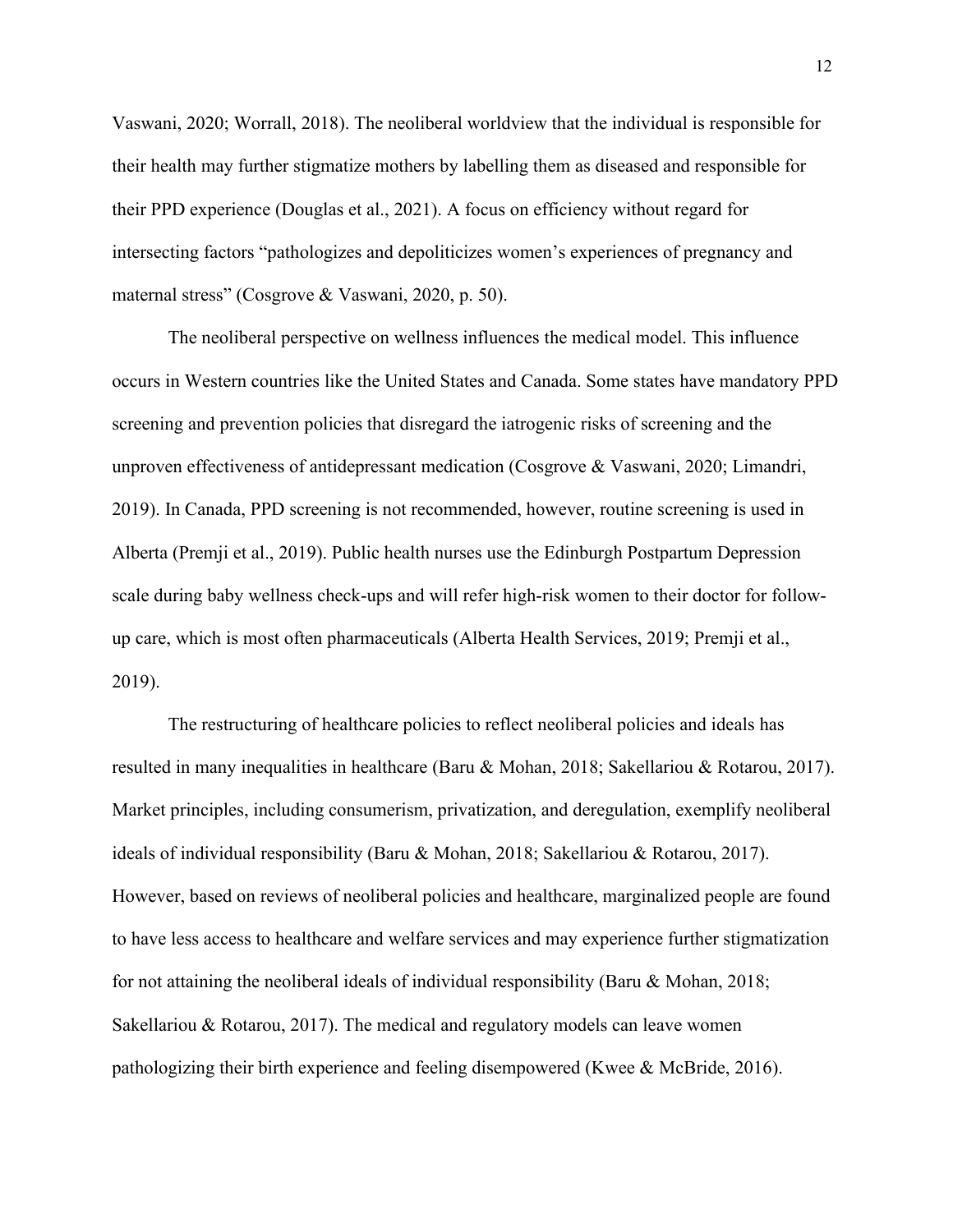# **Stereotypes and PPD**

Neoliberal medical model practices provide a framework that shapes and influences the way people interact with these institutions. The expectations, access, and barriers within these frameworks are foundational to the evolution of stereotypes practiced in societies. Following is a review of social and intensive mothering stereotypes experienced by women.

## *Social Stereotypes*

There are many commonalities among cultural and historical constructions of women's sexual and reproductive embodiment, such as abject femininity, becoming a woman with menarche, and not talking about women's sexuality (Ussher et al., 2017). Patriarchal and heterosexist cultural and religious power dictates secrecy and silence surrounding women's sexuality (Maji, 2018; Ussher et al., 2017). Traditional stereotypes uphold the discourse whereby unmarried women should not think about sex (Ussher et al., 2017). The dominant narratives by White, middle/upper-class women who dictate the good woman stereotype include engaging in self-policing to contain and control sexual desire (Kerrick & Henry, 2017; Meeussen & Van Laar, 2018). Self-policing is integral to female gender roles displaying nurturance and calmness for others while silencing the self to conform to societal standards (Maji & Dixit, 2019). These narratives may continue into pregnancy and mothering.

Cultural expectations of how mothers should behave and feel leads to the construction of dominant motherhood narratives (Maji, 2018; Maxwell et al., 2019; Ussher et al., 2017). Womanhood narratives often consider motherhood as a defining moment. In addition to the good mother narratives, this feeds into intensive mothering norms (Meeussen & Van Laar, 2018). The good mother narrative suggests that women are self-sacrificing in their goal to care for their children (Maji & Dixit, 2019). Intensive mothering norms propose that mothers are innately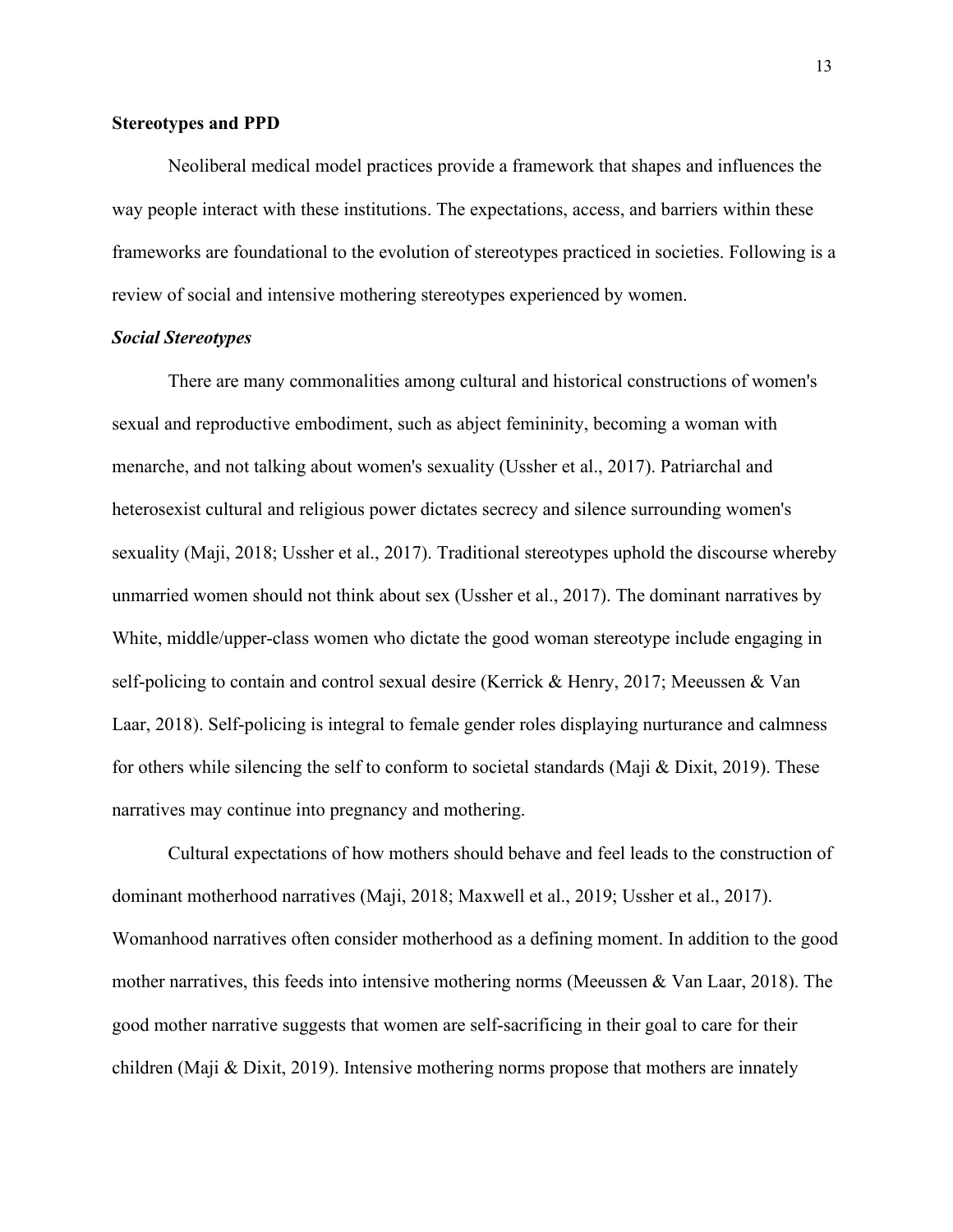skilled to be mothers and should be the primary person responsible for the children (Meeussen et al., 2016; Staneva & Wigginton, 2018). These norms set the standard in which to achieve affirmation of one's social identity and sense of self. Dominant narratives such as the "ideal pregnancy," "love at first sight," and the "good mother" can provide guidance surrounding normative experiences (Kerrick & Henry, 2017). Conversely, these narratives can be constraining by representing an unattainable standard to which a woman may perceive and judge their experience (Kerrick & Henry, 2017).

A woman does not need to subscribe to the social standards and norms of motherhood to feel the impact of dominant narratives. Research has indicated that all women experience motherhood narrative pressures, which may negatively impact their psychological well-being (Henderson et al., 2016; Meeussen & Van Laar, 2018). The hegemonic and pervasive discourse of motherhood creates an environment wherein women, regardless of whether they subscribe to mothering norms or not, experience guilt, shame, increased stress and anxiety, and decreased self-efficacy (Henderson et al., 2016). These results indicate that the omnipresent societal motherhood narratives are an "inescapable cultural mandate" where the choice to accept or reject societal norms is elusive (Henderson et al., 2016, p. 513).

An example of the pervasiveness of cultural mandates is the worldwide public health message that breastfeeding is best. When the World Health Organization, hospitals, doctors, and community are the voice of the message, the pressure is immense. There is much evidence for the health benefits of breastfeeding for the infant and the mother. However, these messages present a monolithic, gendered, and socially normed view of the woman (Balint et al., 2018; Woollard, 2018). These messages are directed at women during a time of vulnerability managing a significant life transition along with interacting with new institutions, policies, and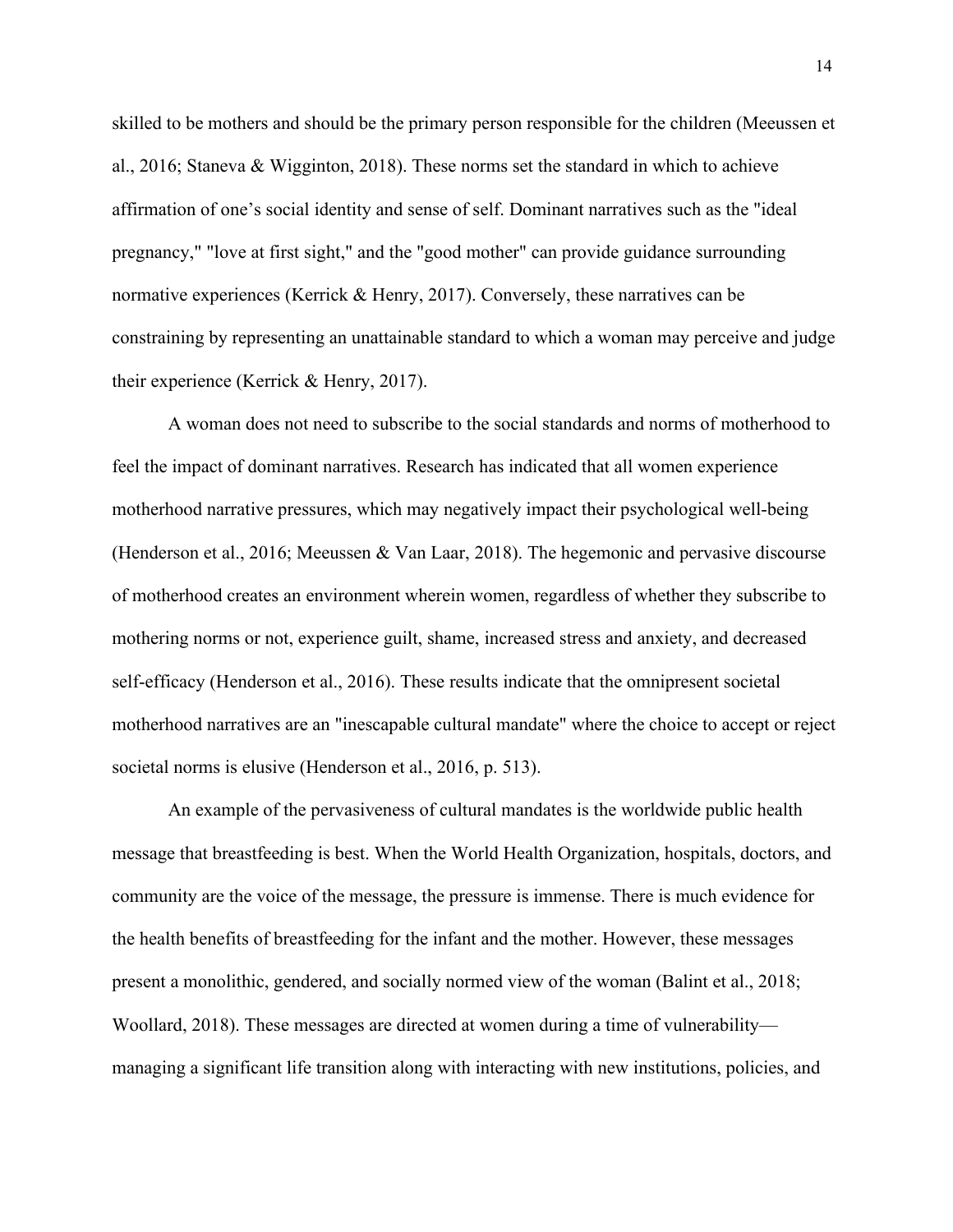relationships (Balint et al., 2018). The public health campaign reinforces gender stereotypes of motherhood and women as the only natural caretakers (Maji & Dixit, 2019; Meeussen & Van Laar, 2018). This example draws awareness to the manipulation women experience as their rights and autonomy are constructed and policed by the patriarchy (Balint et al., 2018; Cosgrove & Vaswani, 2020).

# *Intensive Mothering*

Intensive mothering is an ideology that has developed in the wake of neoliberalism. Women balance the cultural and gendered narratives to provide domestic security with the neoliberal expectations to be productive members of society. As a result, mothering norms have evolved into time and resource intensive expectations (Myers, 2017). Each individual uniquely perceives intensive mothering. Still, general themes are that the woman knows what is best for the child, naturally knows how to parent, and willingly sacrifices herself to put the needs of children, and others, ahead of hers (Staneva et al., 2017). Intensive mothering also impacts her partner, as the mother assumes maternal gatekeeping behaviours to affirm their identity and accomplishment of societal expectations (Meeussen & Van Laar, 2018; Staneva et al., 2017). Maternal gatekeeping behaviours include restricting or setting the standard for their partner's involvement in childcare and household management, or doing the tasks themselves (Meeussen & Van Laar, 2018). Pressure to be the perfect mother can lead to exhaustion and burnout (Meeussen & Van Laar, 2018).

Work and family lives are connected, and intensive mothering ideologies can play roles as women and families negotiate family and work life. Due to the gendered nature of parenting, women experience the gendered pressure more so than fathers (Henderson et al., 2016). Some women may decease career ambitions to meet intensive mothering demands, thereby confirming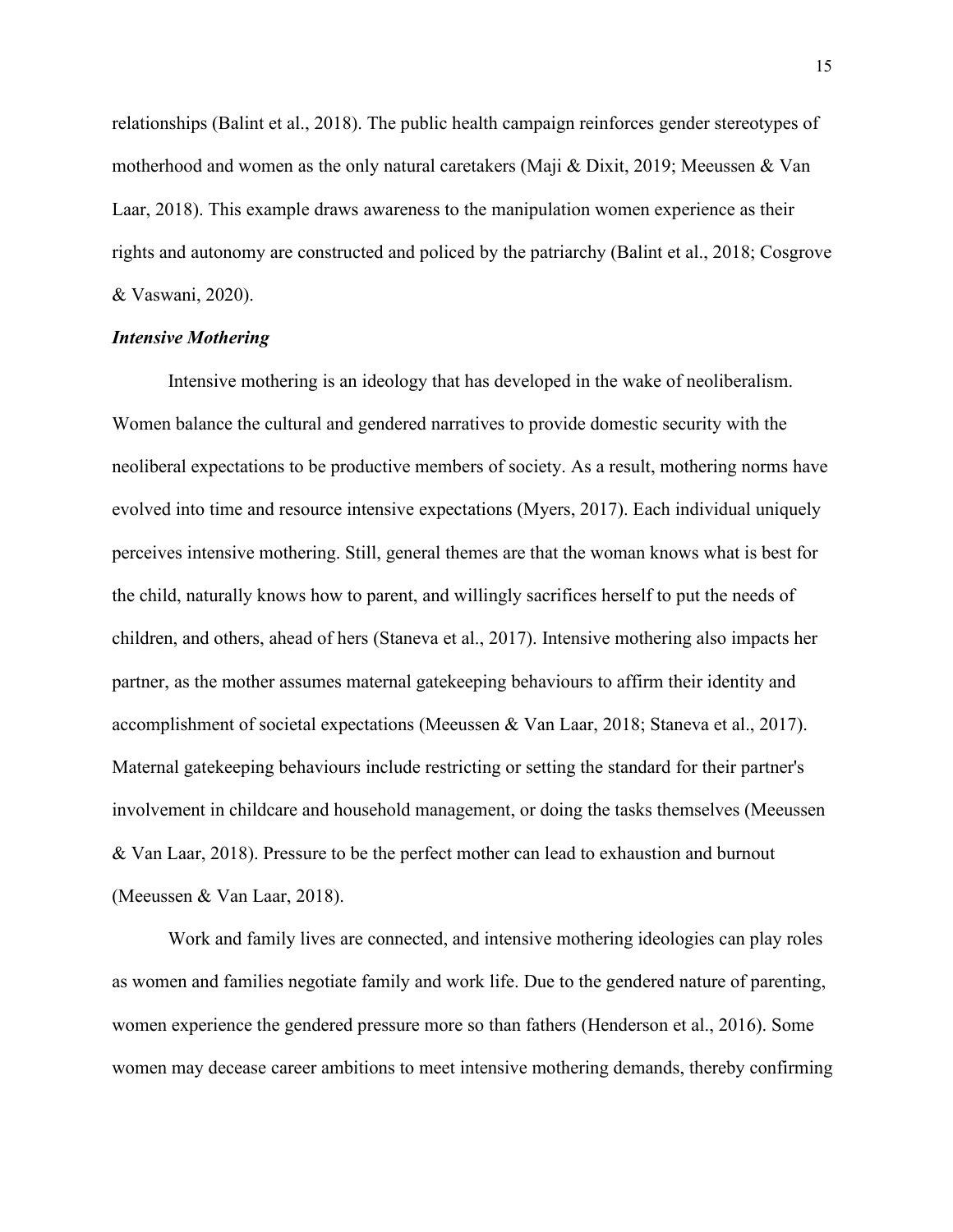feminine and mothering stereotypes (Meeussen & Van Laar, 2018). It becomes an iterative process whereby an attempt to affirm one's identity as a mother requires adherence to social norms, which thereby reinforce gendered stereotypes and results in a constricted and silenced view and experience of women (Balint et al., 2018; Henderson et al., 2016; Meeussen & Van Laar, 2018).

In response to intensive mothering expectations, women may respond with prevention or promotion foci to manage their beliefs and personal expectations (Schoppe-Sullivan et al., 2017). A promotion focus is attending to potential success and positive outcomes, an alignment of values with societal norms (Meeussen & Van Laar, 2018; Schoppe-Sullivan et al., 2017). With a prevention focus, women use hyper-vigilance to prevent adverse outcomes and threats to identity or status (Meeussen & Van Laar, 2018; Schoppe-Sullivan et al., 2017).

While good mother narratives exist independent of race, socioeconomic status, or sexual orientation, intensive mothering is prominent with White women of middle or higher socioeconomic status (Schoppe-Sullivan et al., 2017). The inherent status involved with intensive mothering may further constrict who is part of the "in-group," while continuing to define what is socially acceptable for mothers. This practice continues to devalue and discriminate the motherhood experience of "out-group" women, negating women's autonomy and further silencing their experiences (Jackson-Best, 2016; Maxwell et al., 2019; Staneva et al., 2017; Ussher et al., 2017).

## **Individual Factors and PPD**

Neoliberal ideology and medical model practices establish the foundational framework for the development of social standards (Chadwick, 2017; Cosgrove & Karter, 2018). These standards evolve into "in and out group" experiences that promote standards and norms to which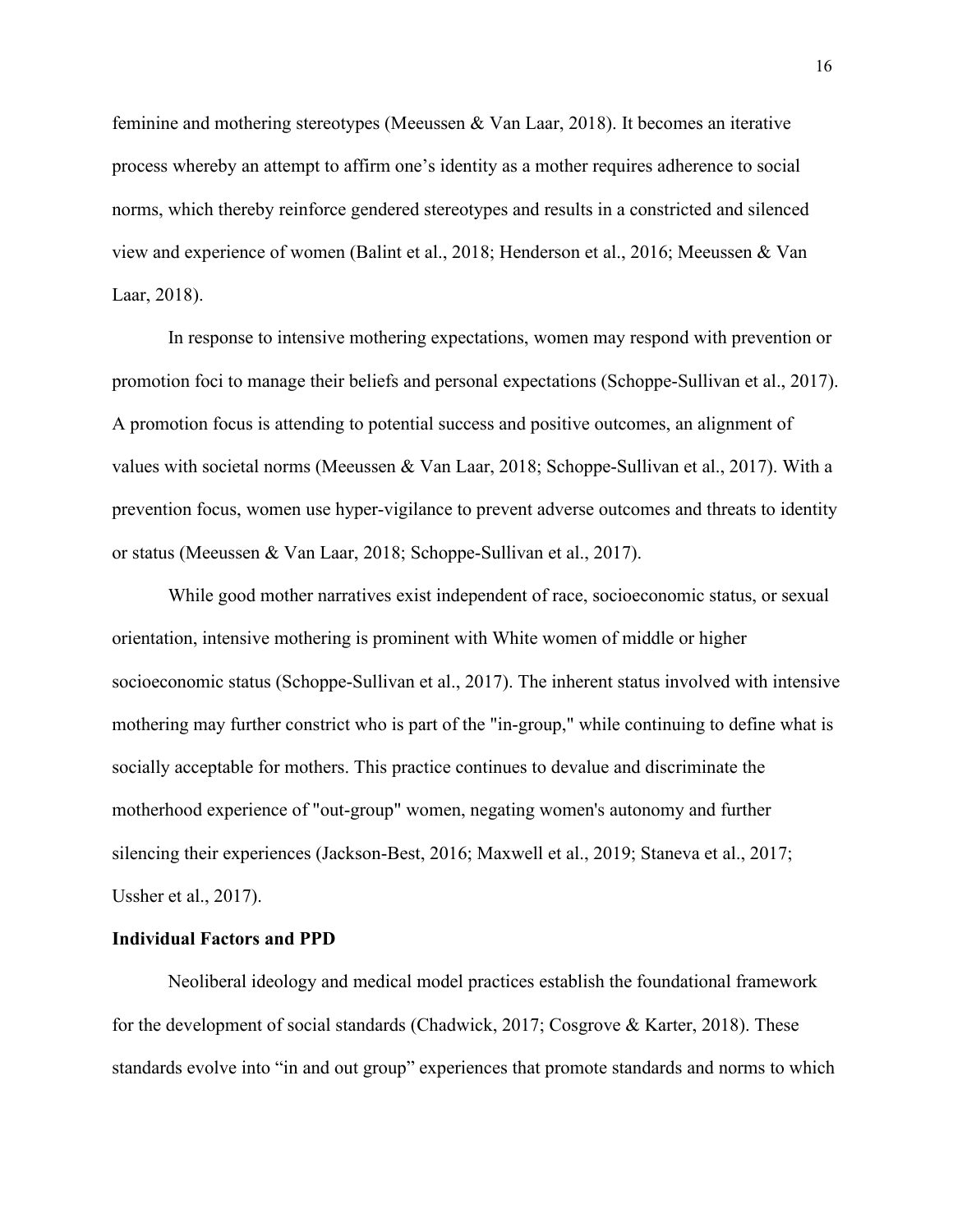mothering and mental health are evaluated by (Jackson-Best, 2016; Maxwell et al., 2019; Scharp & Thomas, 2017). The individual who does not "fit" into these norms may experience barriers and oppression, such as immigration and socioeconomic status, and reduced mental health, resulting in stigmatization (Daoud et al., 2019; Ghaedrahmati et al., 2017; Jackson-Best, 2016; Maxwell et al., 2019).

## *Immigrant Experience*

Immigrant women experience higher rates of PPD (Statistics Canada, 2019; Topa et al., 2017) and access health care services less routinely and less frequently than nonimmigrant women (Ussher et al., 2017). There are many social determinants of health that are impacted by the immigrant experience, such as language barriers, transportation, lack of access to health care services, and lack of awareness of health care support (Ussher et al., 2017). Women may also not seek care due to cultural mothering norms (e.g., other family members receive care first) and the role of women in their culture or religion of origin (Shi et al., 2018). As well, women with low status or unfamiliarity with the health care and community services systems are more likely to deny their strength and "assume passivity in the face of dominant ideology" by conforming to avoid social stigmatization (Topa et al., 2017, p. 117).

Immigrant women may face discrimination and disempowerment in their interactions with medical or community services (Topa et al., 2017). Practitioners may, knowingly or not, use racial or ethnic microaggression in their management of the woman's health care and PPD symptoms without recognizing the intersecting context (Arthur, 2018). Immigrant women experience constant observation and comparison with Western ideals and standards (Barkensjö et al., 2018; Topa et al., 2017). Immigrant women may self-silence against dominant forms of power to deal with oppression (Topa et al., 2017).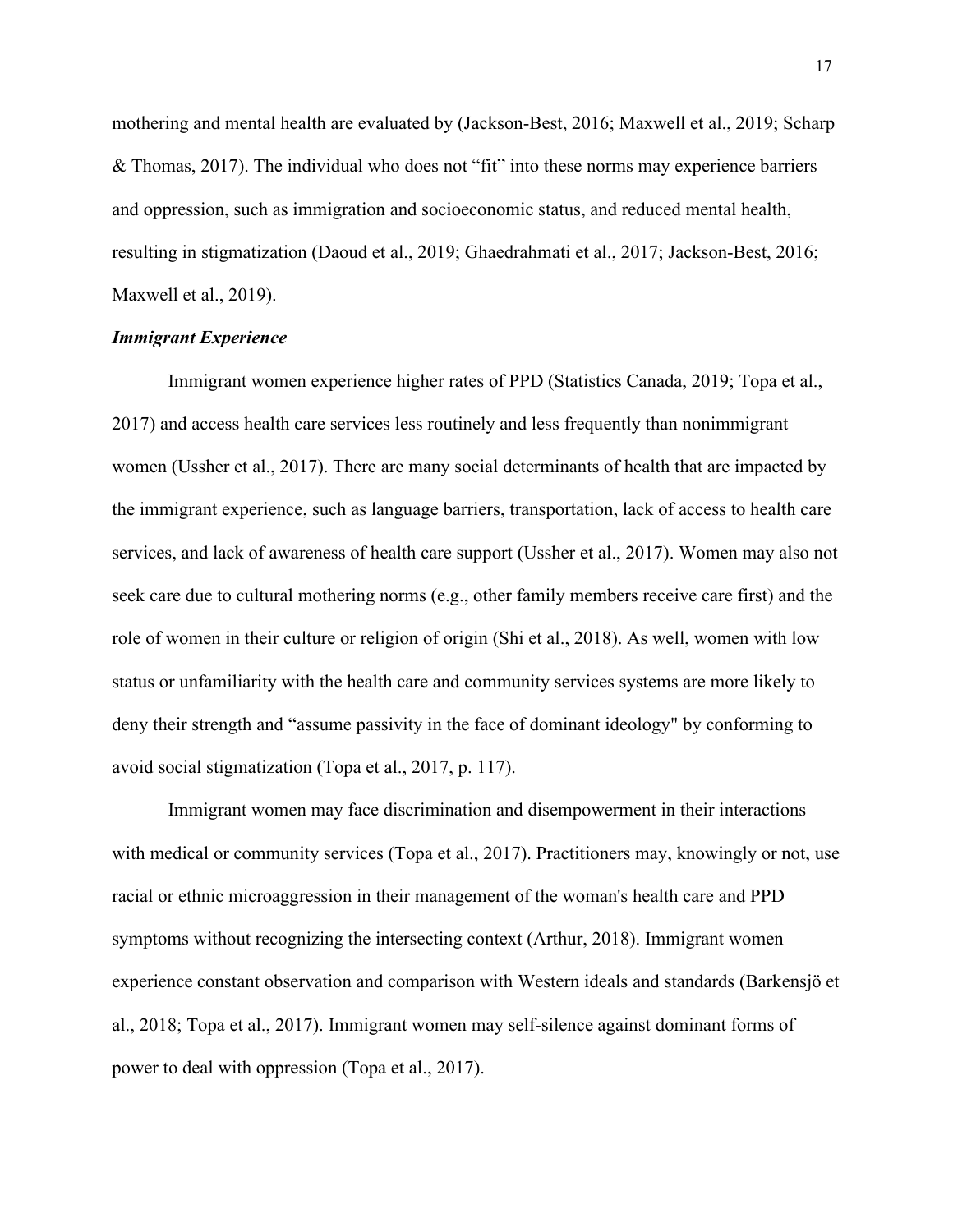# *PPD and Stigma*

During pregnancy and postpartum, many women contend with many changes to their body, social relationships, and emotions, along with interaction with new institutions, such as obstetrics and childcare (Priddis, 2015; Staneva et al., 2017). These personal and interpersonal changes result in changes in exposure to discrimination due to stereotypes related to sexuality and motherhood (Rosenthal et al., 2015). Women may experience discrimination for not conforming to the ideal mother stereotype (Staneva et al., 2017).

Examples of women who are frequently socially devalued as mothers are women of colour, single or young mothers, members of LGBTQ2+, women with disabilities, and women of low socioeconomic status (Öksüz, 2021; Rosenthal et al., 2015; Sheeran et al., 2018; Sipsma et al., 2016; Trettin et al., 2006). Discrimination is positively associated with anxiety and depression symptoms and is negatively associated with self-esteem (Rosenthal et al., 2015; Sipsma et al., 2016). Discrimination and stigma are associated with isolation, loneliness, and not seeking care. These factors affect a woman's experience and recovery from PPD (Hansson et al., 2017).

PPD is associated with mental health illness, which continues to endure stigma (Manago et al., 2019). In many settings, seeking help for mental health issues requires seeing "specialists," which reinforces the stigma that there is a "problem" with the mother (Maxwell et al., 2019). Many women will not seek help and feel the need to "wear a mask" and hide their distress to avoid the stigma associated with seeking help (Maxwell et al., 2019). PPD symptoms at subclinical levels are often experienced but concealed because of associations with mental illness and women's internalized mental health stigma (Kwee & McBride, 2016; Mickelson et al., 2017).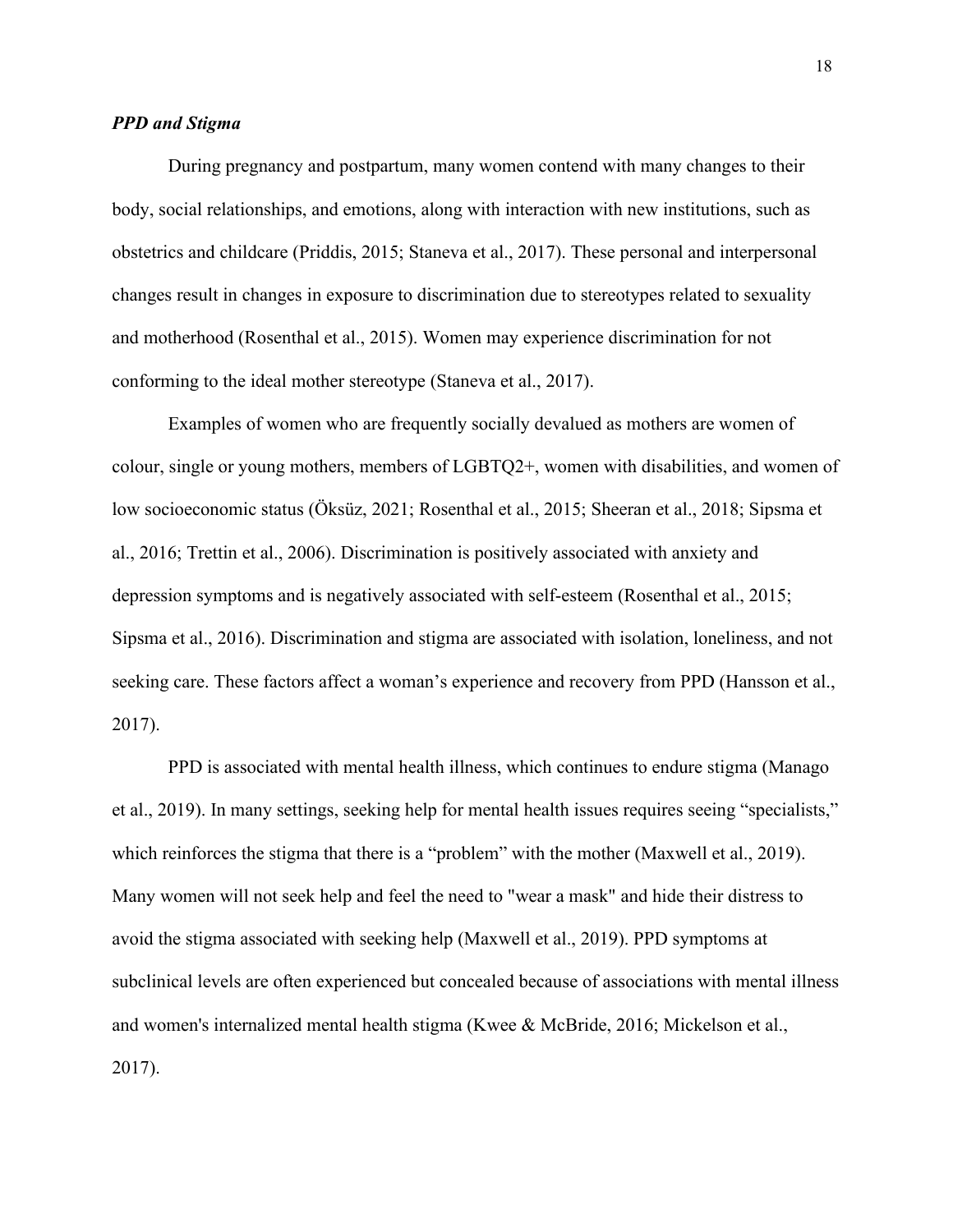Stigma about PPD or struggles with motherhood may come from family, friends, or community members. There are many stories of joy and happiness postpartum, but few stories about feelings of distress and depression (Mickelson et al., 2017). If a woman does not meet cultural and or religious expectations (e.g., gender or disability of baby), she may experience lower social standing in her family (Shi et al., 2018). Furthermore, cultural and familial interpersonal relationships may dictate whether a woman may have an opportunity to express negative feelings (Driver & Shafeek Amin, 2019; Shi et al., 2018). For example, in China, the norm of living with extended family after childbirth may lead to numerous complex, and perhaps conflictive, relationships where mothers have little opportunity to express their needs (Shi et al., 2018). This practice is associated with higher rates of PPD for women in China (Shi et al., 2018).

When a woman's experience with motherhood and gender roles aligns with motherhood's cultural and socio-political institution, this may affirm their identity and internalization of the good mother narrative (Hansson et al., 2017; Staneva et al., 2017). Self-stigma or internalization of stigma suggests that an individual endorses or finds the stereotypes relevant (Hansson et al., 2017). However, this creates a situation where women stigmatize each other or themselves. Compliance or acceptance of culturally defined "mother" reinforces and emboldens this constrained, sociopolitical view of motherhood (Kerrick & Henry, 2017). This positive feedback loop continuously increases the risk of a mother not disclosing their struggles with PPD as isolation, stigmatization, and inability to attain good mother standards hang in the balance (Hansson et al., 2017; Kerrick & Henry, 2017).

## *PPD and Self-Silencing*

 Parenting efficacy mediates internalized stigma and impacts intrapersonal constructs such as self-efficacy (Mickelson et al., 2017). Internalized stigma is defined as the negative feelings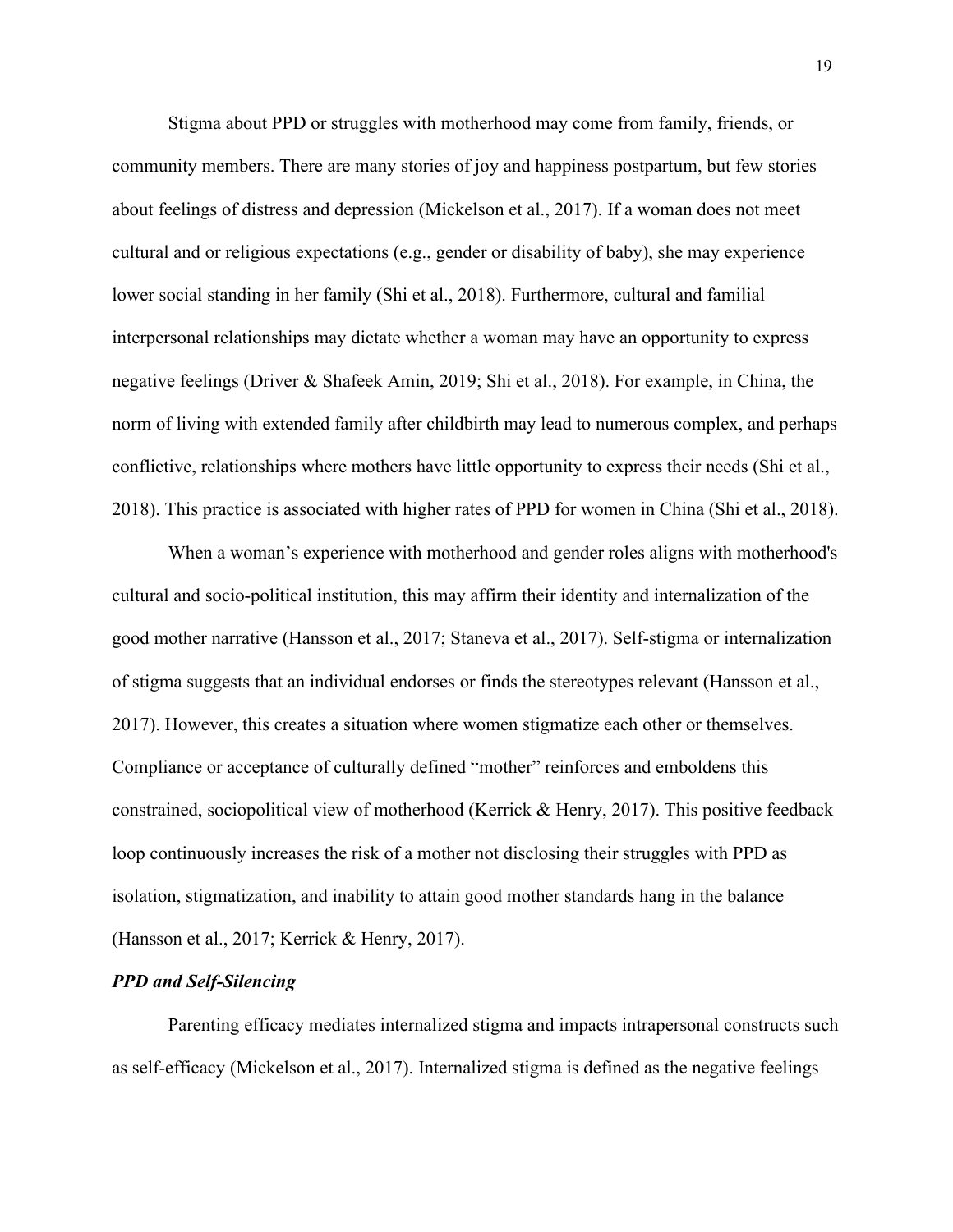(e.g., shame, deviance, or embarrassment) that a woman experiences about their PPD symptoms (Mickelson et al., 2017). Experience stigma is a woman's perception of being stigmatized by others due to her PPD symptoms (Hansson et al., 2017; Mickelson & Williams, 2008). If women perceive others are treating them differently because of their PPD symptoms, they may be less likely to reach out for direct support (e.g., ask for help) and instead use indirect support seeking behaviours (e.g., sighing without explanation, ambiguous vocalizations) in an attempt to preserve self-esteem and avoid disclosure (Mickelson et al., 2017). Direct and indirect support seeking mediates experienced stigma and influences interpersonal constructs such as social support (Mickelson et al., 2017).

Developmentally, for many women, identity is built through the gradual development of a sense of "agency through communication" (Miller in Maji & Dixit, 2019, p. 4). Women's relational self has three core features: interest and attention to others to have an emotional connection, the expectation of mutual empathetic process, and expectation of relationship (Jack, 1991). The self-silencing theory is based on attachment theory (Bowlby, 1982) and selfrelational theory (Surrey, 1985), suggesting that women silence thoughts, feelings, and actions as a strategy to maintain relationships (Tariq et al., 2020).

However, self-silencing is rooted in internalized social and gender norms and genderbased hierarchy (Maji & Dixit, 2019). To conform to societal norms, women portray an external "false" self (self-sacrificing, nurturing others before self) and silence their inner self, one's thoughts, feelings, and ideas. Self-silencing is a motive for avoiding conflict, disapproval, and loss of love rather than obtaining happiness and satisfaction in relationships (Jack, 1991; Surrey, 1985). For example, mothers who experience a lack of affection or require time to develop affection for their infant often experience intense feelings of guilt and shame as their experience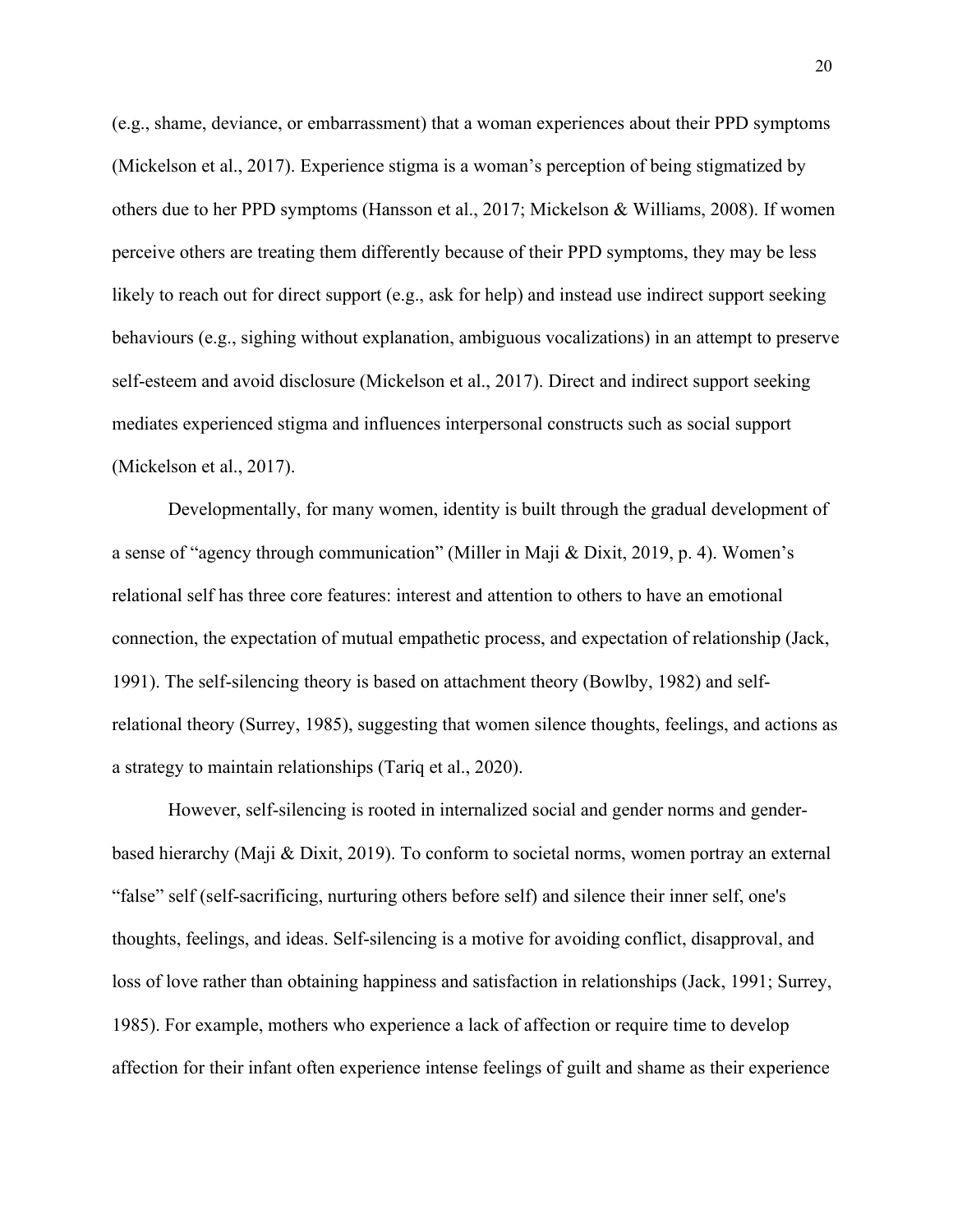does not conform to societal norms (Rosenthal et al., 2015). This silencing for the sake of conformity and relationship poses a dialect of empowerment and disempowerment. Women's motives for self-silencing may be based on positively and negatively internalized cultural, spiritual, and familial narratives (Heshmati et al., 2021; Surrey, 1985).

#### **Summary**

PPD is a mental health concern that impacts the lives of mothers, their infants, and other family members, and is a public health concern (Praetorius et al., 2020). There are many personal risk factors of PPD, such as previous experience with depression, depression during pregnancy, substance use, or childhood trauma (Praetorius et al., 2020). In addition, personality traits, such as control and self-efficacy, have been shown to impact a woman's experience of PPD (Brenning et al., 2019). There are also environmental risk factors of PPD including poverty, lack of secure employment resulting from pregnancy and birth, lack of support, minority and immigration status, and young age (Ghaedrahmati et al., 2017; Maxwell et al., 2019; Statistics Canada, 2019).

Many women who experience PPD may experience distress such as isolation, loneliness, and a lack of support due to stigma (Maxwell et al., 2019). Many factors shape the development of stigma. The medical model contributes to stigma by focusing on physical symptoms and medicalizing pregnancy and birth, and pathologizing the birthing woman (Cosgrove & Vaswani, 2020). Neoliberal policies contribute to the worldview that individuals are responsible for their ability to contribute to the market (Cosgrove & Karter, 2018; Cosgrove & Vaswani, 2020). Healthcare is evaluated through the lens of economic loss rather than a social condition (Cosgrove & Karter, 2018). This political drive to be productive provides a foundation for intensive mothering (Hansson et al., 2017). The cultural acceptance of intensive mothering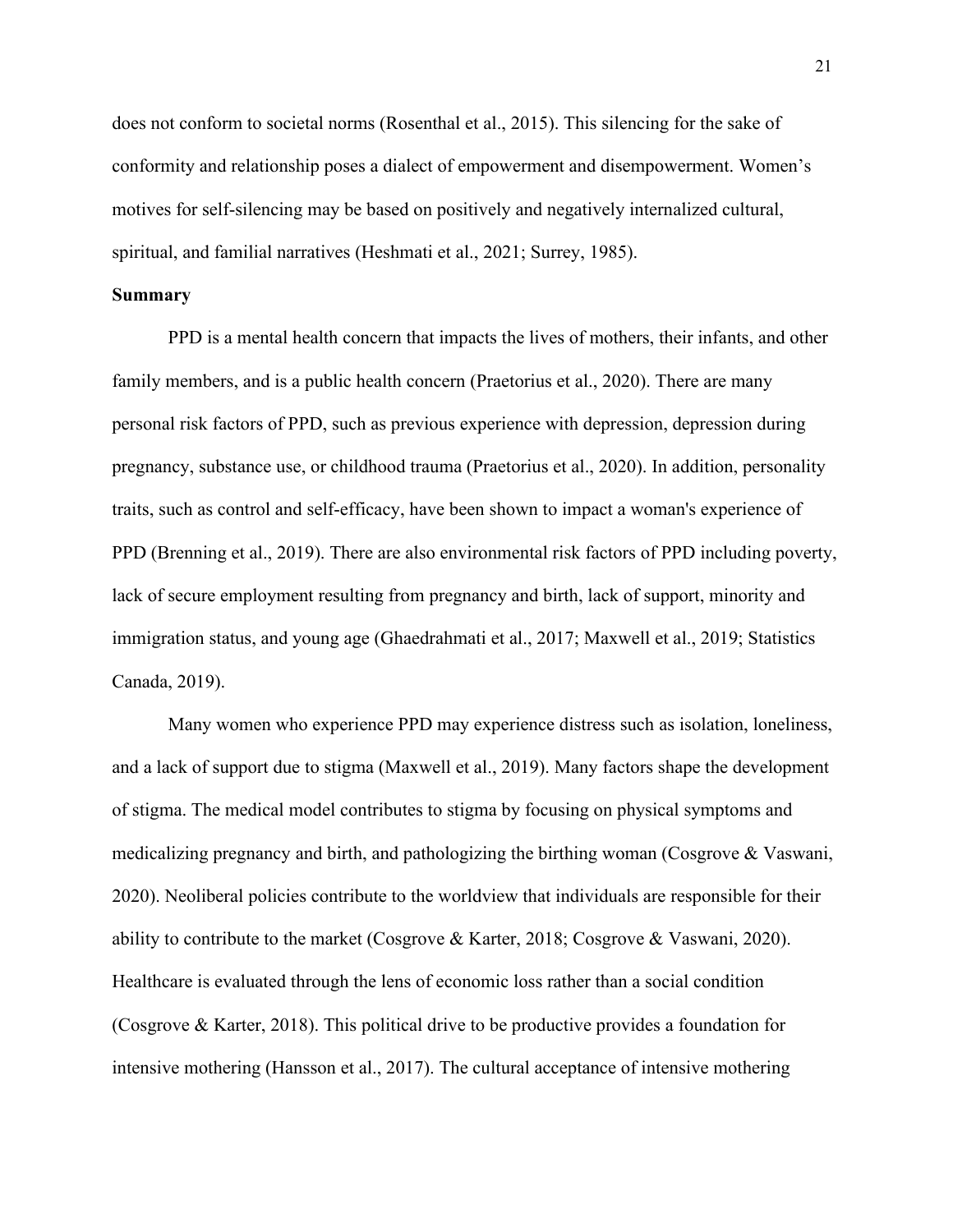creates a constraining view of the mother (Myers, 2017; Staneva et al., 2017).

Cultural stereotypes of the good mother narrowly define a mother as selflessly dedicated to her children and the natural caregiver (Staneva et al., 2017). This stereotype is pervasive such that women who are not mothers or who do not subscribe to the good mother ideal experience stigma (Myers, 2017). Due to their age, gender of partner, socioeconomic status, immigration or minority status, or mental health status, marginalized women may experience discrimination and stigmatization for not attaining the good mother ideal (Hansson et al., 2017; Staneva et al., 2017).

There is a multitude of factors that contribute to the social construct of motherhood. A woman who is experiencing PPD may encounter discrimination and oppression from a single element or multiple sources and may experience stigmatization as a result (Maxwell et al., 2019; Mickelson et al., 2017; Rosenthal et al., 2015). A woman's reaction may be to self-silence to avoid stigma (Hansson et al., 2017). Self-silencing speaks to the vulnerability in women's gendered experience and the narrow social constructs of "mother" (Hansson et al., 2017).

## **Implications for Counselling Psychology**

The literature review informs about environmental, political, social, and medical factors that influence a woman's experience with PPD. Overall, there is a worldwide prevalence of PPD between 5%–60% (Kwee & McBride, 2016; Öksüz, 2021, Shi et al., 2018). Numerous studies have illuminated how intersecting factors of race, ethnicity, and immigration influence a women's chance of experiencing PPD and the experience itself (Kwee & McBride, 2016; Maxwell et al., 2019). The awareness of these intersecting factors has important implications for counselling.

Institutional and neoliberal policies and practices provide the frameworks which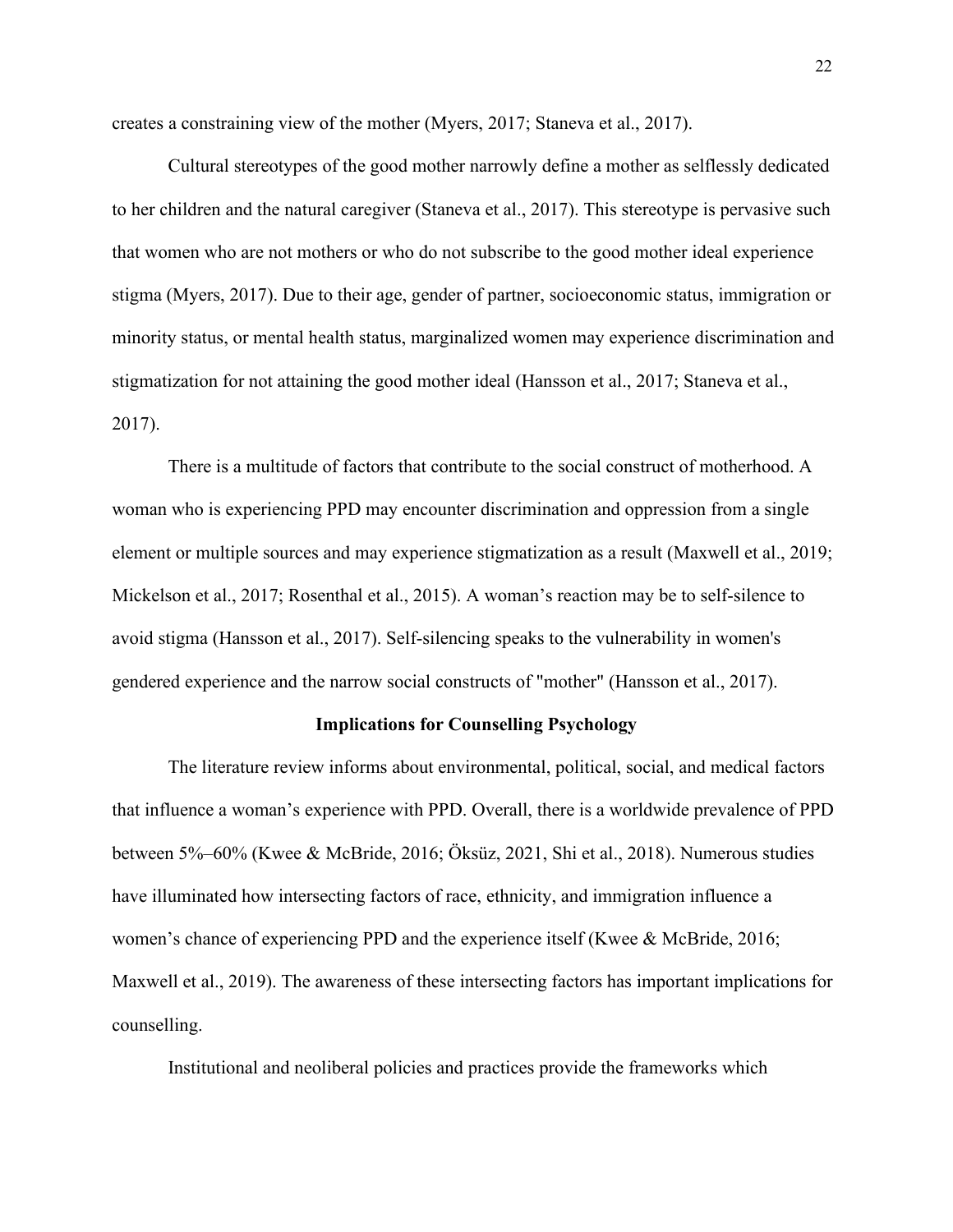formulate the interactions between a woman's interpersonal relationships, intrapersonal relationships, and social factors (Grzanka & Miles, 2016). Intersectional theory, developed by Kimberlé Crenshaw, provides a method to analyze how various social and political factors combine and illustrates points of oppression and privilege (Crenshaw, 1991; Mirza, 2013). Once the analysis is complete, intersectionality theory focuses on the development of social justice and action practices (Buchanan et al., 2020; Crenshaw, 1991; Warner et al., 2020). Intersectionality theory in psychology is criticized for limiting itself to identifying intersecting factors and negating the call to social action (Buchanan et al., 2020; Crenshaw, 1991; Goff & Kahn, 2013; Grzanka & Miles, 2016). Additionally, it is suggested that intersectionality views oppression and privilege from a personal rather than an institutional vantage point (Stevens et al., 2018; Warner et al., 2020). Therefore, to present a comprehensive view of the social construction of PPD, intersectional theory is explored through its extensions of decolonial intersectional theory and embodied intersectional theory and further through assemblage theory. Furthermore, discussing the implications for counselling psychology begins the process of conceptualizing ethical and competent care for the individual or population being studied. Cultural humility and ethical implications of moral rights and social justice are considered.

## **Intersectional Theory**

Intersectionality is a theory of identity that explains how gender, race, ethnicity, socioeconomic status, and immigration interact to create one's experience and sense of self (Crenshaw, 1991; Mirza, 2013). Beyond categorizing the segments of vulnerability and oppression, with intersectional theory, one can view the interactive relationships between these social factors and how they play a role in the mental health of mothers experiencing PPD (Stevens et al., 2018). Moreover, the social factors that contribute to the vulnerability of mothers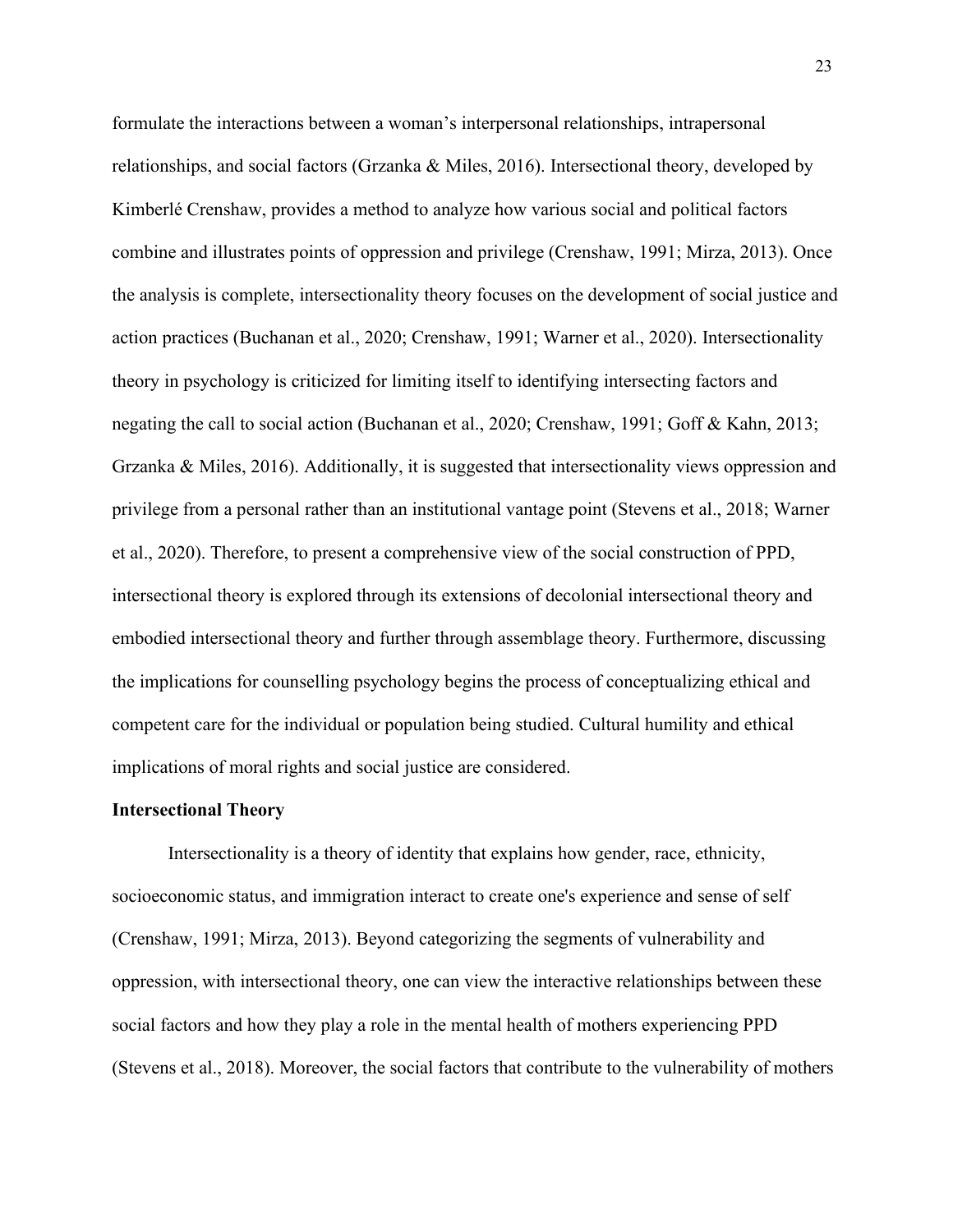experiencing PPD are not considered additive to the mother's PPD experience but as intricately intertwined, signifying the social construction of PPD and the related complex mental health treatment needs (Stevens et al., 2018).

Intersectionality refers to the concept that "structures of inequality are mutually constitutive" (Warner et al., 2020, p. 262), meaning the oppressed and the powerful assume their socially constructed role. For women experiencing PPD, this may include internalizing the narratives of the good mother and ideal pregnancy and the resulting self-stigma (Staneva et al., 2017). Women may silence their experience with PPD to protect themselves from external stigma (Praetorius et al., 2020). This external stigma may be displayed in a subversive manner through the very institutions set out to help women experiencing PPD. For example, the medical model defers to a "sickness" framework with pathologization and diagnosis of the individual and will often require mothers to seek support from specialists, which may be experienced as further "othering" (Grzanka & Miles, 2016; Warner et al., 2020).

Does intersectionality as identity theory reflect grounding in neoliberalism? The neoliberalism unit of trade is the agency, liberated self, disconnected from the social context (Warner et al., 2020). From a neoliberal construct, this may look like representation, inclusion, and recognition for one's difference but without equality or institutional representation (Crenshaw, 1991; Goff & Kahn, 2013; Grzanka & Miles, 2016). For the woman experiencing PPD, this may look like representation and recognition of their situation, but with interventions that place the responsibility for change and well-being onto the mother (Grzanka & Miles, 2016). The intersectional lens presents a tension-filled dialectic between affirming identity and succumbing to neoliberal ideals (Grzanka & Miles, 2016).

Intersectionality provides a framework for analyzing the complexities of individuals'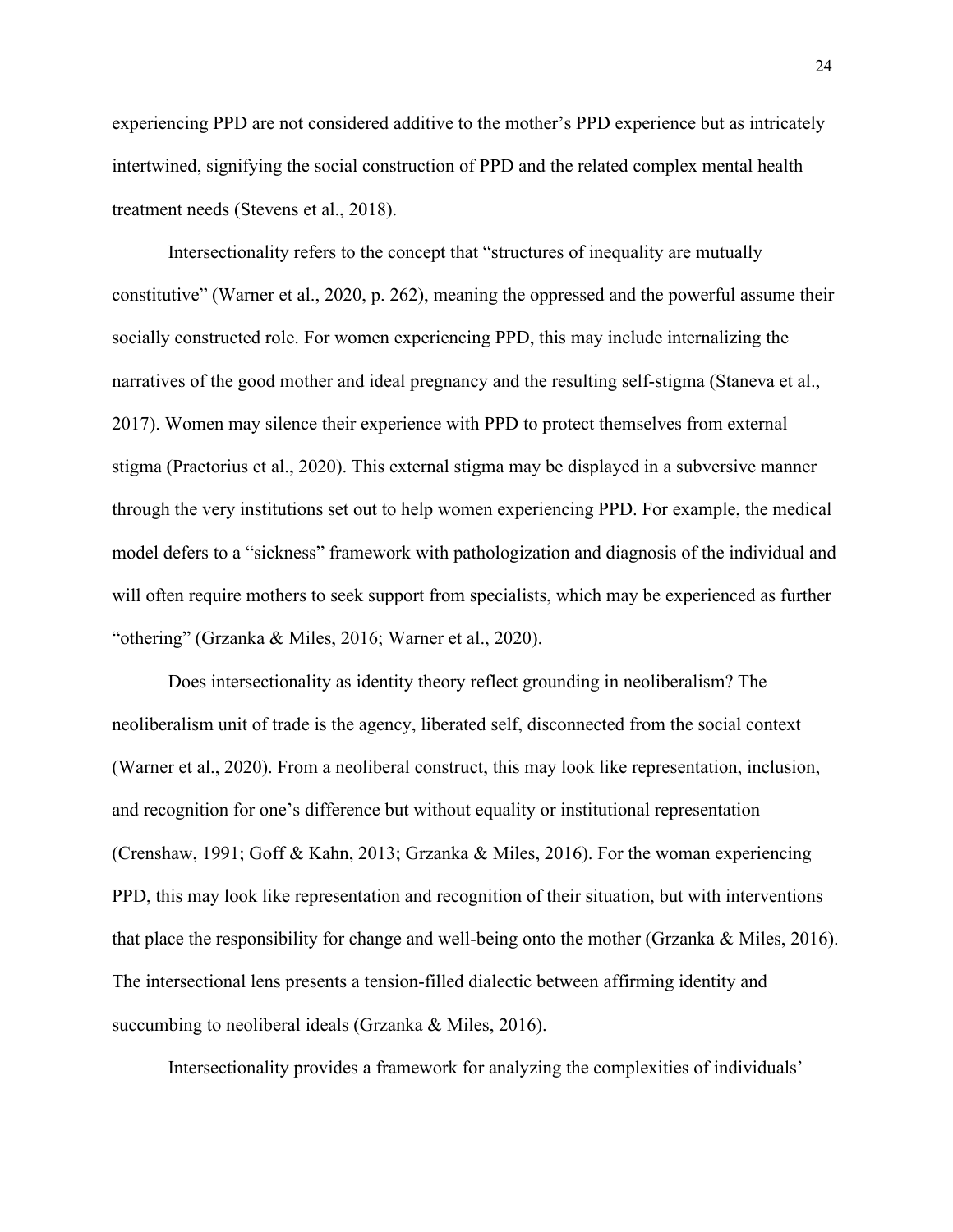lives (Grzanka & Miles, 2016; Warner et al., 2020). Intersectionality also includes a call to action and social justice to change the "relationships among systems of domination" (Crenshaw, 1991; Grzanka & Miles, 2016, p. 383). However, the latter is often forgotten in mental health practice (Chadwick, 2017; Grzanka & Miles, 2016). The result is a focus on identities and not the structure of power imbalance. Reducing intersectionality to identity identification may reflect psychology's focus on the individual and the simplicity of social categorization, reflecting a modernist epistemology (Goff & Kahn, 2013). A woman's multiple identities create an "either/or" situation, whereby identities are compared, excluded, or multiplied, further stigmatizing the woman (Grzanka & Miles, 2016).

Furthermore, the methodology of psychological study has been critiqued for perpetuating an "either/or" situation with identity (Goff & Kahn, 2013). Overall, psychological research methodology favours generalizability of causality and results, thereby preferring the 2x2 factorial design (Goff & Kahn, 2013). This preference reduces research to study the influence of two independent variables against one dependent variable (Creswell & Poth, 2018). The result is a study that focuses on a single axis of intersectionality, creating parsimonious data to which otherwise may be a complex situation when all intersections are considered (Goff & Kahn, 2013). In a sense, the parsimony and generalizability of the research data, along with the individual focus of many psychological theories, reinforces neoliberal practices by essentializing the identity of the individual woman who experiences PPD (Goff & Kahn, 2013).

To address the critique of intersectionality theory conceptualization in psychology are calls to move beyond labelling identities and to employ all tenets of intersectional theory. The tenets of intersectional theory, as described by Settles et al. (2020), include:

1. Structures of inequality are mutually constitutive, such that sexism, racism, classism,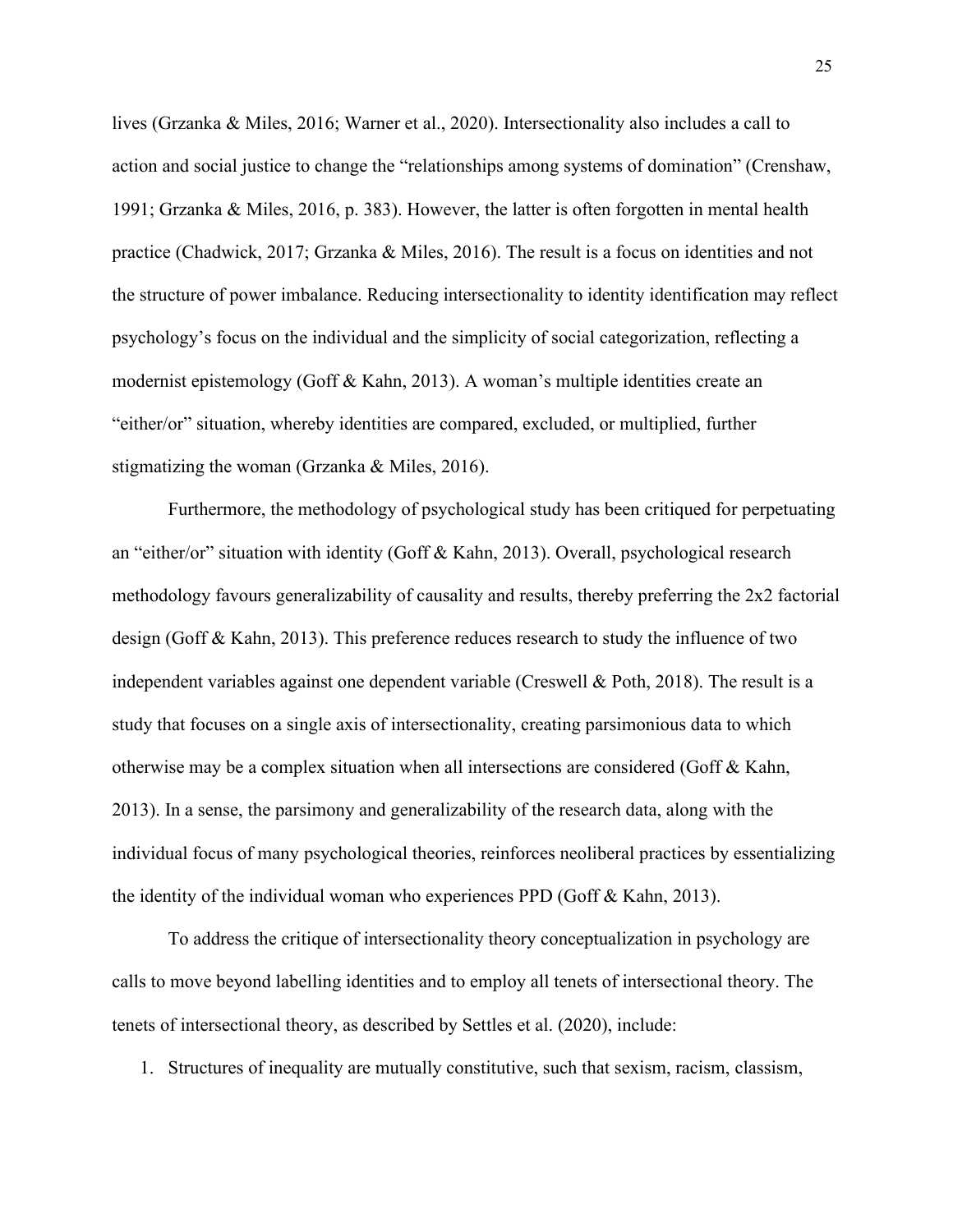hetero-sexism, and other "isms" co-create and substantiate each other;

- 2. These interrelated power structures inform subjective experiences of social identities, such that a person's social group membership (e.g., race) cannot be understood without also understanding the other social groups to which they belong (e.g., gender and class); and
- 3. Theory and praxis should be combined to consider social justice actions and goals (p. 798).

Intersectional theory has the potential to advance psychology's integration of institutional, political, and social contextual factors. Intersectional theory and its extensions provide a critical and transformative method for conceptualizing the social construction of PPD (Settles et al., 2020).

# *Embodied Intersectionality*

Embodied intersectionality conceptualizes power and disempowerment through the intersection of external situatedness (intersection of social factors) and the embodiment and lived experience of the individual (Mirza, 2013; Ussher et al., 2017). The embodied lens of intersectionality considers the phenomenological experience of an individual's identities. This lens addresses the "either/or" situation by examining multiple identities, which are a part of the embodied experience.

The social norms of intensive mothering and the good mother intersect with a woman's embodied experience when experiencing PPD (Staneva & Wigginton, 2018). Women who experience PPD make sense of their embodied experience by situating it within the social context. The mothers balance precarious social norms and an essentialist image of the good mother with their distress (Staneva et al., 2017). The imperative to remain happy, calm, and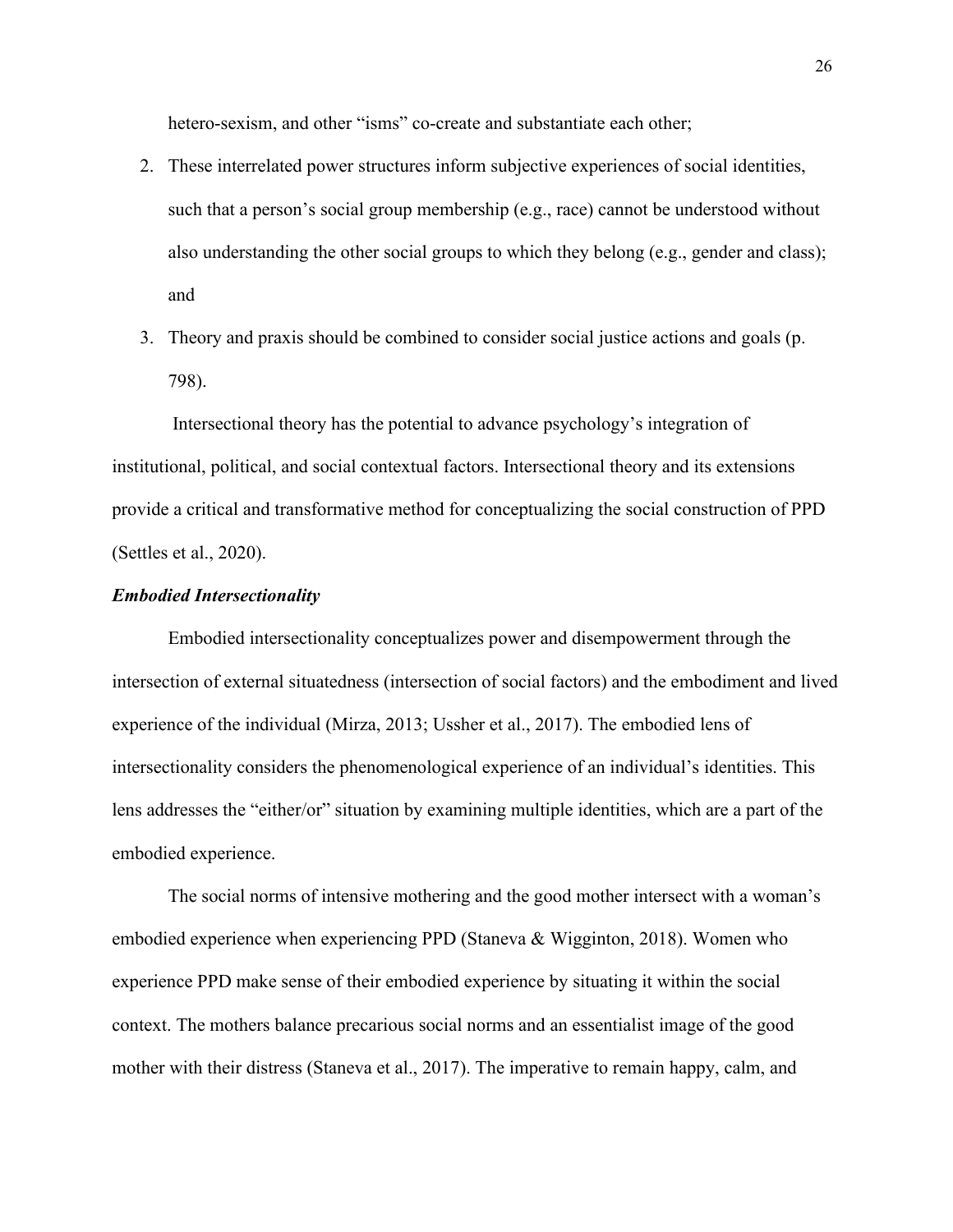knowing is in opposition to the experience of distress when experiencing PPD and creates a dialect of identities (Maxwell et al., 2019; Staneva et al., 2017).

To frame their experience with distress within dominant discourse, women who experience PPD find limited vocabulary, people, and place, to express their distress (Lara et al., 2016; Staneva & Wigginton, 2018). Moreover, women may perceive stigmatization if sharing their PPD experience. Mothers will often minimize and distance from their depressed self by externalizing the distress as experienced by others, by using metaphor or codes, or by denying and silencing themselves (Maji, 2018; Staneva & Wigginton, 2018). Embodied intersectionality provides a lens to conceptualize the lived and felt experience of the individual woman and her experience with PPD.

# *Decolonial Intersectional Theory*

Intersectionality theory and psychology are criticized for having a Western focus, perpetuating Eurocentric/North American and colonialist views (Patil, 2013; Warner et al., 2020). The common psychological pursuit of self-expression, growth, and emotional satisfaction are goals of individual theories of psychology and has roots in a neoliberal view of individualism disconnected from social context (Cosgrove & Karter, 2018; Warner et al., 2020). Decolonial intersectional theory aims to break intersectional theory out of its Western hegemonic confines, to consider how colonial agendas, mentality, and power structures privilege and oppress the intersections of people and populations from a cross region or transnational perspective (Macleod et al., 2020; Warner et al., 2020). A transnational perspective recognizes that "women's experiences are not the same everywhere because of intersectionalities and context, but they share commonalities as related to patriarchy being a transnationally dominant system" (Canetto, 2019, p. 146).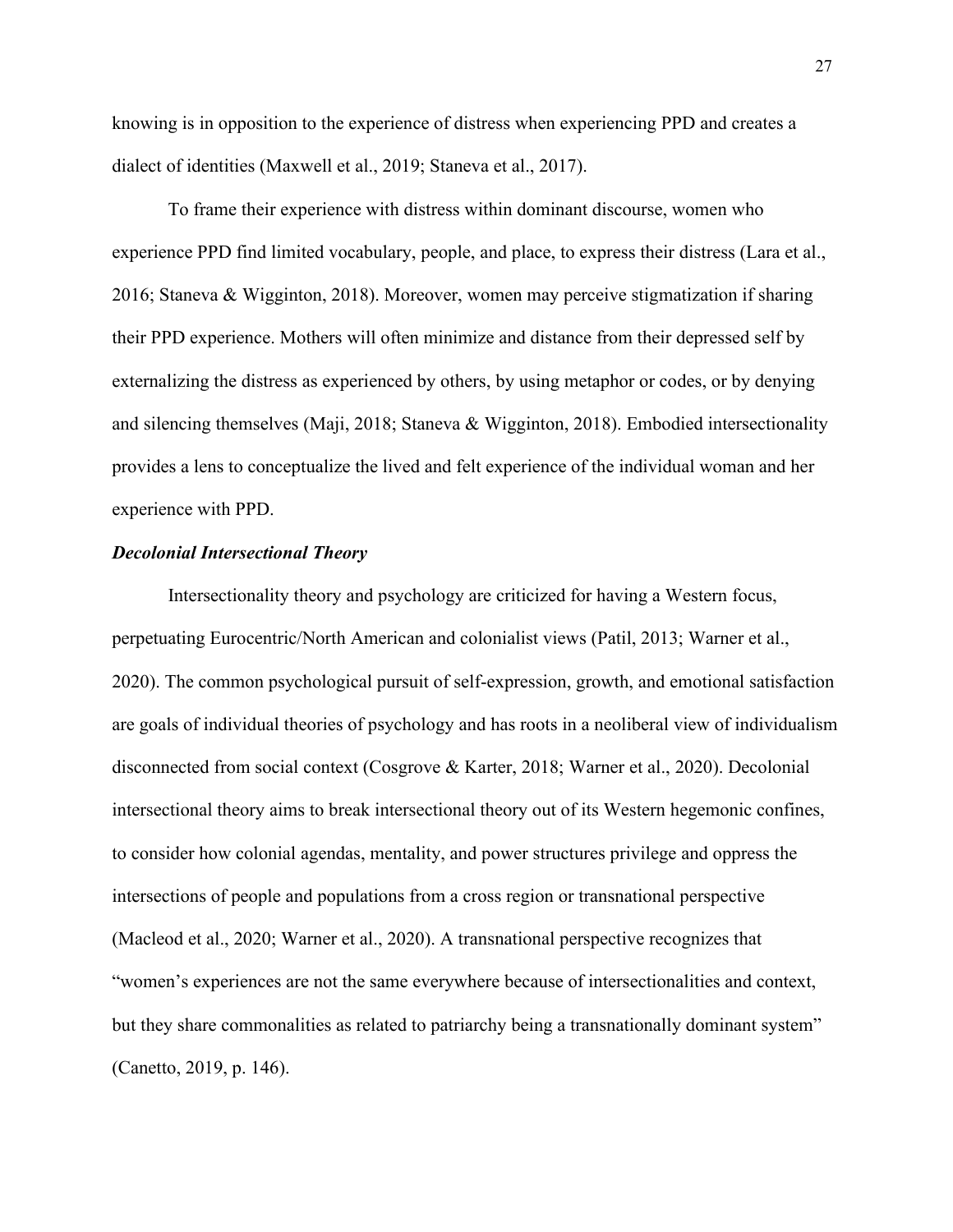PPD is a worldwide phenomenon, with rates ranging from 5%–60%, with increased prevalence in immigrant populations (Kwee & McBride, 2016; Öksüz, 2021; Shi et al., 2018). In Canada, PPD rates range from 12.2%–24.1% for the immigrant populations, 11.1%–21.2% for Indigenous populations, and 5.6%–12.9% for Canadian born, non-Indigenous populations (Daoud et al., 2019). Decolonial intersectional theory provides a lens through which to conceptualize both the similarities and differences of the transnational experience of PPD. One conceptualization of the social construction of PPD is through the lens of self-silencing theory.

Silencing the self theory suggests that women silence their experience to maintain connection to relationships and community, and that the ability to voice one's needs and wants is necessary for well-being (Jack, 1991). By silencing their PPD experience, women can live the good mother narrative, which prevents stigmatization by community and self. This theory holds a Western dominant cultural view whereby interpersonal silence is oppressive and gendered, creating a loss of self-identity (Lara et al., 2016; Maji, 2018; Maji & Dixit, 2019). However, within majority world settings (a quantitative reference to the majority of the world that does not live by Western, Eurocentric individualistic standards), identity is created through an "interdependent cultural construction of self," and silence may be used as a method to promote well-being (Warner et al., 2020, p. 270). This brief example highlights how theory is culturally and temporally bound, and in this case, is rooted in colonial ideology (Canetto, 2019; Macleod et al., 2020). Decolonial intersectional theory aims not to replace colonial based psychology but to expand and pluralize knowledge, power, and being (Macleod et al., 2020).

## *Assemblage Theory*

Gilles Deleuze and Félix Guattari developed assemblage theory, situated in a postmodern philosophy, in 1987 (Bogic, 2017). Assemblage is a translation from the original French word,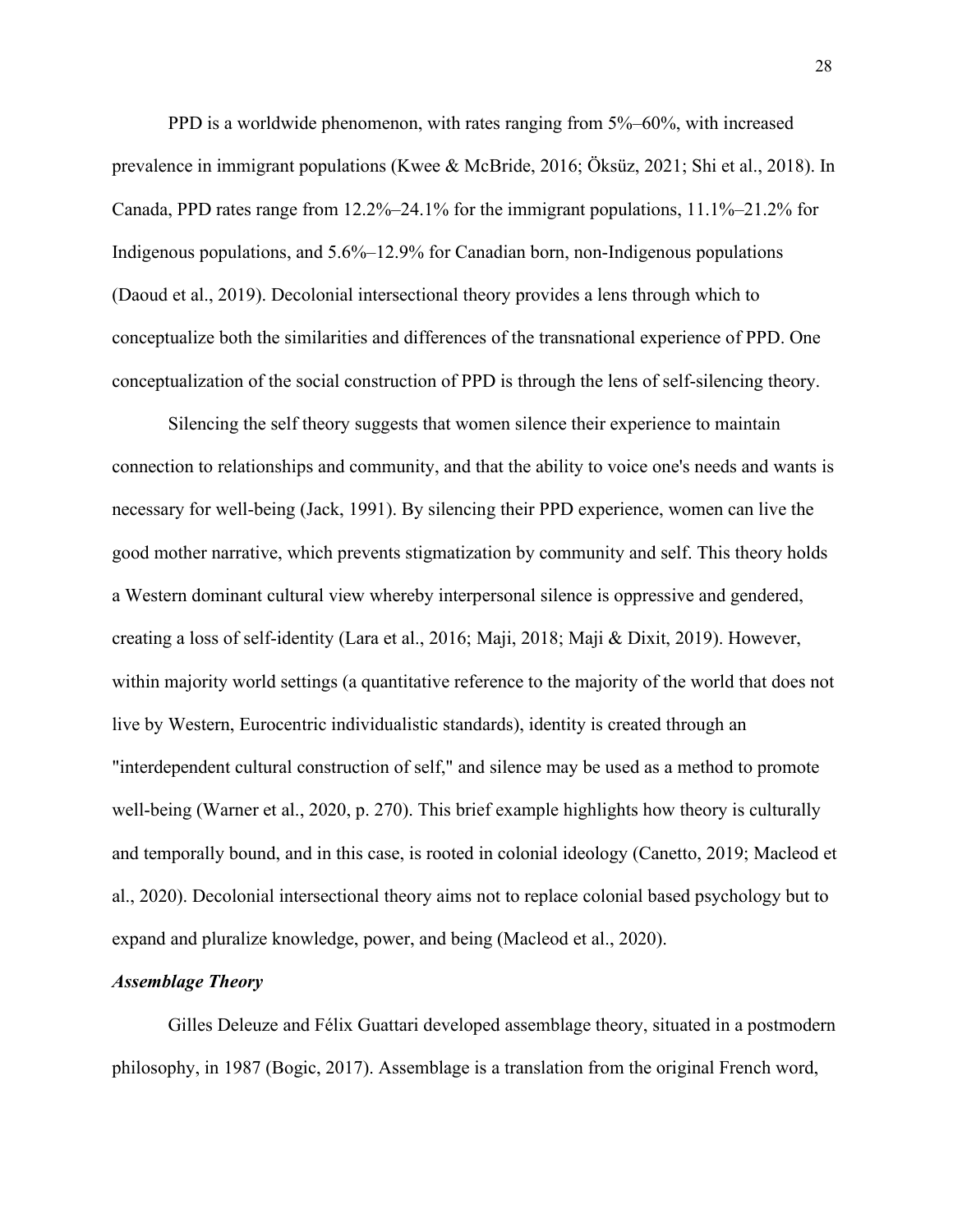*agencement*, which philosophically includes two definitions: "both the subject who is acting and the act of arranging, on the one hand, and the resultant arrangement itself" and "agencement includes both human and non-human elements" (Bogic, 2017, p. 140). The debate whether assemblage theory is an extension or replacement for intersectional theory is beyond the scope of this paper (for further discussion see Bogic, 2017; Puar, 2011; Warner et al., 2020). However, assemblage theory addresses the critique of intersectional theory as conceptualizing identities as static, enduring, and "discrete and distinct" from one another by viewing identities as inseparable (Bogic, 2017, p. 143). Assemblage theory considers identity as an experience that is socially, historically, and geographically constructed (Puar, 2011).

An assemblage is a pattern of "affective, discursive, embodied and material relations" that result from the event (Warner et al., 2020, p. 266). Furthermore, assemblage theory focuses on the act of becoming that results from the relational interactions with structures of power (Warner et al., 2020). When using an assemblage lens, the perspective is from what structural influences produce these narratives and experiences (Conway et al., 2018; Warner et al., 2020).

Clients and mental health practitioners consider their intersecting identities related to power and their interactions, which result in generating unique realities (Chadwick, 2017; Conway et al., 2018). Intersectional theory is criticized for viewing power as solely oppressive (Chadwick, 2017; Puar, 2011). In assemblage theory, power is viewed as a creation of relating autonomous parts that assemble to become something new (Conway et al., 2018). Power is thus considered as temporal and spatially situated, itself a process of becoming. This fluid view of being addresses the ambiguous agency of intersectional subjects through a relational process of becoming (Chadwick, 2017).

Assemblage theory's view of agency is relational and an "emergent process of becoming"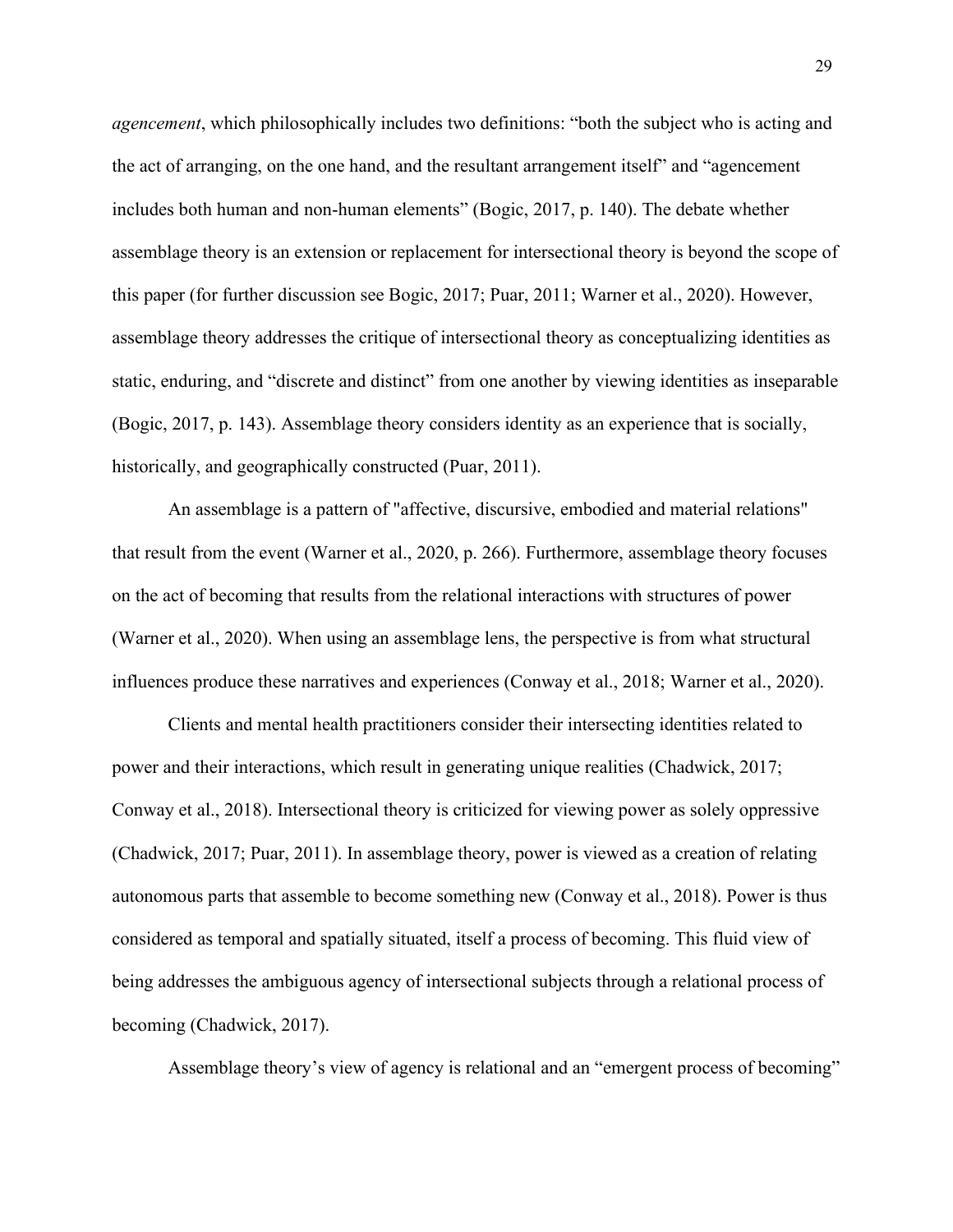rather than a state of being, as conceived in neoliberal views of agency as self-determination (Chadwick, 2017, p. 494; Cosgrove & Karter, 2018). Agency in assemblage theory refers to a "decentred view of agency (following Foucault) in which power is seen as a force which produces agency, subjectivity and resistance" (Chadwick, 2017, p. 494). An example within this framework considers power in the medical model and the prescription of antidepressants for PPD. A doctor may subjectively assume power over the mother by prescribing antidepressants based on a PPD screening while concurrently experiencing a lack of agency as health care policy dictates the action the doctor must follow. The mother may display resistance by refusing the medication or taking the medication to protect herself from the stigmatization associated with not conforming to the "good patient" and "good mother" narratives—both actions of the patient display a process of relational and embodied agency (Chadwick, 2017).

Discussing PPD using intersectional theory and its extensions reveals the complex and layered social, political, interpersonal, and intrapersonal factors that constitute the social construction of PPD. This contrasts with the positivism within dominant institutions, including psychology, and political aims of parsimony (Settles et al., 2020). This view reflects a goal to generalize findings across all members of a group without consideration of context. Additionally, the dominant psychological practice focuses on the individual, thereby situating the responsibility of the PPD experience on the mother (Settles et al., 2020). The psychosocial restrictions that women experiencing PPD encounter obscure knowledge of the postpartum experience without these factors (Chrisler & Johnston-Robledo, 2018). Using intersectional lenses provides an opportunity to appreciate and explore a complete analysis of the factors involved with a woman's PPD experience.

The social constructionism of intersectional theory creates space to "acknowledge the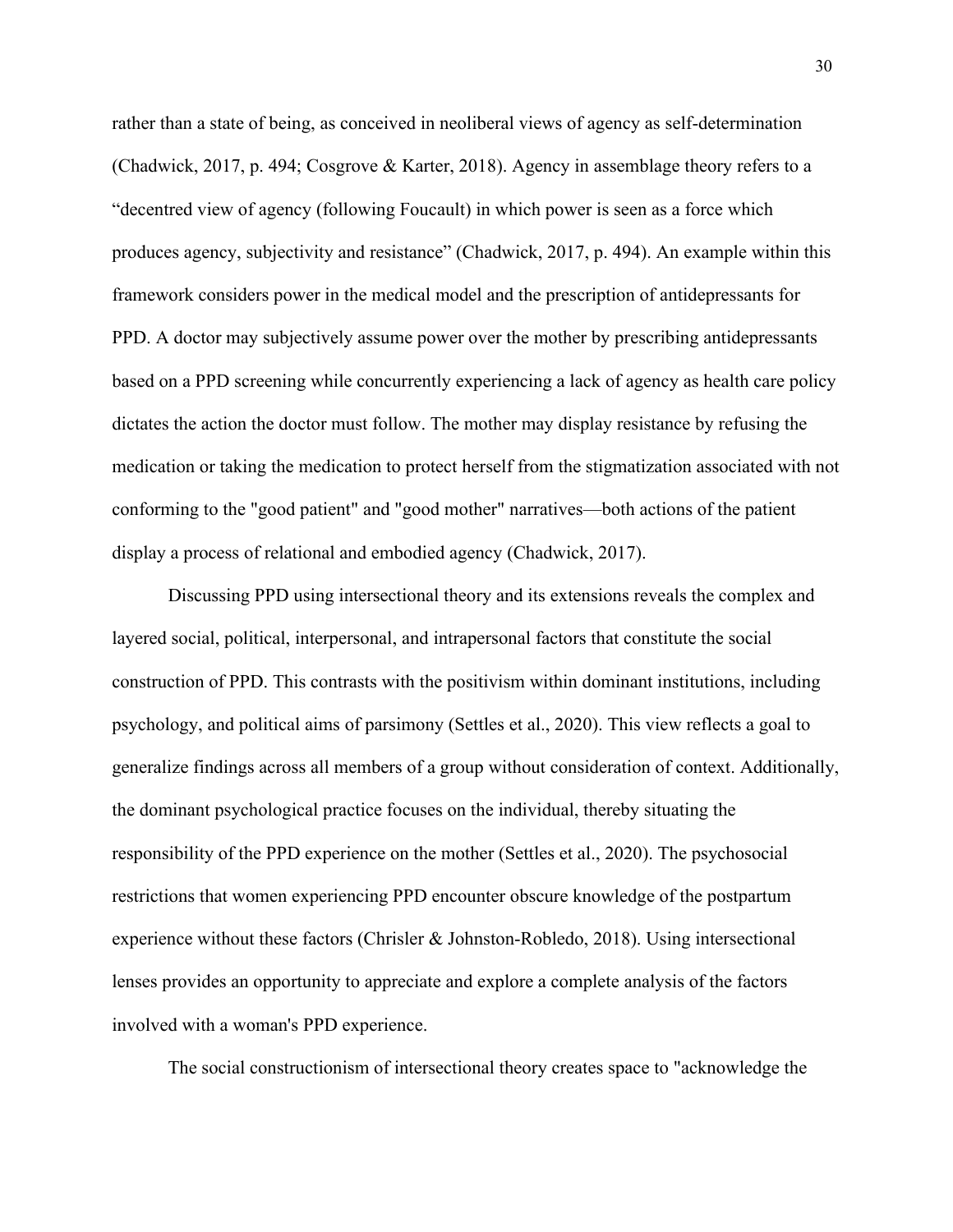diversity and complexity" in each woman's unique experience, embodiment, and empowerment, and examines the role of power (Chrisler & Johnston-Robledo, 2018, p. 71). The analyses of intersections and power, and the interactions between, can inform counselling research and practice. By using this critical awareness, praxis can demonstrate social justice, a tenet of intersectional theory (Settles et al., 2020). In this sense, theory is embedded in practice and practice is embedded in theory and requires reflective awareness of the practitioner to maintain informed, competent, and ethical practice.

## **Recommendations for Practice**

Political and systemic institutions influence the social construction of PPD. The medical model situates the problem in the woman with a focus on pharmaceutical treatment and prevention (Cosgrove & Vaswani, 2020). Neoliberal politics situate health care within the marketplace, implying that a loss of productivity due to (mental) illness is a problem for the autonomous individual who has the agency to choose to be productive (Cosgrove & Karter, 2018). These ideas contribute to social norms and narratives of the good mother and intensive mothering. The mothering social norms are so prevalent that all women, regardless of motherhood status, are compared to this standard (Deeb-Sossa & Kane, 2017). Internalization of these messages can be helpful and problematic. Women whose experience and identity align with the good mother narratives may find connection and affirmation of their role (Mickelson et al., 2017). Women whose experience does not fit into the dominant narrative may experience stigmatization by others or by self (Maji & Dixit, 2019).

An intersectional theoretical perspective provides a lens to consider the interaction between systemic, political, and psychosocial factors that influence the experience with PPD and shape a woman's identity (Jackson-Best, 2016). This suggests the therapist, researcher, activist,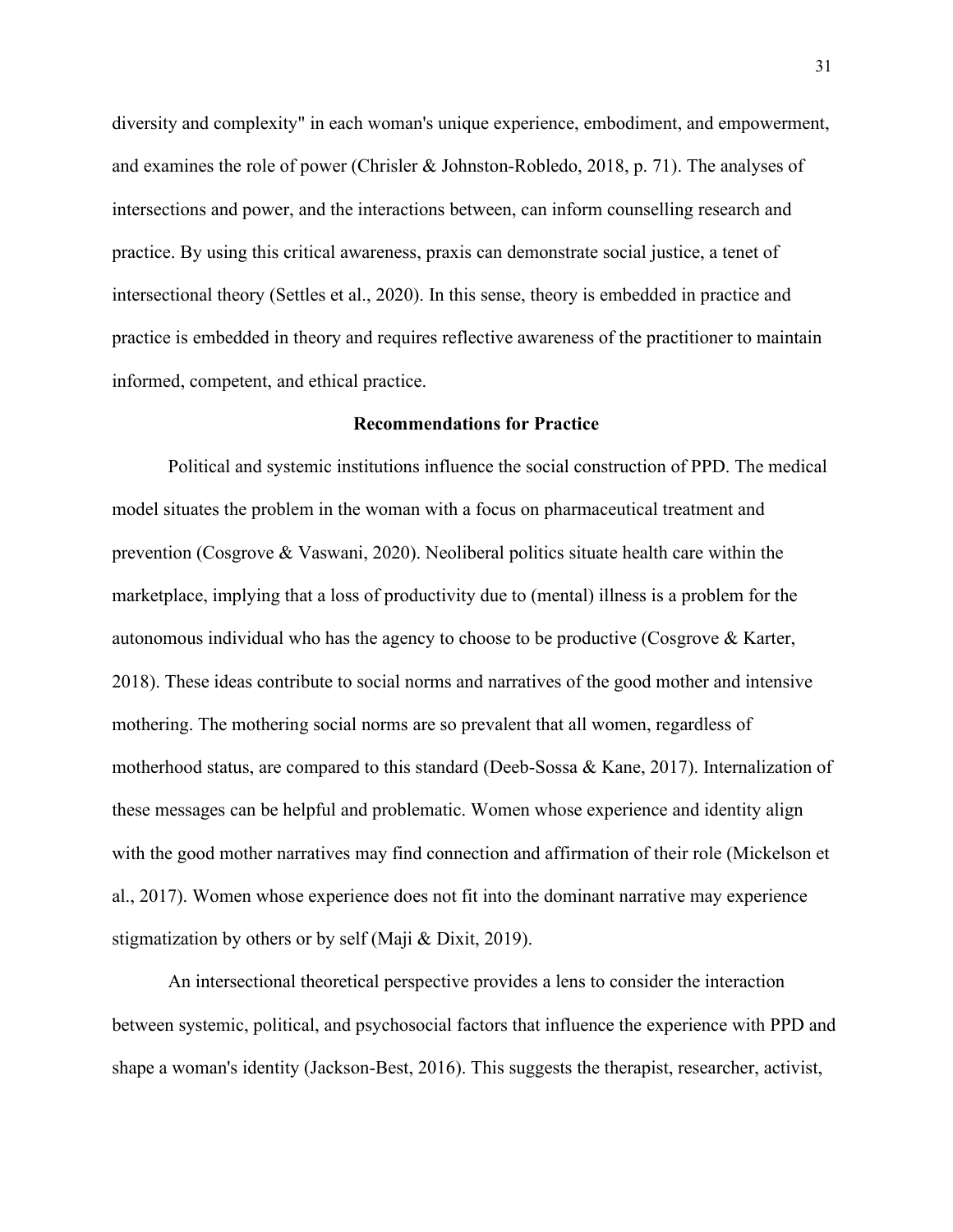and client are not separate or unequal, and all play a role in social justice (Buchanan et al., 2020). The following recommendations for practice are focused primarily on the counselling session and the role of the therapist.

# **Addressing Barriers**

Rates of PPD are higher in marginalized populations (Ghaedrahmati et al., 2017; Maxwell et al., 2019; Statistics Canada, 2019). An intersectional approach considers the complexity of intersecting factors and how they "interweave" to create a unique phenomenon for each woman experiencing PPD (Stevens et al., 2018, p. 628). Logistical barriers (e.g., transportation, childcare, and fee coverage) and coordination with other health care providers and services are essential items to consider when providing intersectional care (Hailemariam et al., 2020; Stevens et al., 2018). Assessing for and removing barriers to treatment is an example of social justice, a tenet of intersectional theory (Hailemariam et al., 2020).

Furthermore, implementing strategies to overcome these barriers can support treatment engagement (Etherington et al., 2020; Stevens et al., 2018). Examples to consider are flexible appointment times (e.g., offering a window of time to attend, rather than a specific hour), child minding services, and telepsychology services. By assessing barriers to treatment, one can consider how these barriers intersect and lead to decision making by the therapist, clinic, and client (Etherington et al., 2020).

Stigma regarding mental health and maternal mental health is a significant barrier to treatment (Haynes, 2017; Kwee & McBride, 2016). Health care practitioners can perpetuate PPD stigma by referring those with severe needs to specialists and not recognizing or normalizing the distress in women who are minimally or suboptimally distressed, resulting in gaps within their healthcare (Kwee & McBride, 2016). Psychoeducation, advocacy, and normalizing mental health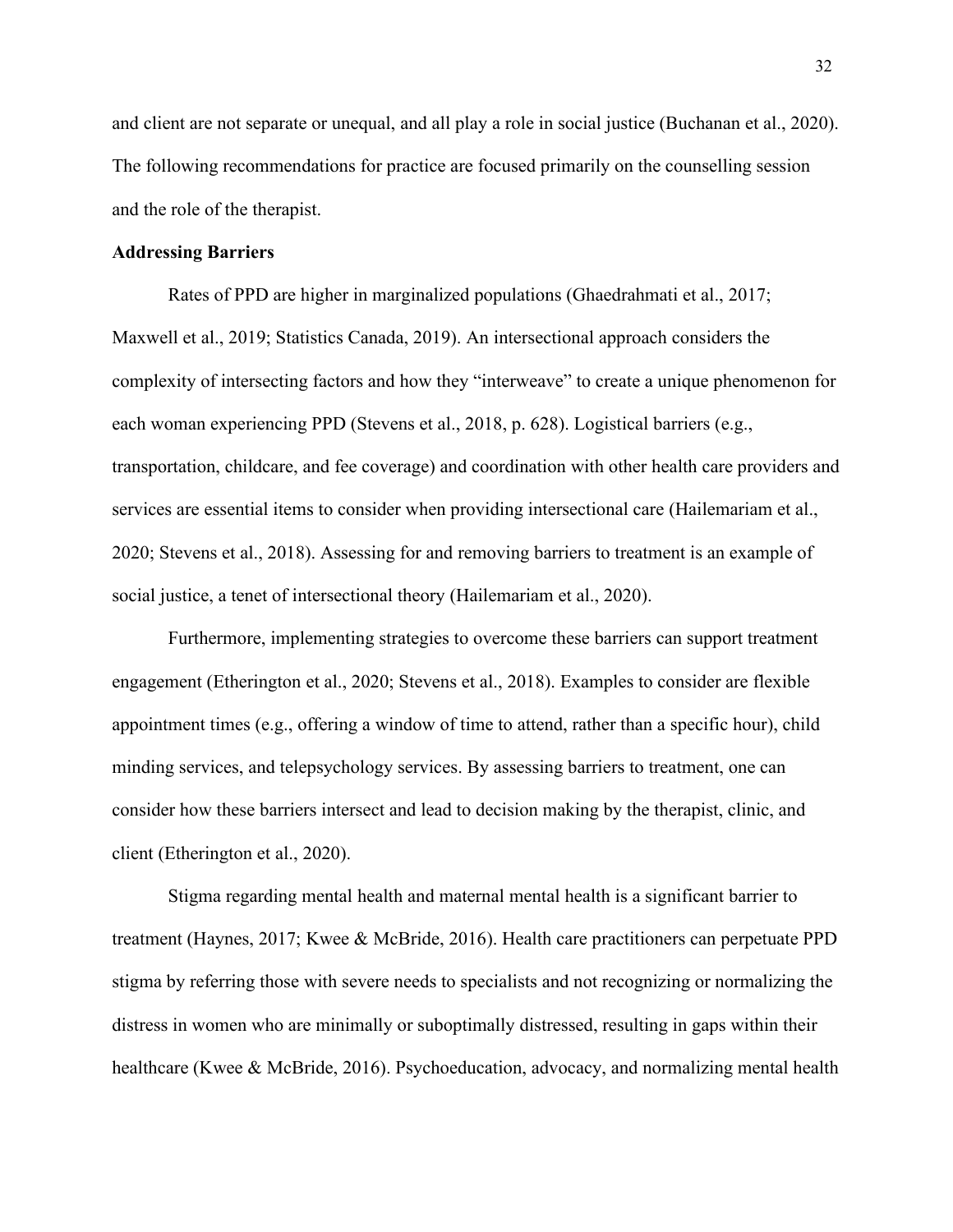care and care for PPD in ways that speak to the population's concerns are vital.

## **Trauma Informed Care**

When recognizing the oppressing intersections in the lives of women experiencing PPD, it is imperative to consider the role of trauma. While beyond the scope of this paper, the perinatal period is a time of increased risk of trauma. Rates of interpersonal violence against the mother increase during this period, and there is potential for traumatic births, many of which are not validated by the medical system or social norms (Chadwick, 2017; Hailemariam et al., 2020; Kothari et al., 2016; Polmanteer et al., 2019). Furthermore, sequelae of adverse childhood experiences of the mother can impact maternal mental health (Sperlich et al., 2017). Trauma informed care recommends that care is provided to all individuals through a trauma informed lens to not marginalize, stigmatize, or re-victimize any individual (Polmanteer et al., 2019).

The foundational framework for trauma informed care (TIC) created by the Substance Abuse and Mental Health Services Administration (SAMHSA) recommends six principles: (1) safety; (2) trustworthiness and transparency; (3) peer support; (4) collaboration and mutuality; (5) empowerment, voice, and choice; and (6) cultural, historical, and gender issues (SAMHSA, 2014, p. 10). There is a paucity of research on TIC in PPD care. However, Polmanteer et al. (2019) provide a conceptual framework. The TIC principles created by SAMHSA provide the framework, and action steps that incorporate the unique needs of women experiencing PPD are connected to each principle. For example, emotional, psychological, and physical safety are considered for mothers and infants, including recommendations such as convenient spaces which are secure for infants and children, respect for mothers, information about confidentiality, and use of safety plans (Polmanteer et al., 2019). For principle three, trustworthiness and transparency action items consist of community connection through education, awareness, and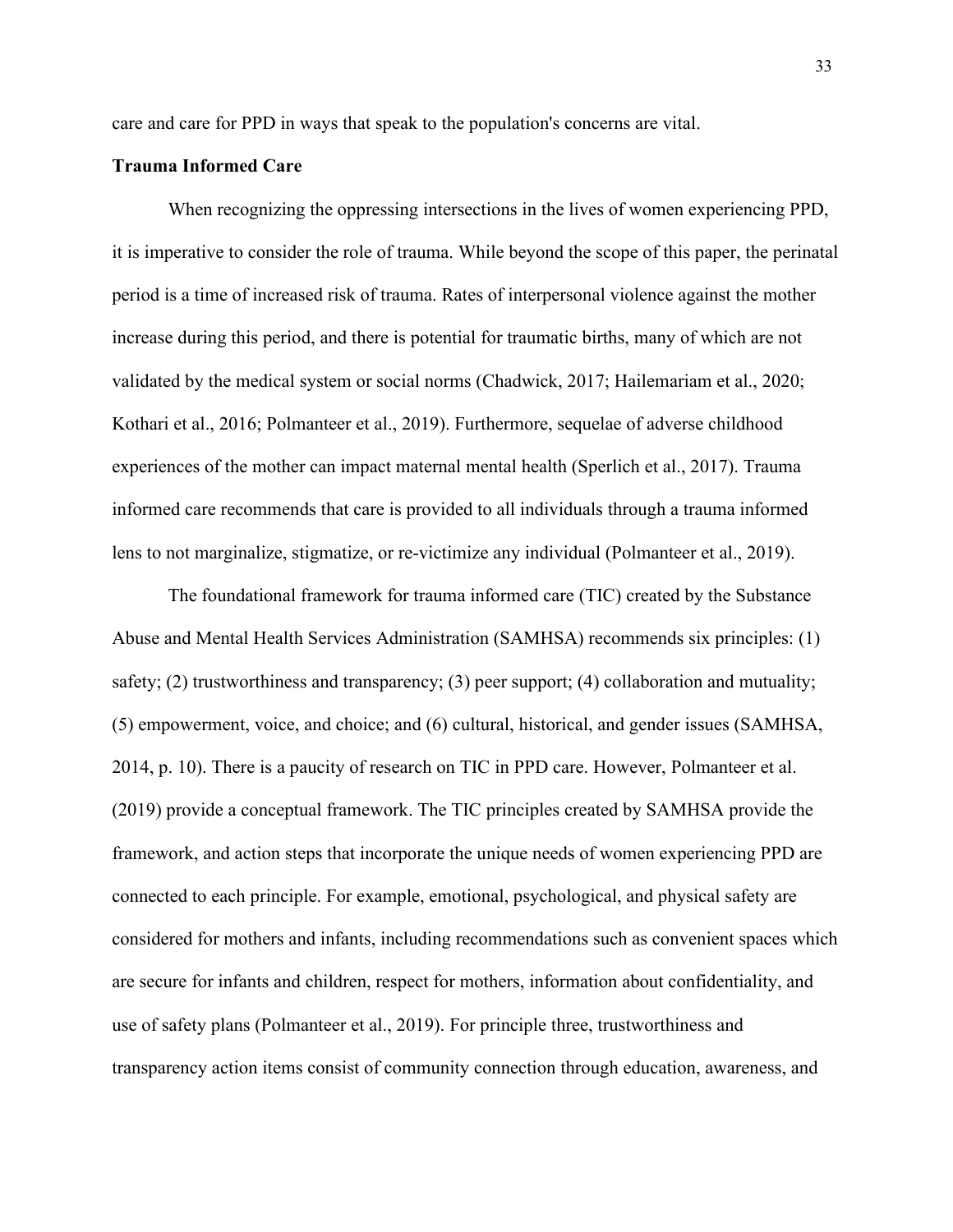engagement (Polmanteer et al., 2019; SAMHSA, 2014). Collaboration and mutuality, principle four, continues connection and respect for mothers by valuing their experiences and voices into service planning, intervention, and evaluation (Polmanteer et al., 2019; SAMHSA, 2014). Empowerment, voice, and choice, principle five, are demonstrated through actions such as providing mothers with control, choice, and decision-making opportunities with services, understanding their rights, and the risks and benefits of treatment (Polmanteer et al., 2019; SAMHSA, 2014). Furthermore, action items that include awareness and treatment for traumas related to oppression, vulnerability, and diversity support principle six regarding cultural, historical, and gender issues (Polmanteer et al., 2019; SAMHSA, 2014).

Trauma informed practices are integrated into all levels of service, including but not limited to the physical space, organizational structure, and health care interventions (Polmanteer et al., 2019; Sperlich et al., 2017). Steps such as training in TIC practices and the development of TIC policies can develop a foundation for TIC PPD care. Overall, this strengths-based approach is grounded in and is responsive to an understanding of the impact of trauma on women's experiences with PPD (Polmanteer et al., 2019).

## **Interventions Focused on Identity and Role**

Intersectional theory is a theory of identity (Crenshaw, 1991). Interventions focused on clarifying one's self-concept and one's perception of their intersecting social roles can invite the client to explore who they are as a person, mother, mother experiencing PPD, and other social roles such as daughter, partner, friend, or in their career. Additionally, it is essential to explore how the client perceives that their intersecting factors influence or enhance their experience with PPD (Etherington et al., 2020). Additionally, psychosocial interventions reduce isolation and provide an avenue to develop connections with a new group (Anokye et al., 2018).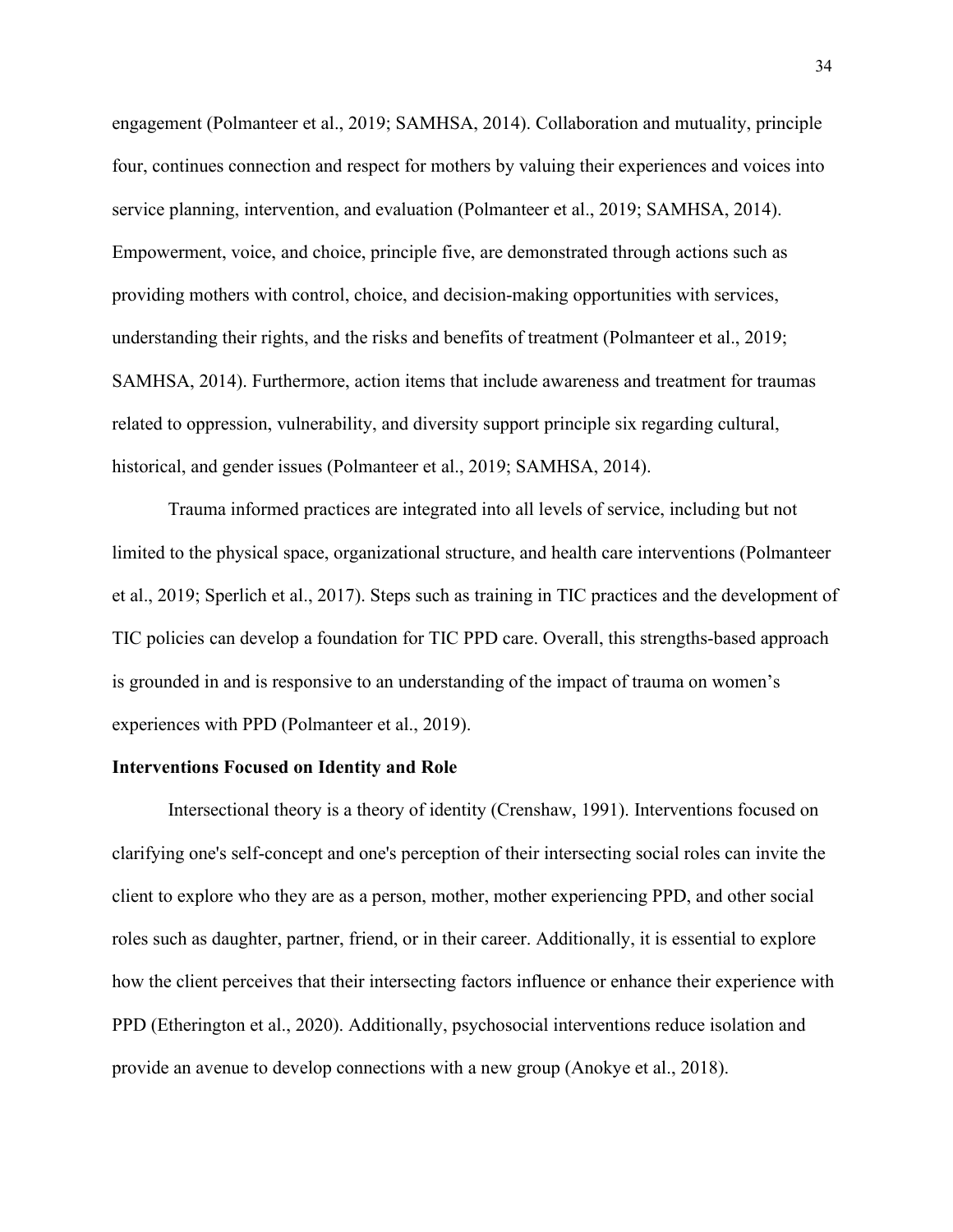The synergy between an individual's intersecting factors and how they relate to social, systemic, and political systems can be explored through the client's social roles (Etherington et al., 2020). Psychoeducation can provide information about the new role as a mother and how that influences their individual sense of self. Developing a life plan and integrating it with one's maternal realities is an opportunity for action (Staneva et al., 2017). Furthermore, exploring how unmet expectations are posited on a woman, regulating their bodies, may allow women to externalize the distress they are experiencing (Jackson-Best, 2016; Staneva et al., 2017).

Narrative therapy is founded on social constructionism, and such techniques such as externalizing and documentation may be useful for treatment of PPD (Combs & Freedman, 2012; Jackson-Best, 2016). Revisiting or reconfiguring meaning making of life experiences can develop empowered identity within the social context (Combs & Freedman, 2012). Situating the experience with PPD and the resulting behaviours within a larger context can help to externalize the PPD experience and decentralize the power (Chadwick, 2017; Mirza, 2013).

#### **Self-Efficacy**

Learning parenting and childcare skills are interventions that improve a woman's efficacy as a mother (Berma et al., 2018; Henderson et al., 2016). Research indicates that parenting classes and peer groups and PPD peer groups are influential for developing efficacy in a mother's new social role (Berma et al., 2018; de Camps Meschino et al., 2016). From an intersectional lens, it is necessary to consider skill building and self-efficacy that does not reaffirm intensive mothering norms (Deeb-Sossa & Kane, 2017). Furthermore, it may be advantageous to invite clients to explore what skills they have learned from parenting and peer groups and from their different identity groups (Berma et al., 2018; de Camps Meschino et al., 2016; Deeb-Sossa & Kane, 2017). For example, using what a mother learned about infant sleeping habits in a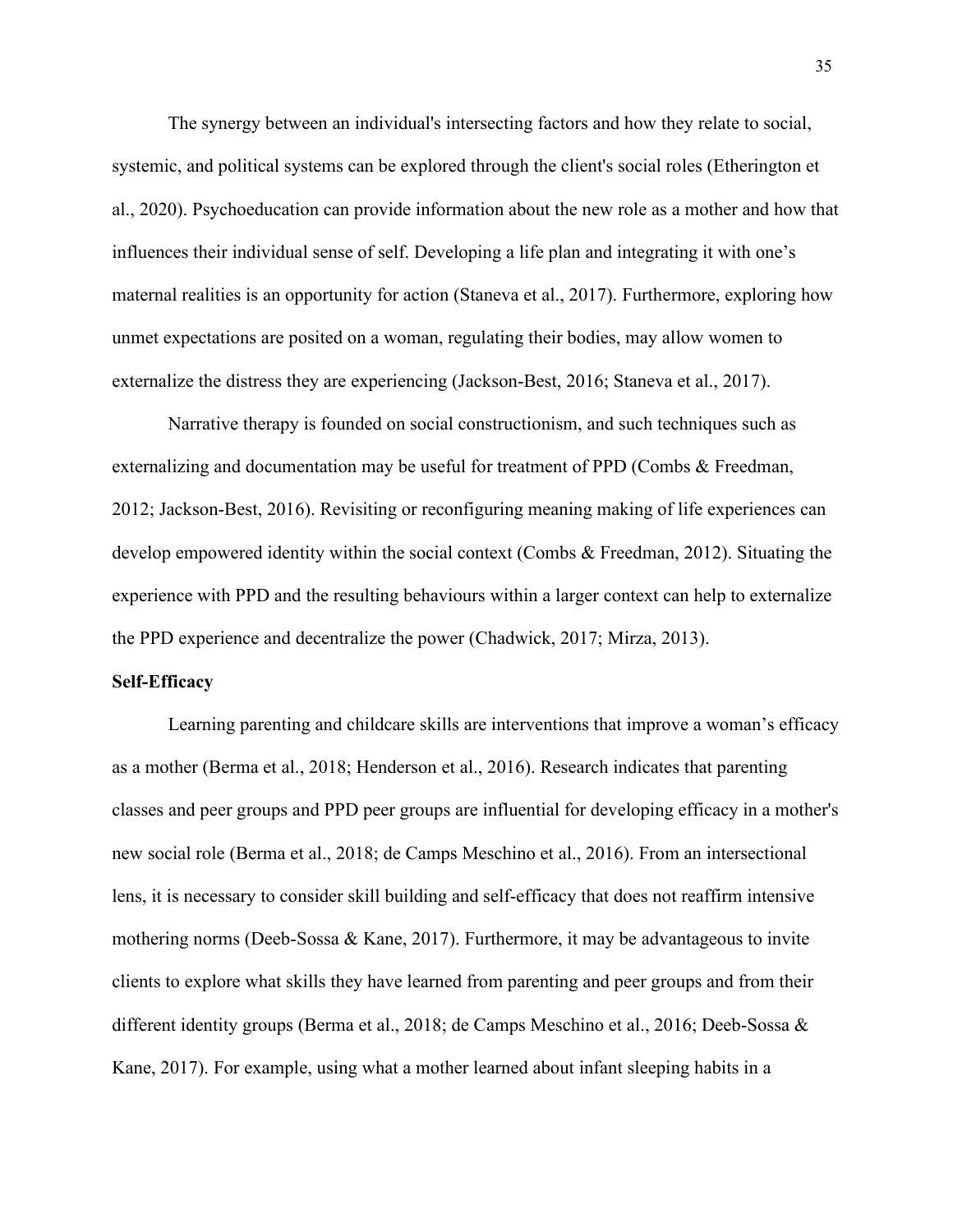parenting class and what they have experienced culturally to provide a framework for themselves.

Self-efficacy can be identified through the narrative therapy intervention of unique outcomes. Discovery of unique outcomes can illuminate times or situations where the mother has a different experience than what is expected (Guilfoyle, 2015). For example, a woman choosing to talk about her experience with PPD is an act of resistance against the dominant norms of motherhood bliss.

# **Cultural Humility**

Cultural humility in practice can begin with the use of non-pathologizing and stigmatizing language (Haynes, 2017). The term PPD, even though it is commonly used in the literature, can be pathologizing and center the experience in the woman. Haynes (2017) suggests the term *perinatal psychological distress* to describe the distress experienced by new mothers and as a way to explore what psychological or social factors are contributing to their experience. Methods for engagement with the community may vary depending on intersecting factors such as immigration, culture, or ethnicity. For example, referral to services via community advertising may be appropriate for some, where others may prefer personal references (Baker et al., 2016). Considering the location of services, language of services, and timing of services around significant cultural or ethnic events are additional methods to reduce barriers to access to treatment (Baker et al., 2016; Driver & Shafeek Amin, 2019).

It is imperative to incorporate communication of the client's cultural and ethnic values related to family, personal autonomy, mental health, and motherhood (Garfield & Watson-Singleton, 2021; Heshmati et al., 2021). These intersections shape a woman's experience with PPD and identity formation and are necessary to provide ethical intersectional theory-based care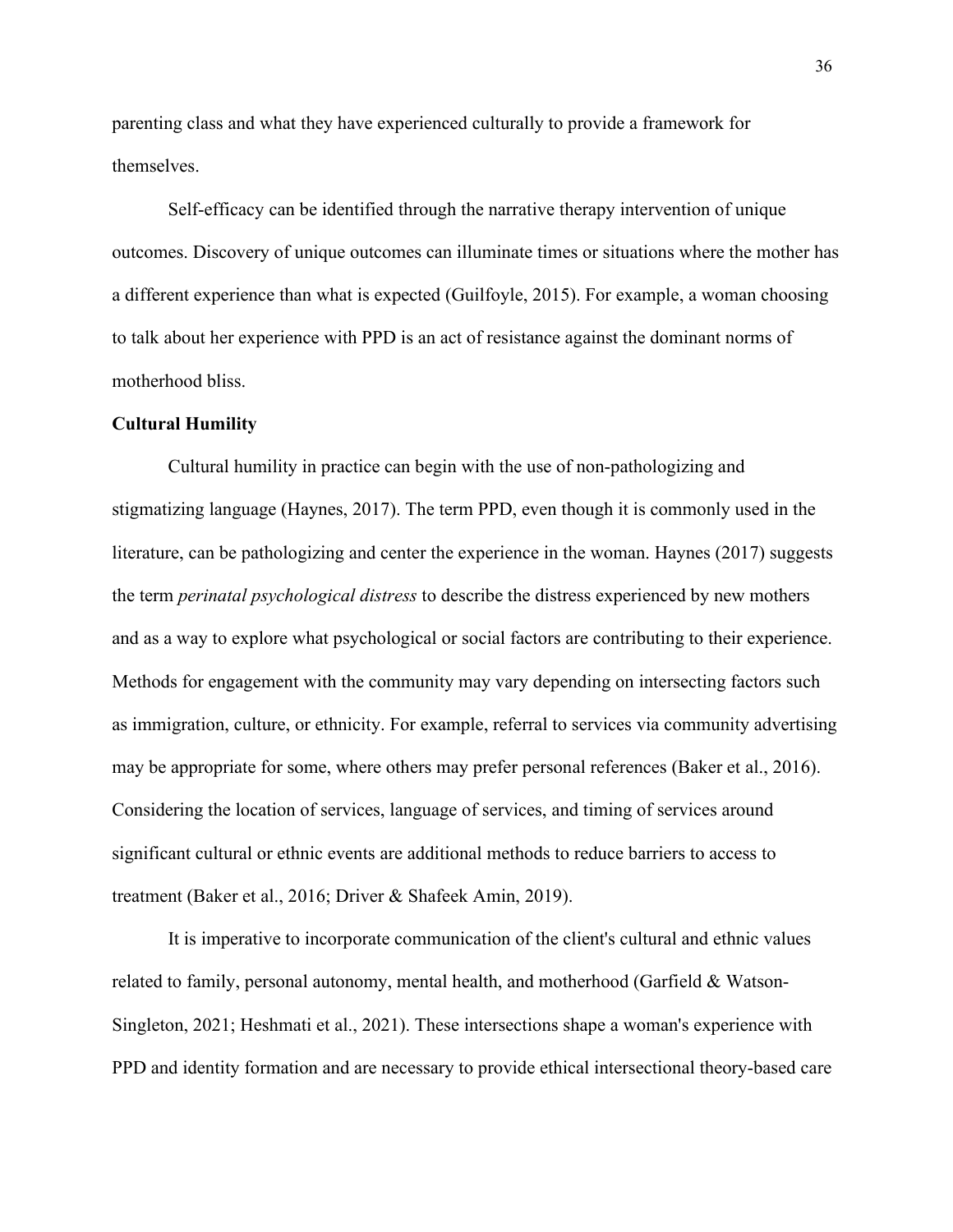(Baker et al., 2016). To be inclusive, these cultural recommendations for practice are broad measures. However, as a therapist, it is necessary to assess all intersecting factors equally and be aware of bias or assumptions based on the client's demographic information (Arthur, 2018; Baker et al., 2016).

## **Social Justice**

Intersectional theory has been criticized or devalued by incomplete use of the theory as often the last tenet of social justice goals is missed (Crenshaw, 1991; Settles et al., 2020; Stevens et al., 2018). Intersectional theory and its extensions can provide research to guide changes in care and practice models, and thus social justice. Researchers who explore positive outcomes from intersectional theory recommend perinatal health practices that support the social contextual factors for patients (Stevens et al., 2018).

In their 2018 study of marginalized perinatal women, Stevens et al. utilized an intersectional-feminist perspective to exam the effectiveness of the perinatal mental health care model. Intersectional principles guided the model to address the vulnerability of the perinatal women in need of mental health care. To begin, the team addressed mental health stigma and mistrust of mental health professionals. Support was developed to attend to childcare needs (e.g., child minding services, flexible appointment times), transportation, and financial barriers. Furthermore, a trauma informed care treatment approach was applied to all levels of care and interaction in the clinic. The results indicated increased retention, engagement, and treatment outcomes, and engagement that continued into the postpartum period. These results suggest that an intersectional approach to program development may reduce mental health disparity among marginalized perinatal women.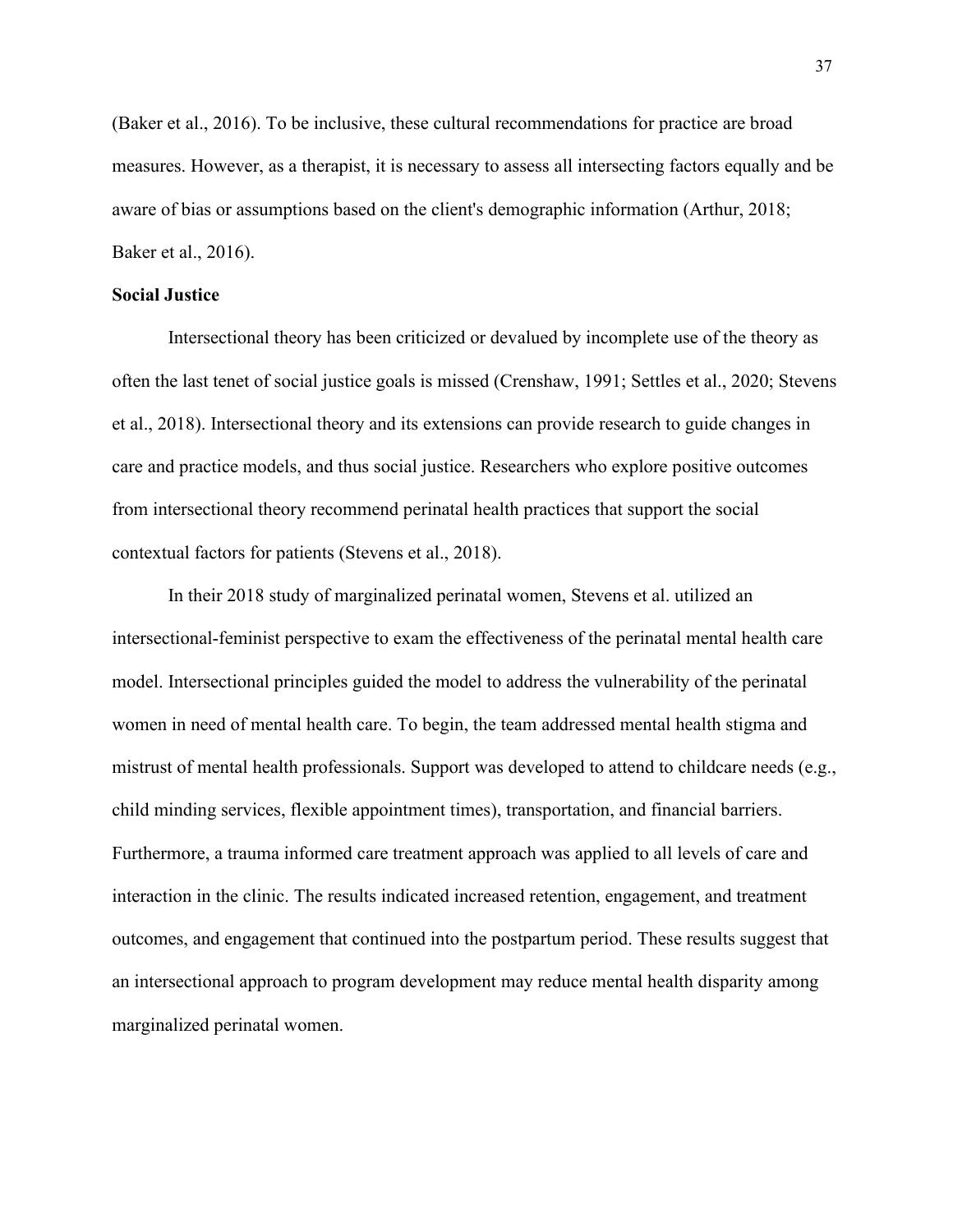#### **Next Steps for Research**

The complexity of the social construction of PPD in Canada and worldwide would benefit from further attention. The prevalence of PPD globally necessitates exploring similarities and differences in experience, support, and treatment (Warner et al., 2020).

Transnational feminism (TF) further develops decolonial intersectionality by considering a heterogeneous view of women, rather than a homogeneous feminine identity worldwide (Heshmati et al., 2021). Feminism is criticized for characterizing women as a homogenous "sisterhood" defined by the cultural values of the global North. The global North refers to countries such as Canada, United States, Western Europe, and developed Asian countries, and is characterized by feminist issues of gender inequality and "issues of women's bodies" (Deb, 2016; Heshmati et al., 2021, p. 48). The global South refers to countries within Africa, Latin America, and developing Asian countries, and is characterized by the feminist issues of oppression and violence (Heshmati et al., 2021). This one-dimensional view oppresses the women of the global South, thereby espousing a "demeaning paternalism similar to the patriarchal system so many global Northern feminists claim to oppose" (Heshmati et al., 2021, p. 48). When conceptualizing the social construction of PPD worldwide, a TF approach considers the "meaningful global differences" of women's experiences through consideration of history, geography, and institutions (Deb, 2016; Heshmati et al., 2021, p. 49). Future research could include transnational analyses of PPD experiences to highlight commonalities and differences of women's experiences, but also to identify colonial and patriarchal history and influence on the PPD experience (Deb, 2016; Jackson-Best, 2016).

Our colonial past defined nations' borders and sex, gender, and race, which is a practice that continues today (Heshmati et al., 2021; Settles et al., 2020). For example, situating research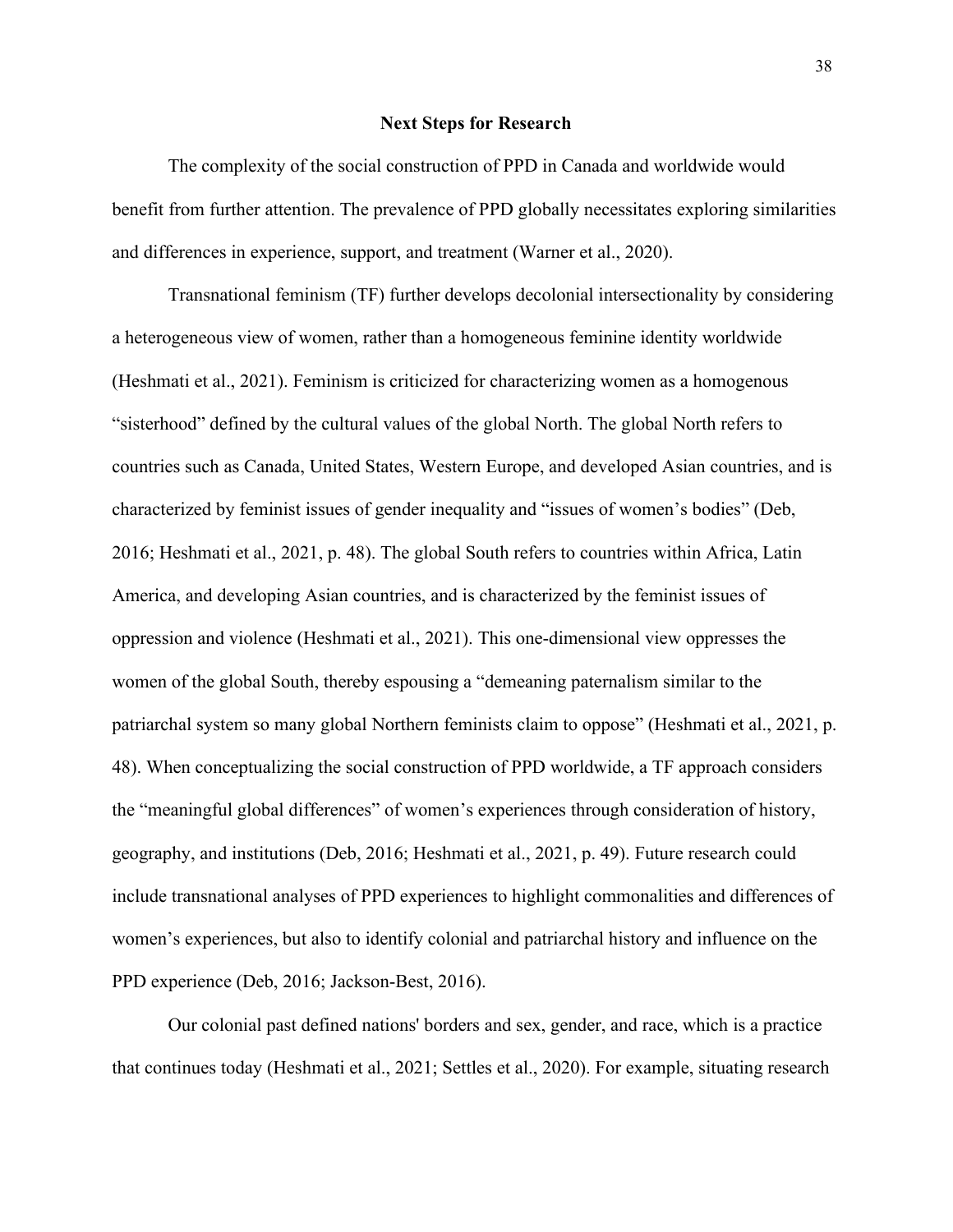location is often from a colonial perspective, with an expectation that research published outside of the global North situates its location within the finding (Patil, 2013; Settles et al., 2020). This same level of expectation is often not required when the location is within the Western, Eurocentric North and demonstrates a continuing prioritization of Western, Eurocentric ideals, with other perspectives viewed as less than (Settles et al., 2020). To decentralize the power of the global North, future research could offer the same expectation regardless of location and situate the research, reflecting upon the social and political context that frames the research (Canetto, 2019; Settles et al., 2020). From a Canadian psychology practice standpoint, conducting research in this manner upholds ethical Principle IV, Responsibility to Society, of the *Canadian Code of Ethics for Psychologists* (Canadian Psychological Association [CPA], 2017). Situating research within its sociopolitical context is beneficial and just as it reflects an awareness and response to human need, value, and respect (CPA, 2017).

This search of the literature resulted in only one study of maternal health using assemblage theory, revealing an area in great need for further exploration. An assemblage analysis of PPD in Calgary has the potential to bring to light the influences, power, and oppression that are managed by all involved in a woman's experience of PPD. As PPD has implications not only for the mother but also for the infant and other family members, evaluating the assemblage of the PPD experience may help to de-pathologize the situation for the mother and identify other sources of support or need for change required for the mother and the family (Chadwick, 2017; Staneva et al., 2017). Furthermore, understanding the interactions and relationships between policy, regulation, doctors, nurses, and the women experiencing PPD can indicate where change is required in public health policy and accessibility.

This literature review presented the social construction of PPD from a global North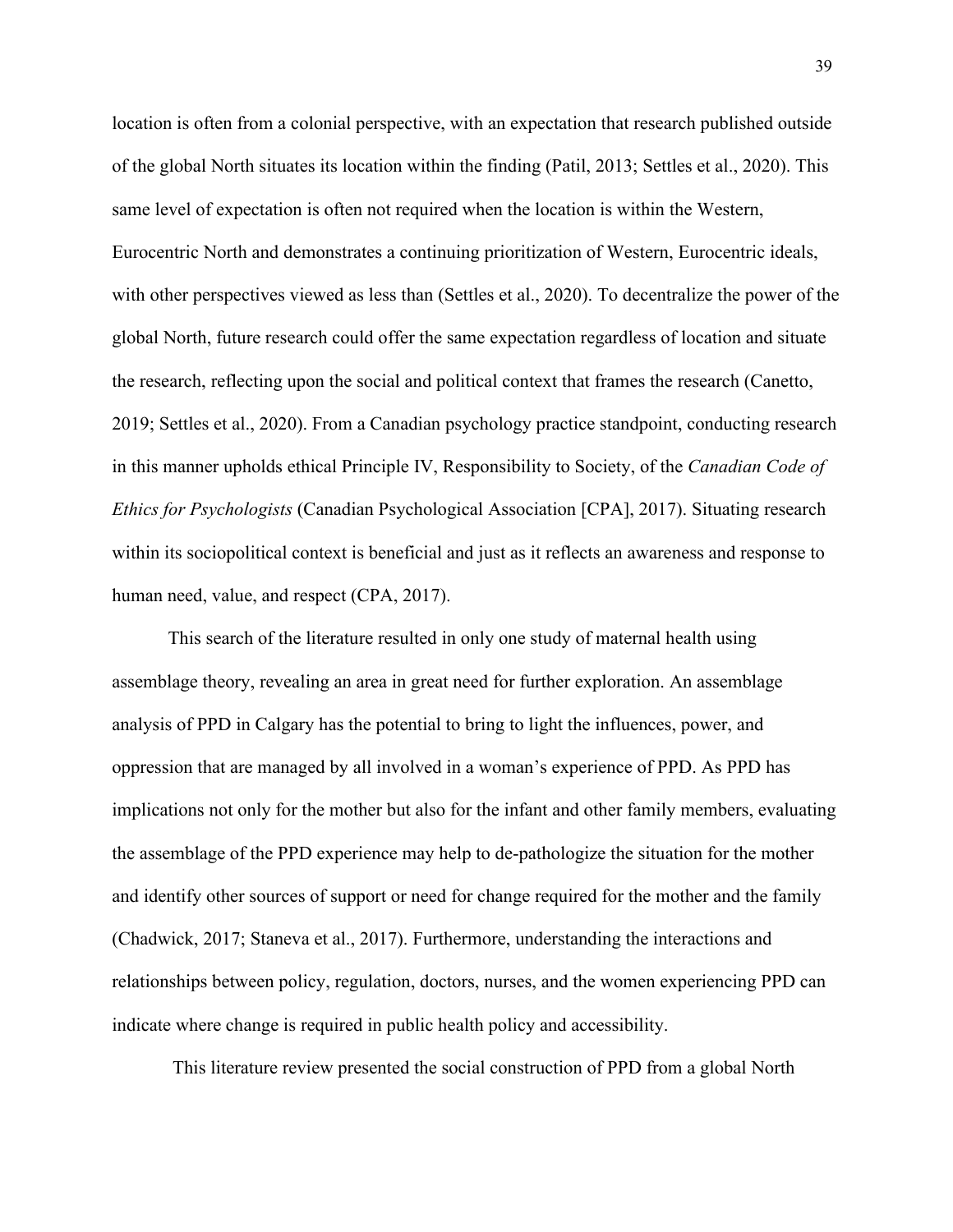perspective. The dominant narratives of intensive mothering are situated in a Western worldview. This review reflects how this worldview can be stigmatizing for those outside of this definition of motherhood. Nevertheless, an opposite orientation of the dominant mothering narratives of the global South and how they differ, support, or oppress a woman's experience with PPD was not considered. Furthermore, examination of how these narratives promote or protest neopolitical and medical model constructs of the global South could be researched. Future work is needed to disentangle these complexities. Decolonial intersectional and transnational feminism, or assemblage methodologies would be beneficial for this research. PPD research from the perspective of the global South would provide practitioners with greater understanding of the heterogeneity of women's experiences transnationally. This promotes the social justice tenet of intersectionality, as well as cultural humility and ethical practice (Anokye et al., 2018; College of Alberta Psychologists [CAP], 2019; Crenshaw, 1991). Furthermore, there can be implications for practice with regards to increasing awareness of the history, knowledge, and differences experienced by immigrant mothers and how to provide culturally appropriate and beneficial services and psychoeducation to empower immigrant women (Daoud et al., 2019; Ussher et al., 2017).

Future research considering other marginalized identities intersecting with PPD can broaden the perspective of women who experience PPD. The options for research here are vast. The following examples are not indicative of priority for research but highlight areas noted in the literature as lacking: sexual minority populations, adoptive parents, age, disability, immigrant status and socioeconomic status, and cultural and ethnic populations, among others (Chrisler & Johnston-Robledo, 2018; Douglas et al., 2021; Öksüz, 2021; Shi et al., 2018; Trettin et al., 2006). Further research of intersectional model delivery can evaluate mental health disparity from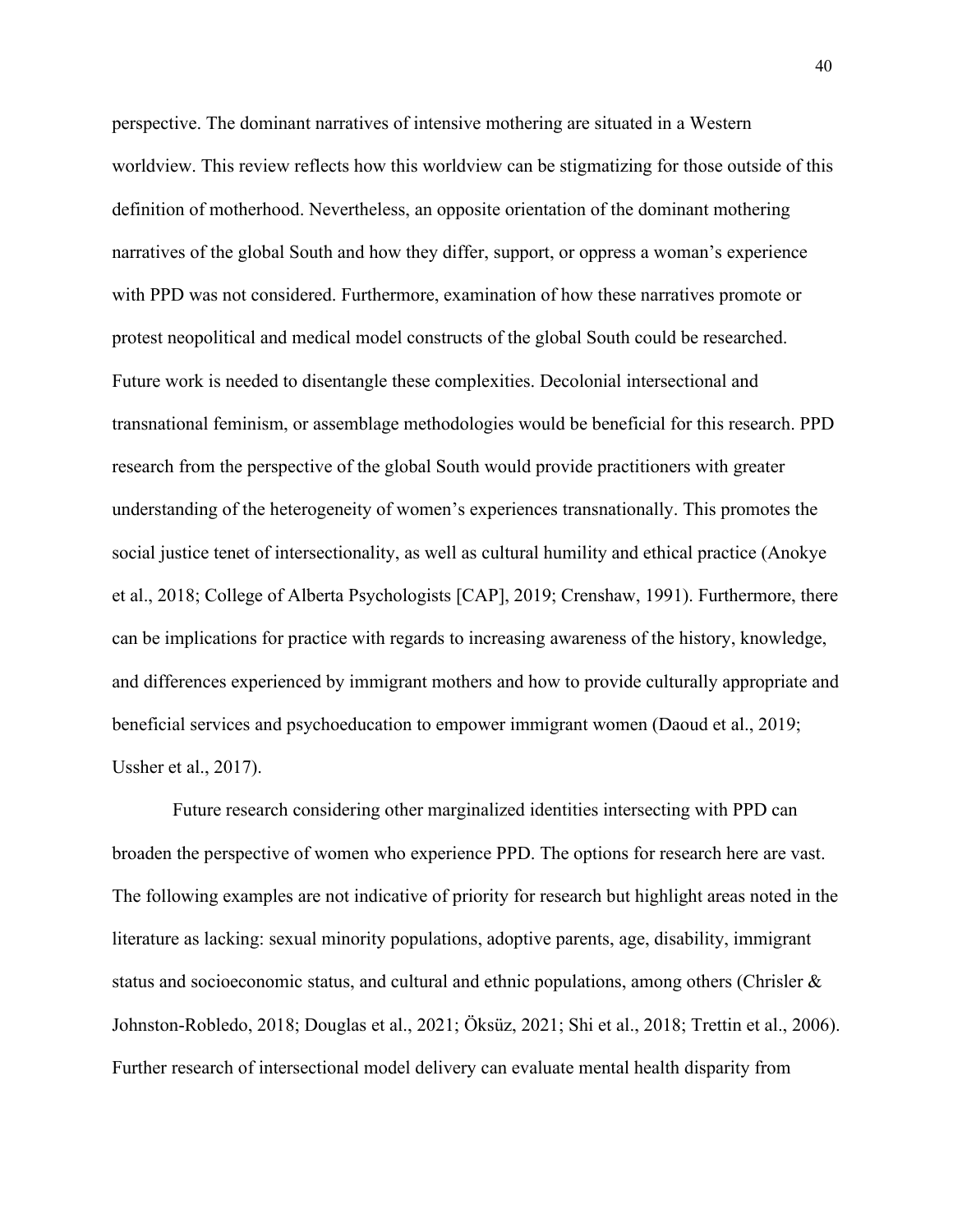various extensions of intersectional theory (Jackson-Best, 2016; Warner et al., 2020). The implications may result in awareness of inequalities or inequities in institutions. Gathering of this research would have an additive effect, enriching the conceptualization of the social construction of PPD.

There is much awareness about the stigma woman experience, whether it is about mental health in general or specifically about PPD (Mickelson et al., 2017). Future research could examine how reducing stigma influences a woman's experience with PPD. This research could explore representations of PPD within the medical model, and within neoliberal policies, and how these representations align with or contradict women's experiences, and how this influences treatment (Cosgrove & Karter, 2018; Cosgrove & Vaswani, 2020; Ussher et al., 2017). In addition, interaction between the medical model and neoliberal representations and stakeholders, such as the mothers, family members, and care providers, could be beneficial (Chadwick, 2017; Cosgrove & Karter, 2018). Moreover, examining how these interactions impact choice, decision making, and self-care by the mothers and other stakeholders could be beneficial (Chadwick, 2017; Staneva et al., 2017).

Future work devoted to the development and study of practitioner practices in regard to PPD stigma is called for (Mickelson et al., 2017). There is much research on mothers' perceptions of stigma, however, understanding other stakeholders' perceptions, such as fathers, doctors, and communities, may deepen the analysis (Kornaros et al., 2020). Furthermore, recommendations of interventions to increase parenting self-efficacy, support seeking, and identity transition are needed (Kornaros et al., 2020; Mickelson et al., 2017).

The possibility of many oppressive intersects for woman experiencing PPD warrants further exploration of trauma informed care (TIC) practices for the treatment of PPD. The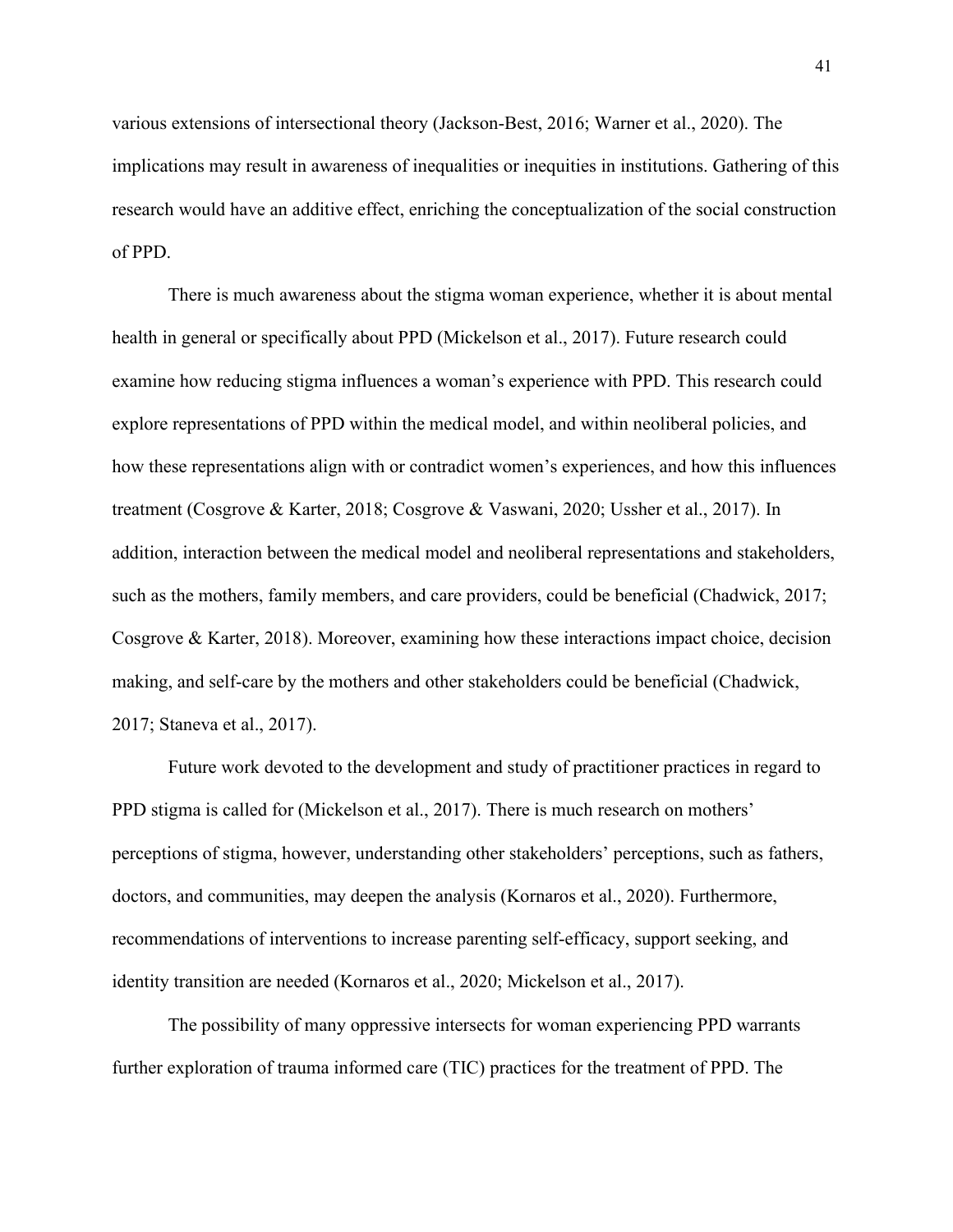literature review presented in this paper found only one model of TIC for PPD by Polmanteer et al. (2019). Repeated implementation and evaluation of this model will inform about its effectiveness and generalizability. TIC is a model that promotes specific practices in all levels of an organization (SAMHSA, 2014). As such, it would be important to consider the location and development of a TIC model. Would a TIC-PPD program fit best into an organization that already practices TIC? Are there models of TIC being used in local medical settings that could be expanded to incorporate PPD care or is the best course of action to develop a program? Future research could investigate the implementation of TIC-PPD programs. Additionally, research about the challenges and benefits of changing practices to a TIC model within a "live" setting could be developed. Moreover, the interaction between TIC and the medical model framework and neoliberal expectations of mental health and economy could be examined.

Future work on discrimination experienced by mothers might extend a TIC model and analysis. For many women, pregnancy and motherhood are a time of increased discrimination associated with narratives of sexuality, motherhood, and the "devaluation of motherhood" (Rosenthal et al., 2015, p. 689) for woman who do not meet the standard (e.g., women of colour, immigrants, young age, etc.; Barkensjö et al., 2018). Further evaluation of discrimination stress on a woman's experience of PPD would add more evidence to the social construction of PPD, as well as identify areas for intervention. Future research could evaluate experiences with discrimination with diverse groups of women and diverse geographies and consider interventions to address discrimination.

Research points to the effectiveness of psychosocial interventions for decreasing PPD symptoms (Anokye et al., 2018; Kwee & McBride, 2016). However, there is also research pointing to the lack of implementation or support with the medical model for holistic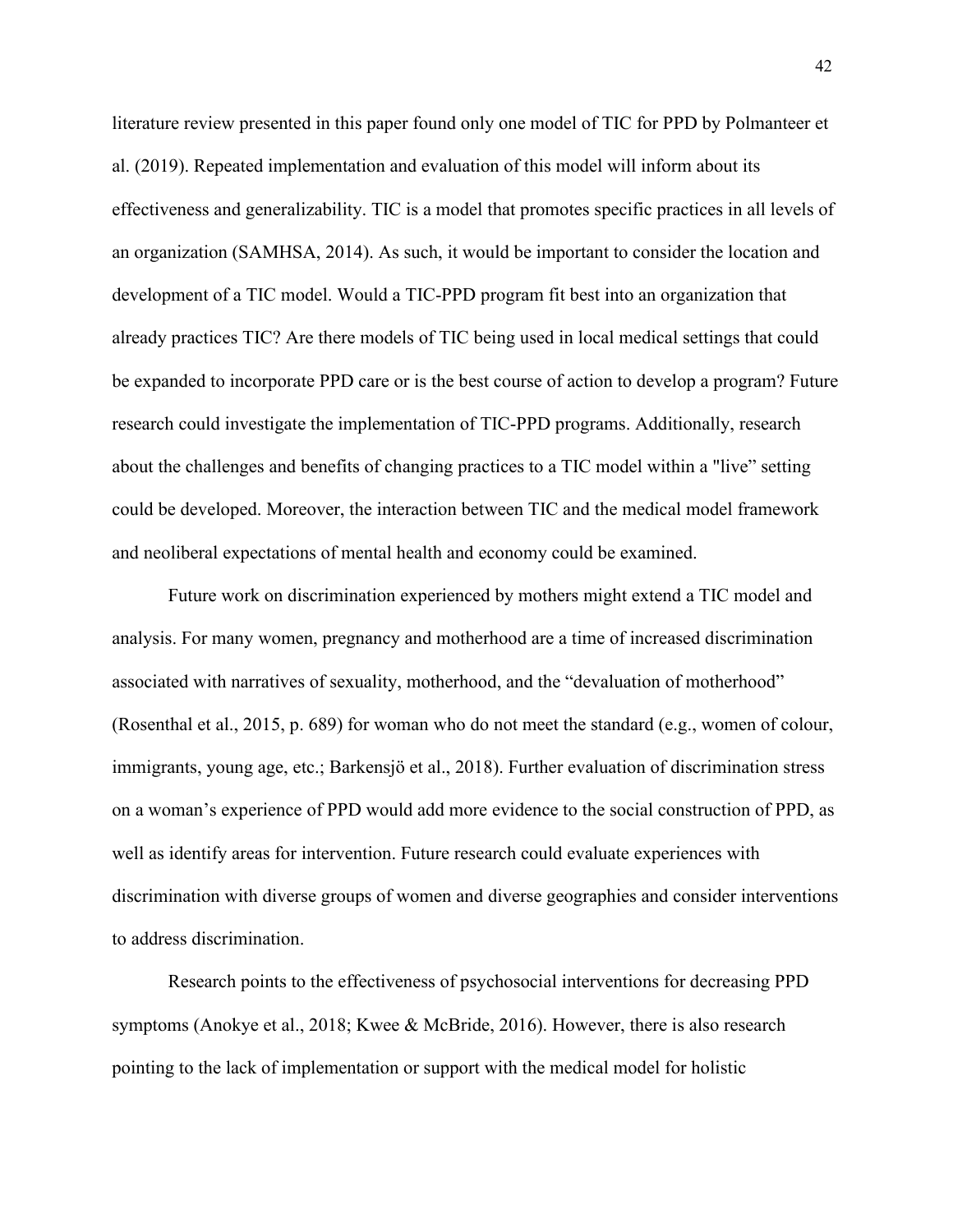programming that incorporates mothers' psychosocial needs (Anokye et al., 2018; Barkensjö et al., 2018; Kwee & McBride, 2016; Staneva et al., 2017). Barriers vary from lack of funding, lack of qualified personnel, and lack of awareness by policy makers, to name a few (Kwee & McBride, 2016). Working with an intersectional approach and its extensions provides opportunities to address the needs and barriers to wellness of mothers who are experiencing PPD and to identify areas for institutional and policy change.

## **Reflexive Self-Statement**

As I began this project, my goal was to bring more awareness to the complexity of women's experiences with PPD and situate the experience within a social context. My interest in this topic developed from a personal and professional stance. My experience as a mother and the associated challenges and changes to my identity made this a significant developmental period in my life, as it is for many mothers. Professionally, I am interested in attachment theory and how the neurobiological development of children is influenced and shaped by their caregivers (Haynes, 2017). I was motivated by the idea that if mothers are healthy and supported, their children can also be healthy and supported.

Researching PPD throughout my master's program has broadened my perspective immensely. However, it was the process of this literature review that led to many "ah-ha" moments! I recognized and found the words to describe the nuances of my experience as a mother and a woman. It has been a liberating experience for me, for my political views, personal experiences, and understanding of dominant narratives in society. During the writing process, I had the opportunity to receive feedback from a feminist practicing psychologist. Her statement that this paper represents a separate narrative struck a chord and revealed how internalized the dominant narrative is for me. I wrote the literature review from a lens of trying to bend and fit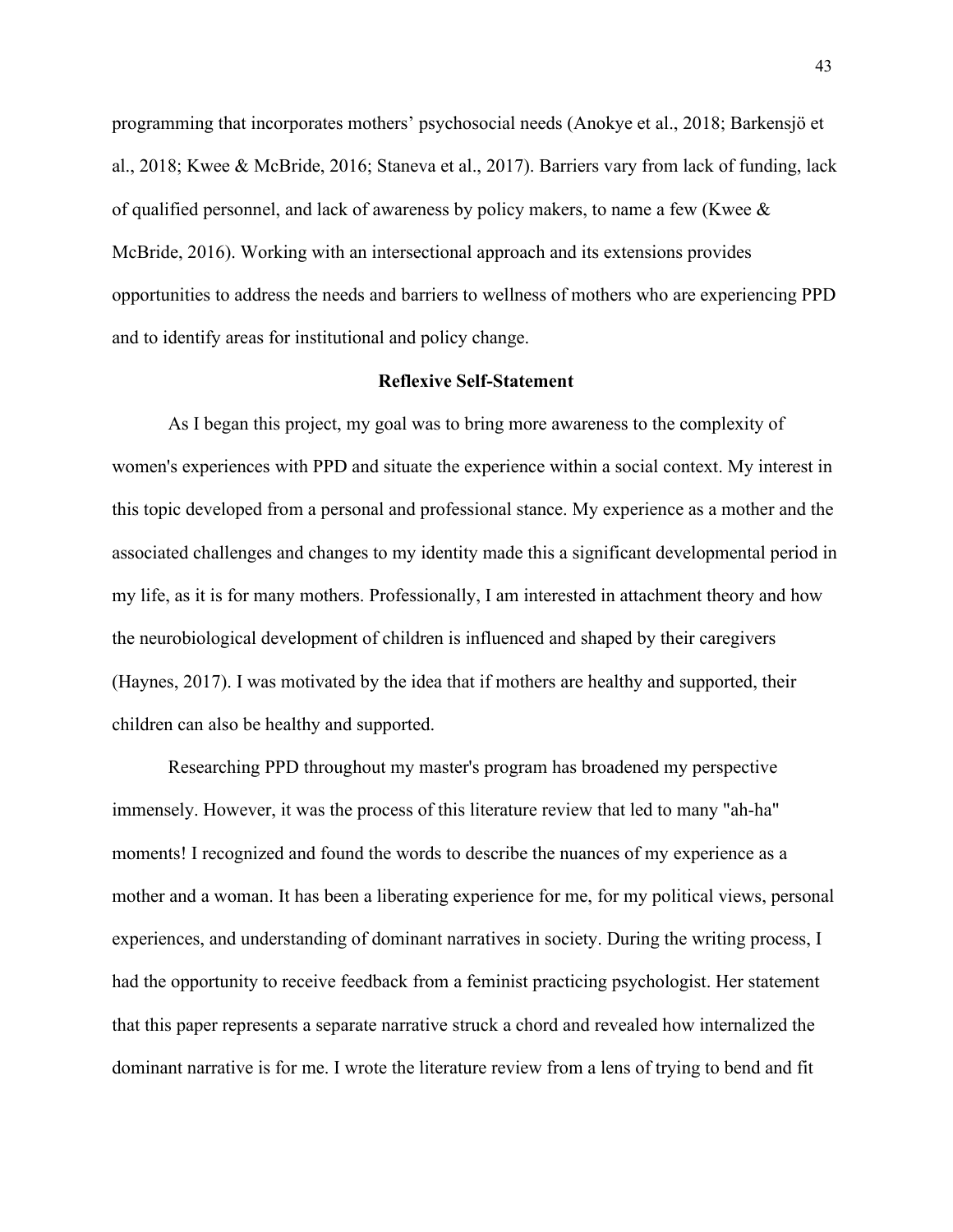this feminist narrative into the dominant patriarchal narrative. The preceding sections are written from a perspective of embracing the feminist, gendered, intersectional narrative as having its own space and voice, without the need to misshape. This consultation challenged my existing knowledge and guided me towards a more integrative perspective and theoretical structure (Enosh & Ben-Ari, 2016).

In my internship practice, I have used this burgeoning knowledge on intersectional theories with many clients. I appreciate that these theories provide a framework to maintain a curious therapeutic stance, honour the client as the expert in their life, and explore the political, institutional, and social factors that influence their experience. Furthermore, understanding intersectionality as more than a static list of factors belonging to the client has allowed me to view intersectionality as an evolving interaction between power as dominance, power as resistance, privilege, and oppression. To understand a client's distress as socially constructed is nonpathologizing and reveals the strength and resilience of the client.

Given my identification with silencing, pregnancy, and motherhood, it is imperative that I am aware of potential confluence and projection. Neumann and Neumann (2015) define confluence as overidentification with the subject or participants of research. Projection is defined as perceiving what is said through expectations that I have attached to the topic and participants (Neumann & Neumann, 2015).

Before beginning the research process, I used a bubble map to explore the many roles I have and to identify the privilege and oppression I experience with each. This map provided a method to determine which narratives I have internalized and what bias I hold. After writing this paper, I completed a second bubble map through an intersectional lens to assess the psychosocial, political, and systemic factors that influence my identity. This bubble map clarifies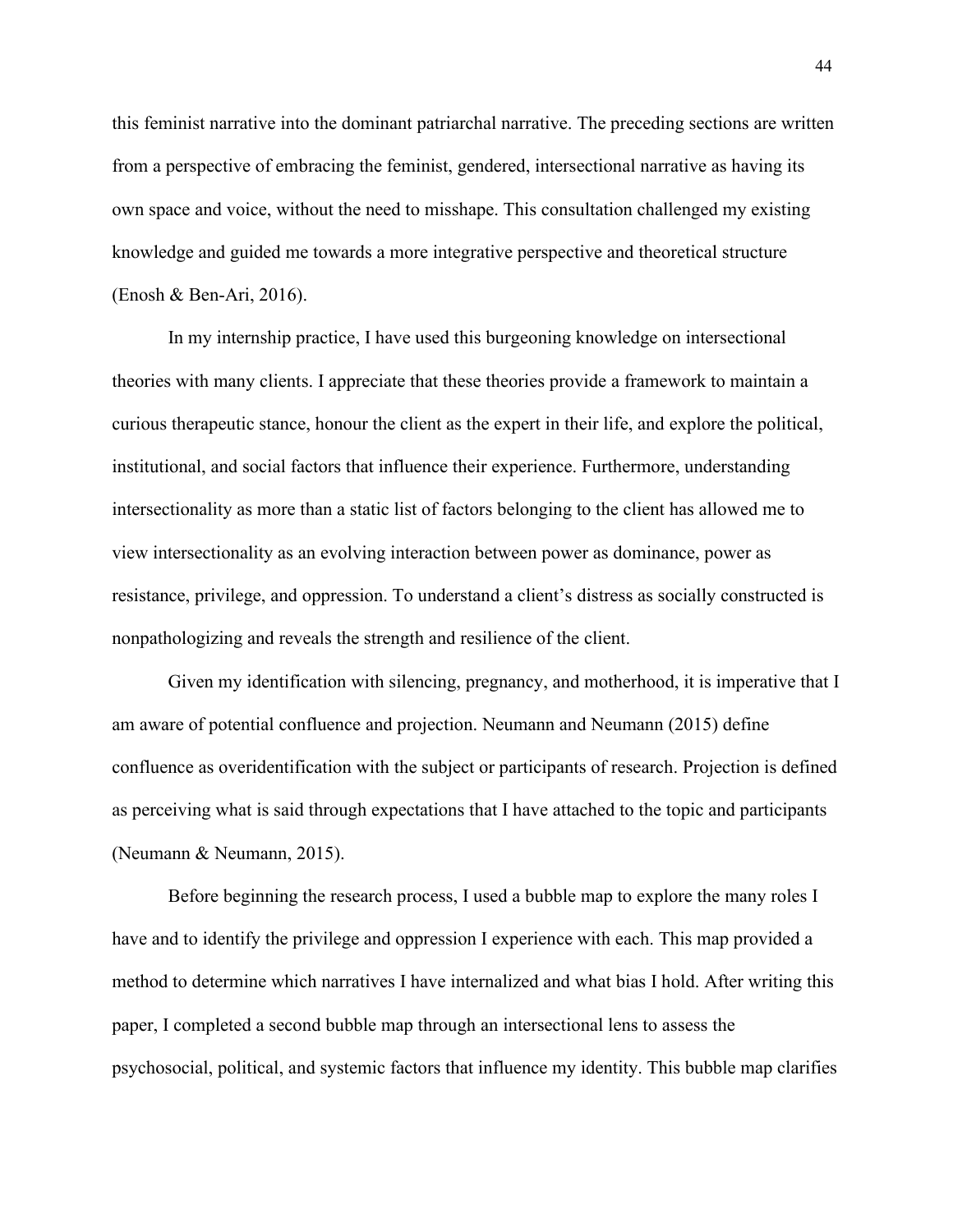and consolidates the various disparate and muddled concepts I held previously and now consider through an intersectional lens, considering the influence of dominate narratives and preferred narratives. Excitingly, I find myself more grounded in who I am as a woman.

Through the literature review process, I recognized the social construction of my identity. This process has empowered me to embrace the narratives that are a fit for me and to have the vocabulary and knowledge to evaluate and situate medical practices, neoliberal policies, and dominant narratives. I found this reflexive practice informative and empowering as an academic and individual with one role informing the other, leading to an embodiment of these roles (Adamson & Johansson, 2016). Professionally, understanding, having awareness of, and acknowledging the intersecting factors in my life will allow me to be aware of how I am becoming and to discuss the role of power within the therapeutic relationship with the client.

#### **Conclusion**

PPD is a serious mental health condition that impacts 10%–15% of women after childbirth in Western countries and ranges between 5%–60% in non-Western countries (Kwee & McBride, 2016; Shi et al., 2018). PPD affects the mother's well-being and the health and development of the infant and the family (Praetorius et al., 2020; Shi et al., 2018). As PPD can impact many systems and individuals, there has been much exploration on PPD through the regulatory lens, such as PPD screening, and the medical lens, with prescription of antidepressants as first-line treatment (Staneva et al., 2017). Conceptualizing PPD through regulatory and medical models brings attention and awareness to PPD and its far-reaching implications. Research suggests the medical and regulatory models disavow the mother's agency and autonomy (Cosgrove & Vaswani, 2020). Social constructs and expectations of the ideal pregnancy and good mother are fertile ground for stigmatization and disempowerment when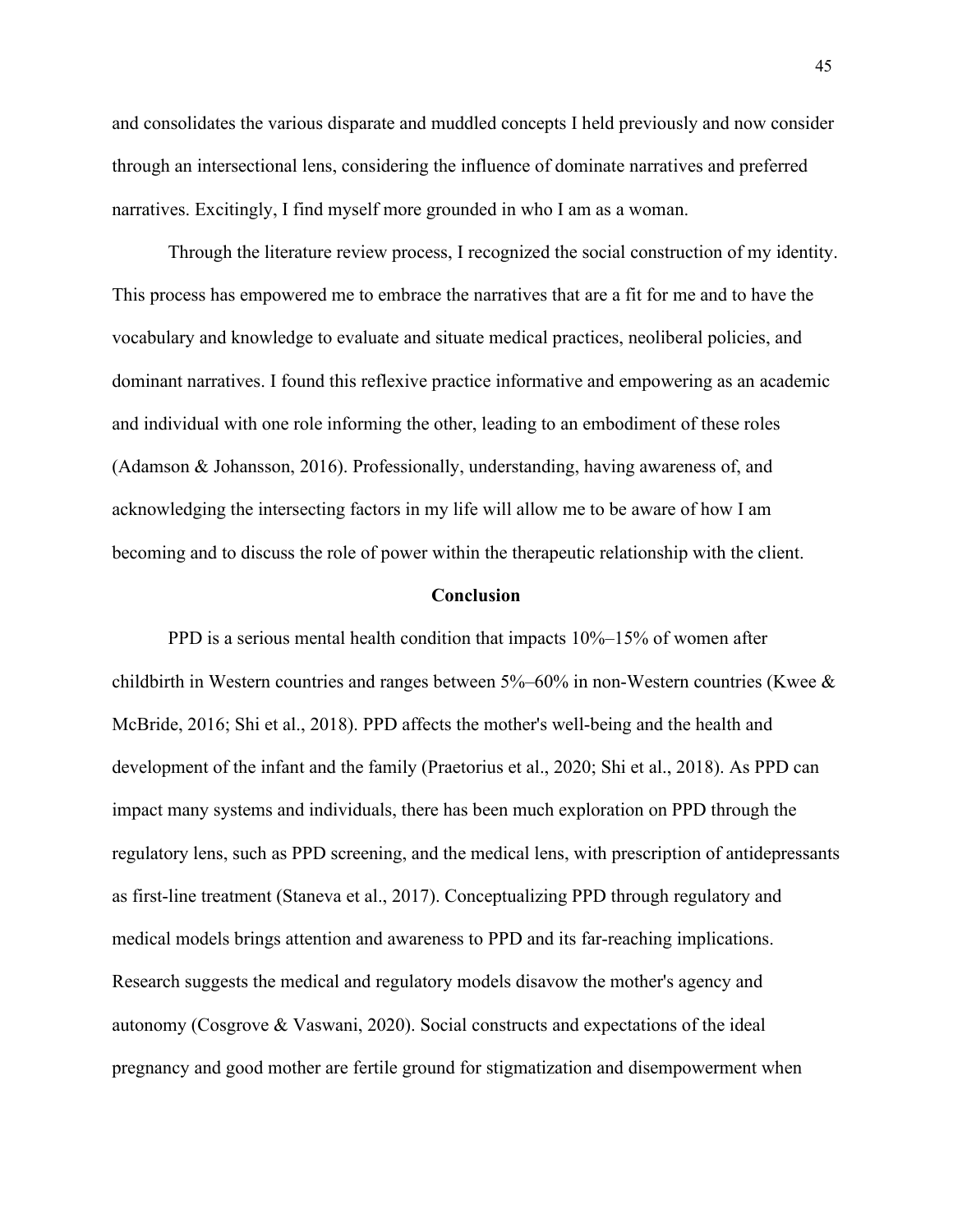women experience PPD (Staneva et al., 2017). Faced with social oppression at a time of identity transition, women may silence their emotions and inner experience (Maji, 2018; Staneva et al., 2017).

This research explored the construction of the good mother narratives through patriarchal institutions such as the medical model and neoliberalism. The medical model places the PPD experience with the mother (Cosgrove & Karter, 2018; Cosgrove & Vaswani, 2020). There are program developments in some locations that address intersecting psychosocial factors; however, the medical model remains grounded in a Eurocentric, patriarchal epistemology. Furthermore, neoliberal policies commodify mental health in terms of loss of productivity and the expense of sick days. The neoliberal political worldview considers individuals as self-determining and having the agency to choose the course of outcomes in their lives (Douglas et al., 2021). This worldview continues to stigmatize mothers by placing the responsibility on mothers for experiencing PPD and labelling the experience as a mental illness (Douglas et al., 2021).

Arising from neoliberal productivity expectations are the intensive mothering norms that are a part of the good mother narrative. The good mother narrative suggests that women are inherently caregivers and skilled mothers and develop worth through self-sacrifice for their children (Kerrick & Henry, 2017; Meeussen & Van Laar, 2018). By balancing expectations of neoliberal productivity and gendered narratives, mothering norms have developed time, resource, and labour-intensive expectations (Myers, 2017). The good mother narratives exist regardless of race, socioeconomic status, or sexual orientation; however, intensive mothering standards are most prominent with White, upper and middle-class women (Schoppe-Sullivan et al., 2017). The intensive mothering standards are a source of stigmatization for marginalized women (Deeb-Sossa & Kane, 2017).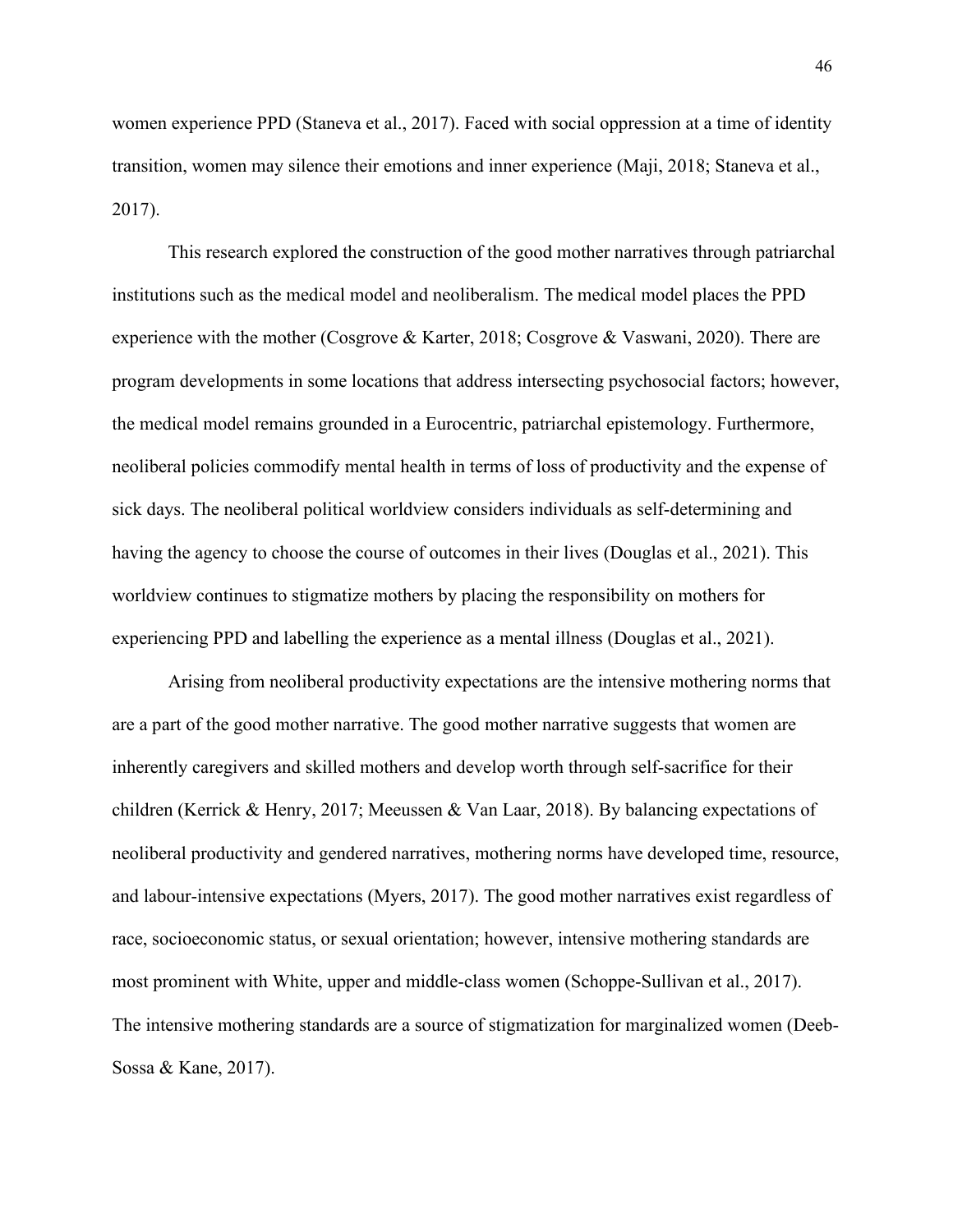These institutional, political, and social factors contribute to the social construction of PPD. Moreover, women's individual intersecting factors influence the power or oppression a woman experiences from these social constructs. Women marginalized by socioeconomic status, race, ethnicity, and immigration status experience higher rates of PPD and interact with health care providers less frequently (Jackson-Best, 2016; Ussher et al., 2017).

One method through which individuals may develop their identity is their social relationships (Jack, 1991; Maji & Dixit, 2019). When a woman's experience with motherhood aligns with social, cultural, and political norms, this may affirm their identity and internalize good mother behaviours (Hansson et al., 2017; Staneva et al., 2017). However, women whose motherhood experience does not meet internalized and social expectations may experience selfstigma.

When conceptualizing the social construction of PPD, it is helpful to consider the relationships between intersecting identities of women experiencing PPD and socio-political factors. Intersectionality theory provides a method for analysis, assessment, and treatment (Crenshaw, 1991). Research indicates the positive impact intersectional theory has on the development and provision of PPD services (Settles et al., 2020; Stevens et al., 2018).

Examining intersectional theory and its extensions provides the opportunity to conceptualize the social construction of PPD from various lenses, thus adding richness and complexity to the examination of power, decentralized power, oppression, and privilege. Assessing the interrelated power structures identifies the subjective individual experiences of women experiencing PPD. Considerations for practice are the formation of identity(ies), including awareness of opportunities for resistance and empowerment, and self-efficacy through skill building with parenting and other areas identified by the client as a necessary component to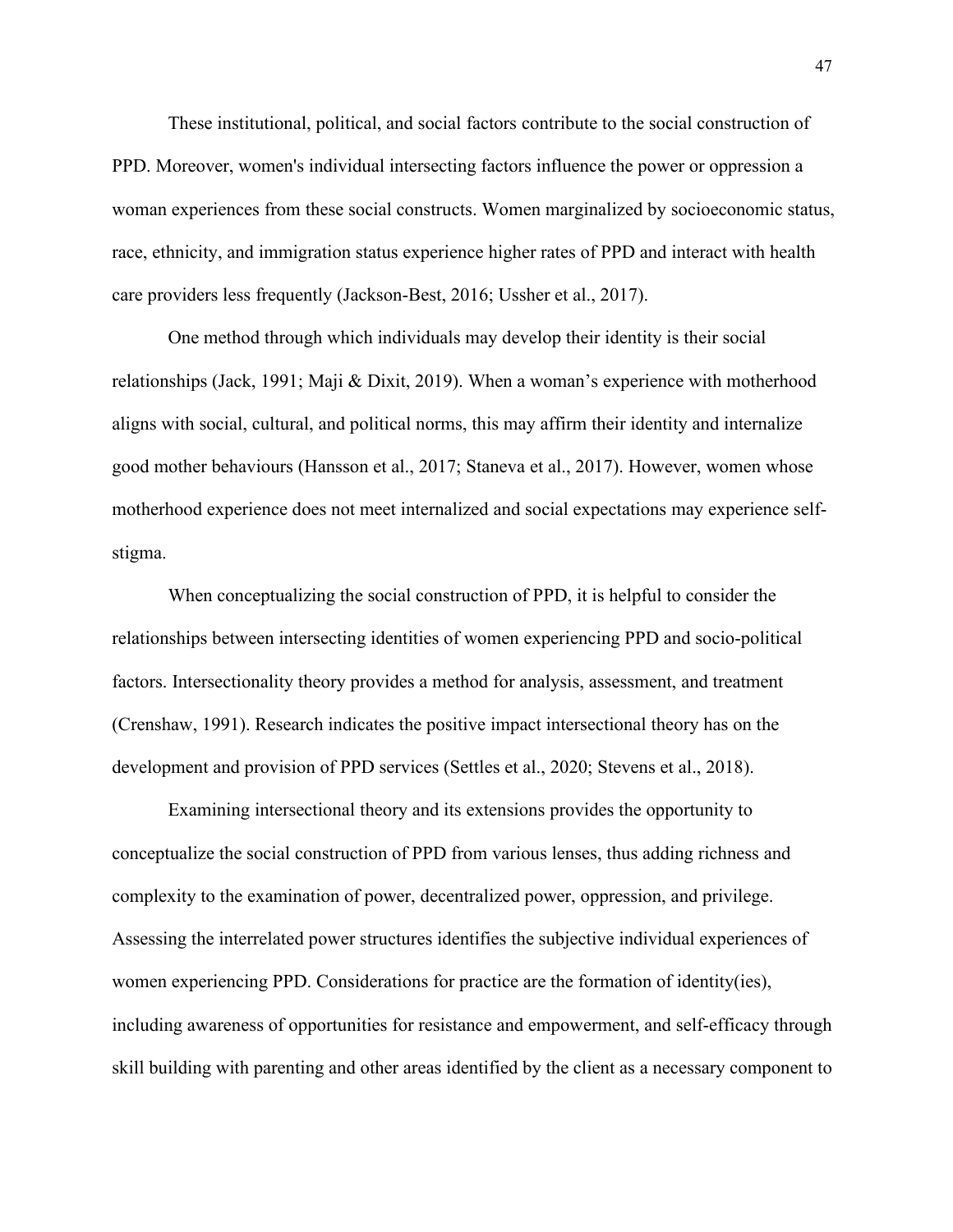their success. Finally, social justice can be practiced by providing trauma informed care, cultural humility, and reducing barriers to access to treatment.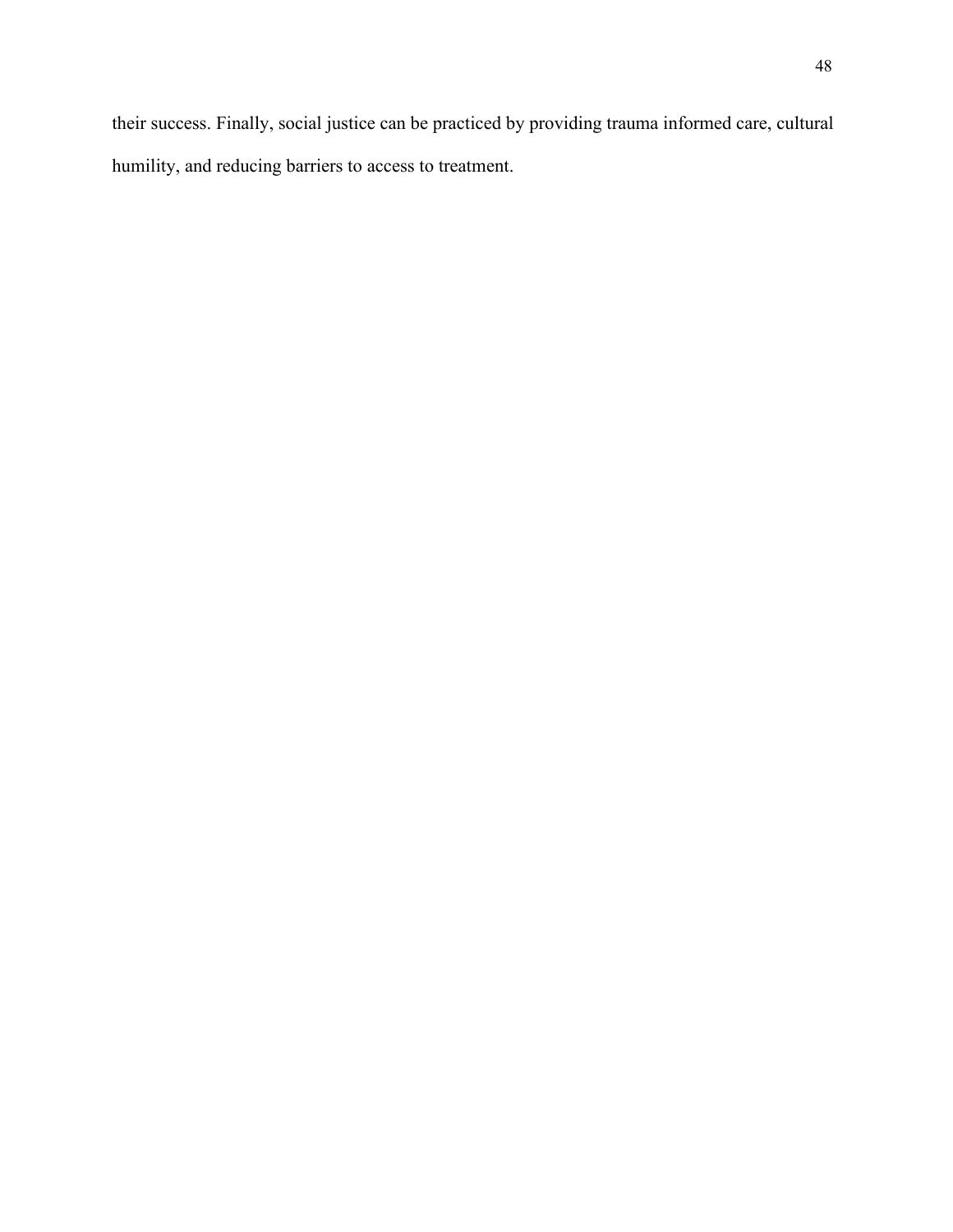#### **References**

- Adamson, M., & Johansson, M. (2016). Compositions of professionalism in counselling work: An embodied and embedded intersectionality framework. *Human Relations, 69*(12), 2201–2223. <https://doi.org/10.1177/0018726716639118>
- Alberta Health Services. (n.d.). *Postpartum depression: Healthy children and families.*  Retrieved August 8, 2021, from

<https://www.albertahealthservices.ca/info/Page16138.aspx>

American Psychiatric Association [APA]. (2013). *Diagnostic and statistical manual of mental disorders* (5th ed.).<https://doi.org/10.1176/appi.books.9780890425596>

Anokye, R., Acheampong, E., Budu-Ainooson, A., Obeng, E. I., & Akwasi, A. G. (2018). Prevalence of postpartum depression and interventions utilized for its management. *Annals of General Psychiatry, 17*(1), 18–18.<https://doi.org/10.1186/s12991-018-0188-0>

Arthur, N. (Ed.). (2018). *Counselling in cultural contexts: Identities and social justice.* Springer.

- Baker, A. E. Z., Procter, N. G., & Ferguson, M. S. (2016). Engaging with culturally and linguistically diverse communities to reduce the impact of depression and anxiety: A narrative review. *Health & Social Care in the Community, 24*(4), 386–398. [http://doi.org.proxy.cityu.edu/10.1111/hsc.12241](http://dx.doi.org.proxy.cityu.edu/10.1111/hsc.12241)
- Balint, P., Lina, E., & Tiziana, T. (2018). State power and breastfeeding promotion: A critique. *Contemporary Political Theory, 17*(3), 306–330. [http://doi.org/10.1057/s41296-017-](http://doi.org/10.1057/s41296-017-0158-3) [0158-3](http://doi.org/10.1057/s41296-017-0158-3)
- Barkensjö, M., Greenbrook, J. T. V., Rosenlundh, J., Ascher, H., & Elden, H. (2018). The need for trust and safety inducing encounters: A qualitative exploration of women's experiences of seeking perinatal care when living as undocumented migrants in Sweden.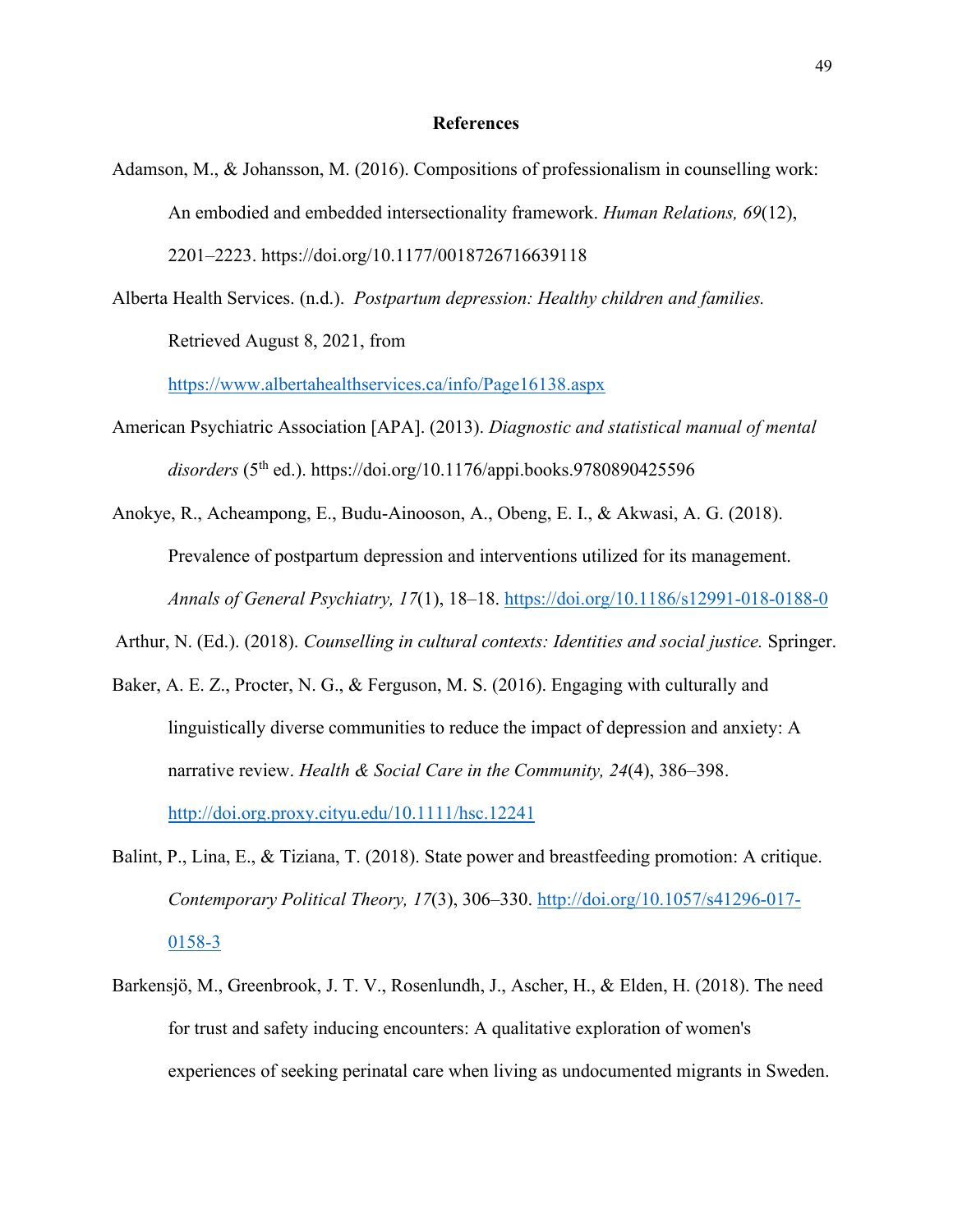*BMC Pregnancy and Childbirth, 18*(1), 217–217. [https://doi.org/10.1186/s12884-018-](https://doi.org/10.1186/s12884-018-1851-9) [1851-9](https://doi.org/10.1186/s12884-018-1851-9)

- Baru, R. V., & Mohan, M. (2018). Globalisation and neoliberalism as structural drivers of health inequities. *Health Research Policy and Systems, 16*(Suppl 1). <http://doi.org/10.1186/s12961-018-0365-2>
- Bogic, A. (2017). Theory in perpetual motion and translation: Assemblage and intersectionality in feminist studies. *Atlantis: Critical Studies in Gender, Culture & Social Justice, 38*(1), 138–149. https://journals.msvu.ca/index.php/atlantis/article/view/4774
- Bowlby, J. (1982). Attachment and loss: Retrospect and prospect. *American Journal of Orthopsychiatry, 52*, 664–678.<https://doi.org/10.1111/j.1939-0025.1982.tb01456.x>
- Brenning, K., Soenens, B., Mabbe, E., & Vansteenkiste, M. (2019). Ups and downs in the joy of motherhood: Maternal well-being as a function of psychological needs, personality, and infant temperament. *Journal of Happiness Studies, 20*(1), 229–250. <https://doi.org/10.1007/s10902-017-9936-0>
- Buchanan, N. T., Rios, D., & Case, K. A. (2020). Intersectional cultural humility: Aligning critical inquiry with critical praxis in psychology. *Women & Therapy, 43*(3-4), 235–243. <https://doi.org/10.1080/02703149.2020.1729469>
- Canadian Psychological Association [CPA]. (2017). *Canadian code of ethics for psychologists*. [https://cpa.ca/docs/File/Ethics/CPA\\_Code\\_2017\\_4thEd.pdf](https://cpa.ca/docs/File/Ethics/CPA_Code_2017_4thEd.pdf)
- Canetto, S. S. (2019). Teaching about women and gender from a transnational and intersectional feminist perspective. *International Perspectives in Psychology: Research, Practice, Consultation, 8*(3), 144–160.<http://doi.org/10.1037/ipp0000111>

Chadwick, R. (2017). Ambiguous subjects: Obstetric violence, assemblage and south African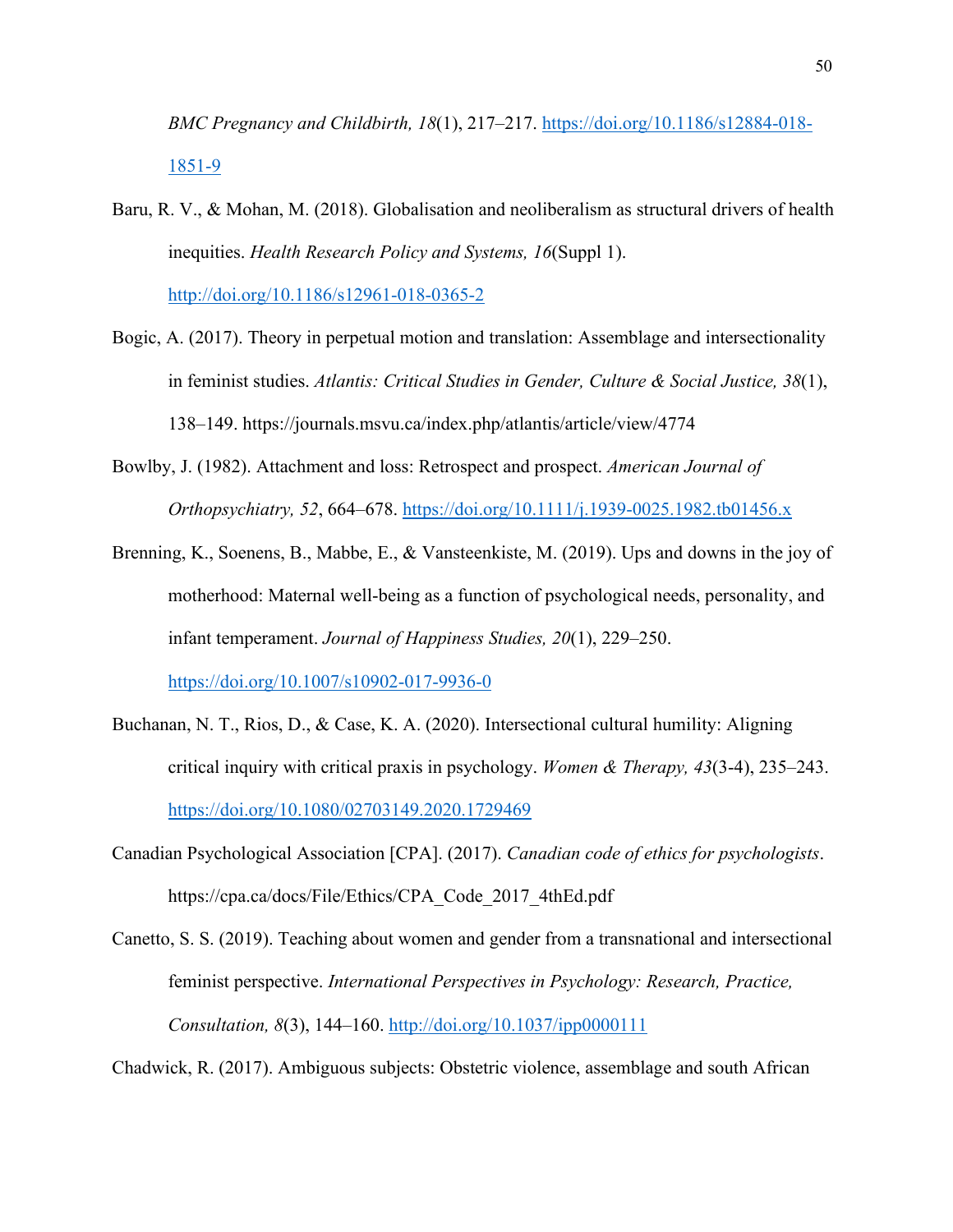birth narratives. *Feminism & Psychology, 27*(4), 489–509.

<https://doi.org/10.1177/0959353517692607>

Chrisler, J. C., & Johnston-Robledo, I. (2018). The sexual body. In J. C. Chrisler & I. Johnston-Robledo (Eds.), *Woman's embodied self: Feminist perspectives on identity and image* (pp. 65–88). American Psychological Association.<http://doi.org/10.1037/0000047-004> College of Alberta Psychologists [CAP]. (2019). *Standards of practice.* 

[https://www.cap.ab.ca/Portals/0/pdfs/CAP-StandardsOfPractice.pdf?ver=2019-07-03-](https://www.cap.ab.ca/Portals/0/pdfs/CAP-StandardsOfPractice.pdf?ver=2019-07-03-130054-187) [130054-187](https://www.cap.ab.ca/Portals/0/pdfs/CAP-StandardsOfPractice.pdf?ver=2019-07-03-130054-187)

- Combs, G., & Freedman, J. (2012). Narrative, poststructuralism, and social justice: Current practices in narrative therapy. *The Counseling Psychologist*, *40*(7), 1033–1060. <https://doi.org/10.1177/0011000012460662>
- Conway, J. M., Osterweil, M., & Thorburn, E. (2018). Theorizing power, difference and the politics of social change: Problems and possibilities in assemblage thinking (Introductory essay). *Studies in Social Justice, 12*(1), 1–18.<http://doi.org/10.26522/ssj.v12i1.1745>
- Cosgrove, L., & Karter, J. M. (2018). The poison in the cure: Neoliberalism and contemporary movements in mental health. *Theory & Psychology, 28*(5), 669–683. <https://doi.org/10.1177/0959354318796307>
- Cosgrove, L., & Vaswani, A. (2020). Fetal rights, the policing of pregnancy, and meanings of the maternal in an age of neoliberalism. *Journal of Theoretical and Philosophical Psychology, 40*(1), 43–53.<https://doi.org/10.1037/teo0000139>
- Crenshaw, K. (1991). Mapping the margins: Intersectionality, identity politics, and violence against women of color. *Stanford Law Review, 43*(6), 1241. <https://doi.org/10.2307/1229039>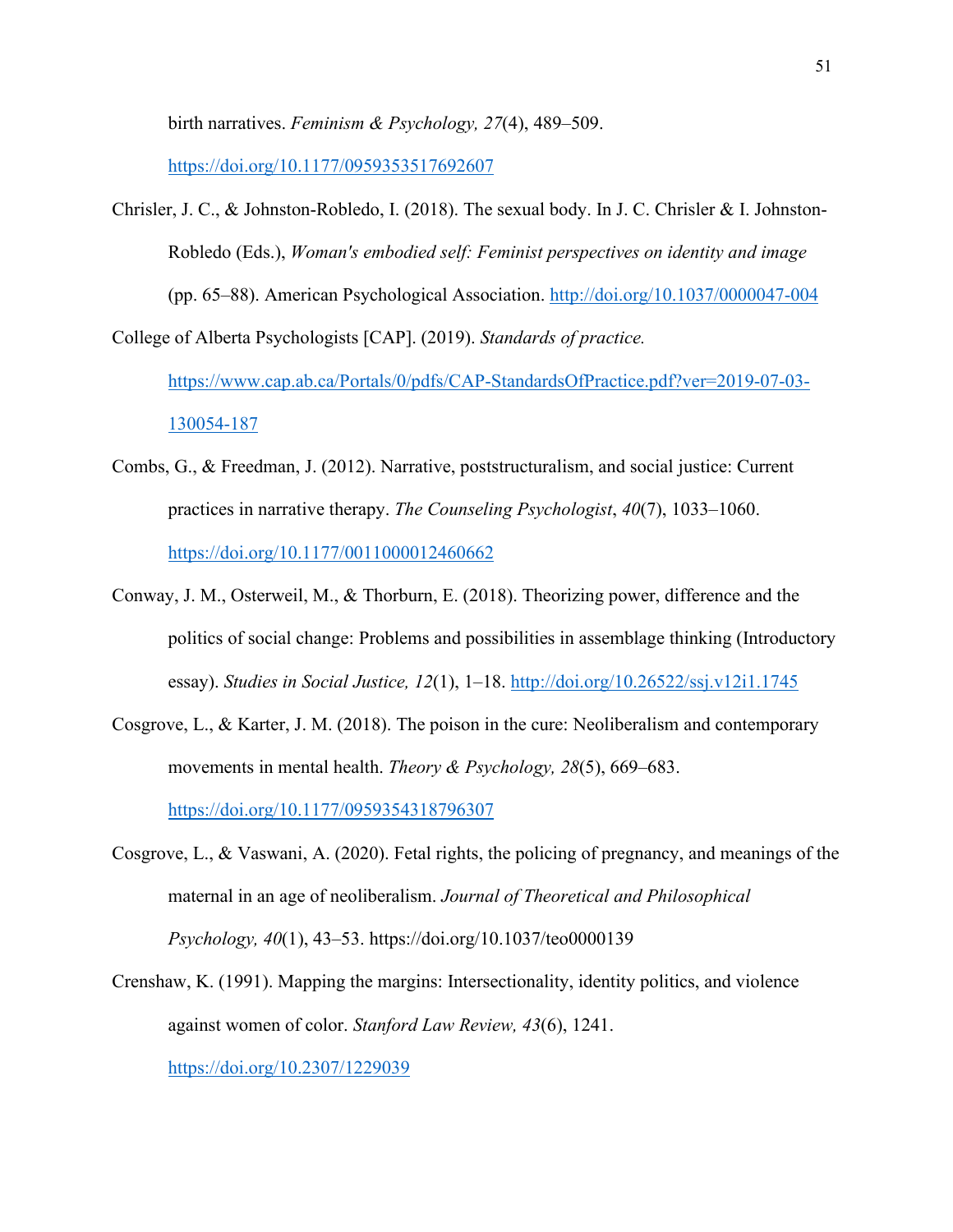- Creswell, J. W., & Poth, C. N. (2018). *Qualitative inquiry and research design: Choosing among five approaches* (4th ed.). Sage.
- Cuomo, A., Maina, G., Neal, S. M., De Montis, G., Rosso, G., Scheggi, S., Beccarini Crescenzi, B., Bolognesi, S., Goracci, A., Coluccia, A., Ferretti, F., & Fagiolini, A. (2018). Using sertraline in postpartum and breastfeeding: Balancing risks and benefits. *Expert Opinion on Drug Safety*, *17*(7), 719–725.<https://doi.org/10.1080/14740338.2018.1491546>
- Daoud, N., O'Brien, K., O'Campo, P., Harney, S., Harney, E., Bebee, K., Bourgeois, C., & Smylie, J. (2019). Postpartum depression prevalence and risk factors among Indigenous, non-Indigenous and immigrant women in Canada. *Canadian Journal of Public Health, 110*(4), 440–452.<http://doi.org/10.17269/s41997-019-00182-8>
- Deb, B. (2016). Cutting across imperial feminisms toward transnational feminist solidarities. *Meridians, 13*(2), 164–188.<https://doi.org/10.2979/meridians.13.2.09>
- de Camps Meschino, D., Philipp, D., Israel, A., & Vigod, S. (2016). Maternal-infant mental health: Postpartum group intervention. *Archives of Women's Mental Health, 19*(2), 243– 251.<http://doi.org/10.1007/s00737-015-0551-y>
- Deeb-Sossa, N., & Kane, H. (2017). Pregnancy without women: Lessons from childbirth classes. *Sexuality Research & Social Policy, 14*(4), 380–392. <http://doi.org/10.1007/s13178-016-0265-6>
- Doe, S., LoBue, S., Hamaoui, A., Rezai, S., Henderson, C. E., & Mercado, R. (2017). Prevalence and predictors of positive screening for postpartum depression in minority parturients in the South Bronx. *Archives of Women's Mental Health, 20*(2), 291–295. <https://doi.org/10.1007/s00737-016-0695-4>

Douglas, P., Runswick-Cole, K., Ryan, S., & Fogg, P. (2021). Mad mothering: Learning from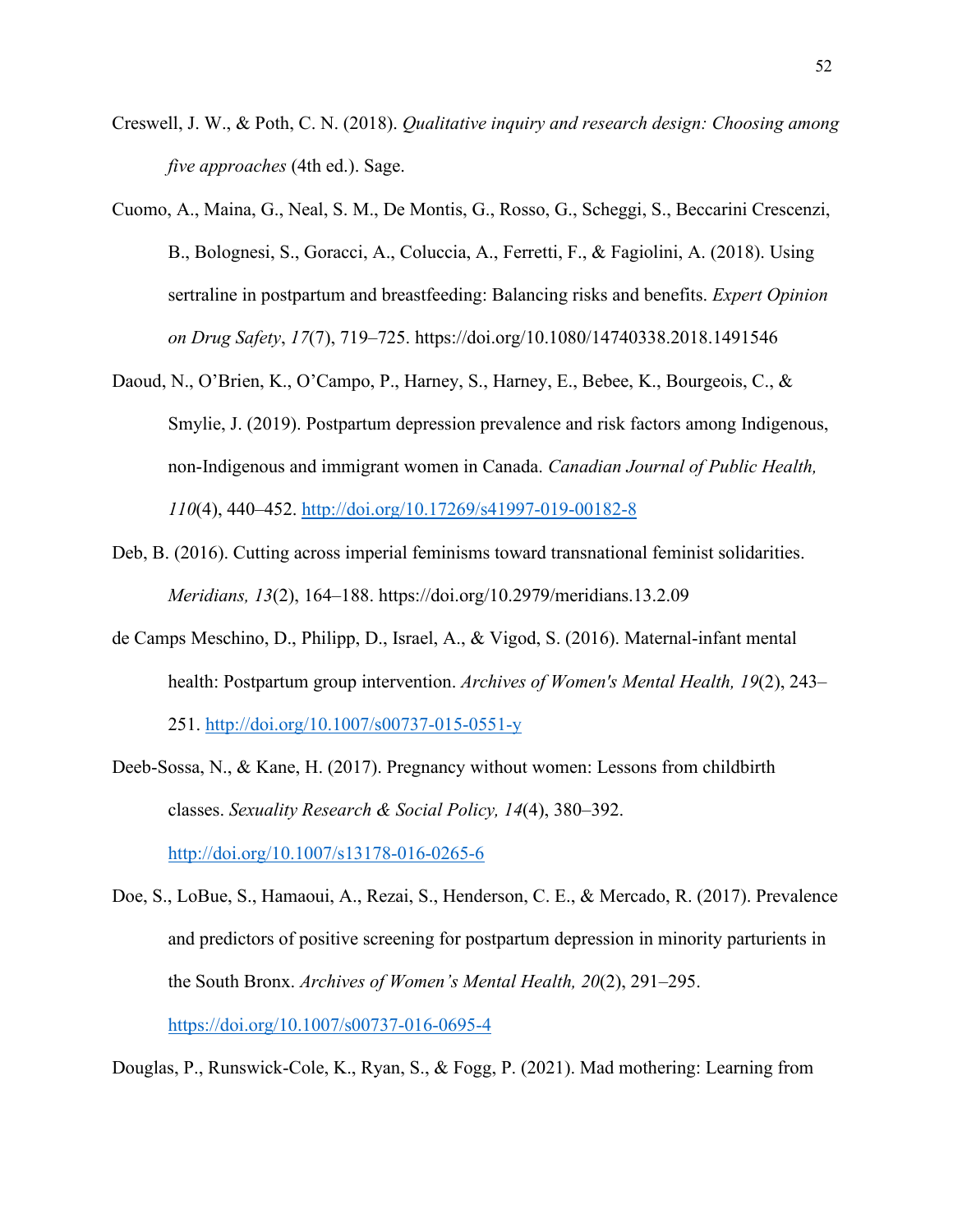the intersections of madness, mothering, and disability. *Journal of Literary & Cultural Disability Studies 15*(1), 39–56.<http://doi.org/10.3828/jlcds.2021.3>

Driver, N., & Shafeek Amin, N. (2019). Acculturation, social support, and maternal parenting stress among US Hispanic mothers. *Journal of Child and Family Studies, 28*(5), 1359– 1367. <https://doi.org/10.1007/s10826-019-01351-6>

Eddy, B., Poll, V., Whiting, J., & Clevesy, M. (2019). Forgotten fathers: Postpartum depression in men. *Journal of Family Issues, 40*(8), 1001–1017. <https://doi.org/10.1177/0192513X19833111>

- Efron, S. E., & Ravid, R. (2019). *Writing the literature review: A practical guide*. The Guilford Press.
- Enosh, G., & Ben-Ari, A. (2016). Reflexivity: The creation of liminal spaces—Researchers, participants, and research encounters. *Qualitative Health Research, 26*(4), 578– 584. <https://doi.org/10.1177/1049732315587878>
- Etherington, N., Isabel, B. R., Giangregorio, L., Graham, I. D., Hoens, A. M., Kasperavicius, D., Kelly, C., Moore, J. E., Ponzano, M., Presseau, J., Sibley, K. M., & Straus, S. (2020). Applying an intersectionality lens to the theoretical domains framework: A tool for thinking about how intersecting social identities and structures of power influence behaviour. *BMC Medical Research Methodology*, *20*, 1–13.

<http://doi.org/10.1186/s12874-020-01056-1>

- Freedman, J., & Combs, G. (1996). *Narrative therapy: The social construction of preferred realities.* W.W. Norton & Company.
- Garfield, L., & Watson-Singleton, N. N. (2021). Culturally responsive mindfulness interventions for perinatal African-American women: A call for action. *Western Journal of Nursing*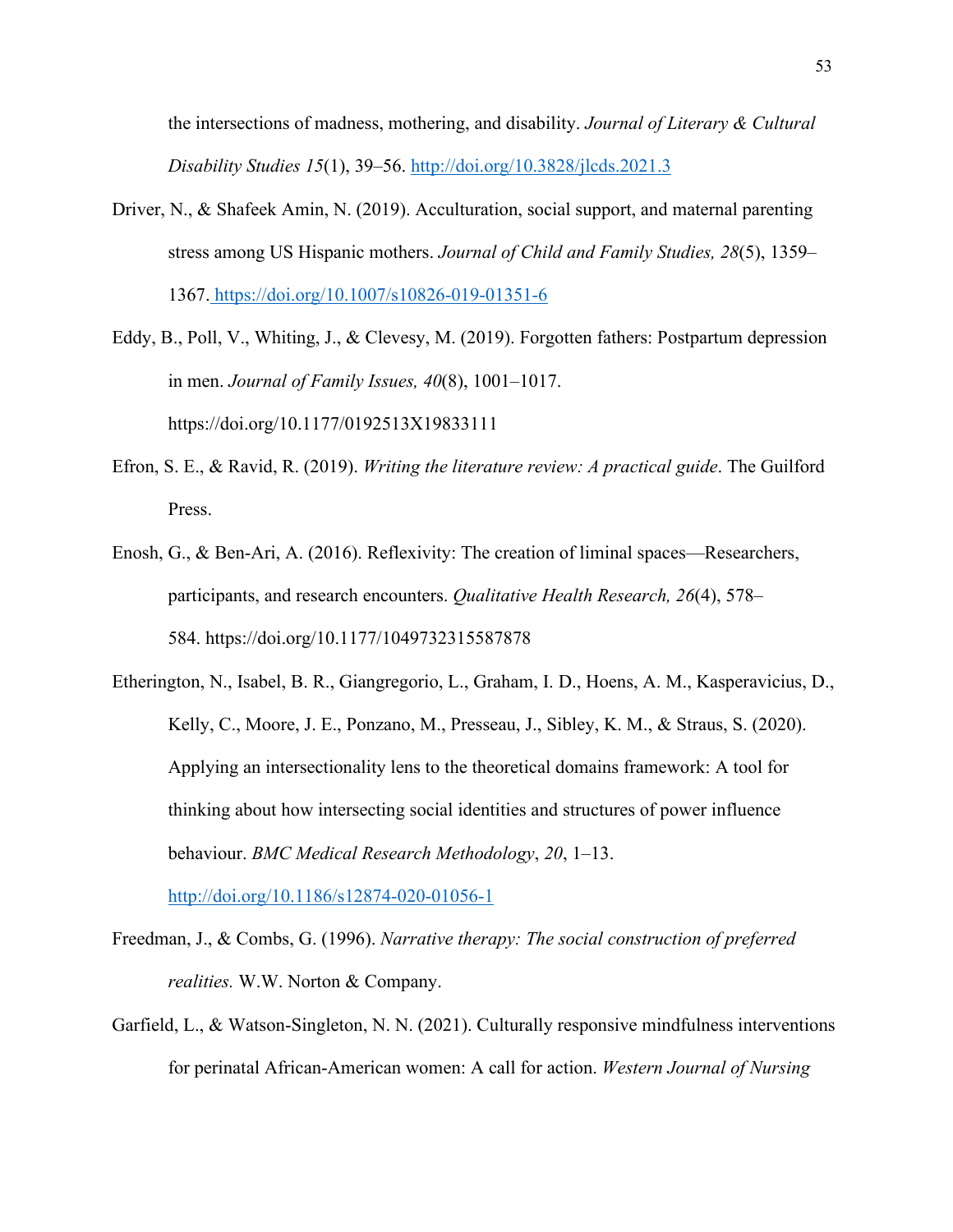*Research, 43*(3), 219–226.<https://doi.org/10.1177/0193945920950336>

- Ghaedrahmati, M., Kazemi, A., Kheirabadi, G., Ebrahimi, A., & Bahrami, M. (2017). Postpartum depression risk factors: A narrative review. *Journal of Education and Health Promotion, 6*(60). https://doi.org/10.4103/jehp.jehp 9 16
- Goff, P. A., & Kahn, K. B. (2013). How psychological science impedes intersectional thinking. *Du Bois Review, 10*(2), 365–384.<http://doi.org/10.1017/S1742058X13000313>
- Grzanka, P. R., & Miles, J. R. (2016). The problem with the phrase "intersecting identities": LGBT affirmative therapy, intersectionality, and neoliberalism. *Sexuality Research & Social Policy, 13*(4), 371–389.<http://doi.org/10.1007/s13178-016-0240-2>
- Guilfoyle, M. (2015). Listening in narrative therapy: Double listening and empathic positioning. *South African Journal of Psychology*, *45*(1), 36–49. <https://doi.org/10.1177/0081246314556711>
- Hansson, L., Lexén, A., & Holmén, J. (2017). The effectiveness of narrative enhancement and cognitive therapy: A randomized controlled study of a self-stigma intervention. *Social Psychiatry and Psychiatric Epidemiology, 52*(11), 1415–1423.

<https://doi.org/10.1007/s00127-017-1385-x>

Haynes, E. (2017). Listening to the voices of women suffering perinatal psychological distress. *Transactional Analysis Journal, 47*(2), 126–137.

<https://doi.org/10.1177/0362153717691977>

Henderson, A., Harmon, S., & Newman, H. (2016). The price mothers pay, even when they are not buying it: Mental health consequences of idealized motherhood. *Sex Roles, 74*(11), 512–526. <https://doi.org/10.1007/s11199-015-0534-5>

Heshmati, S., Ali, S. R., & Pitre, S. (2021). Transnational feminism and the policing of Muslim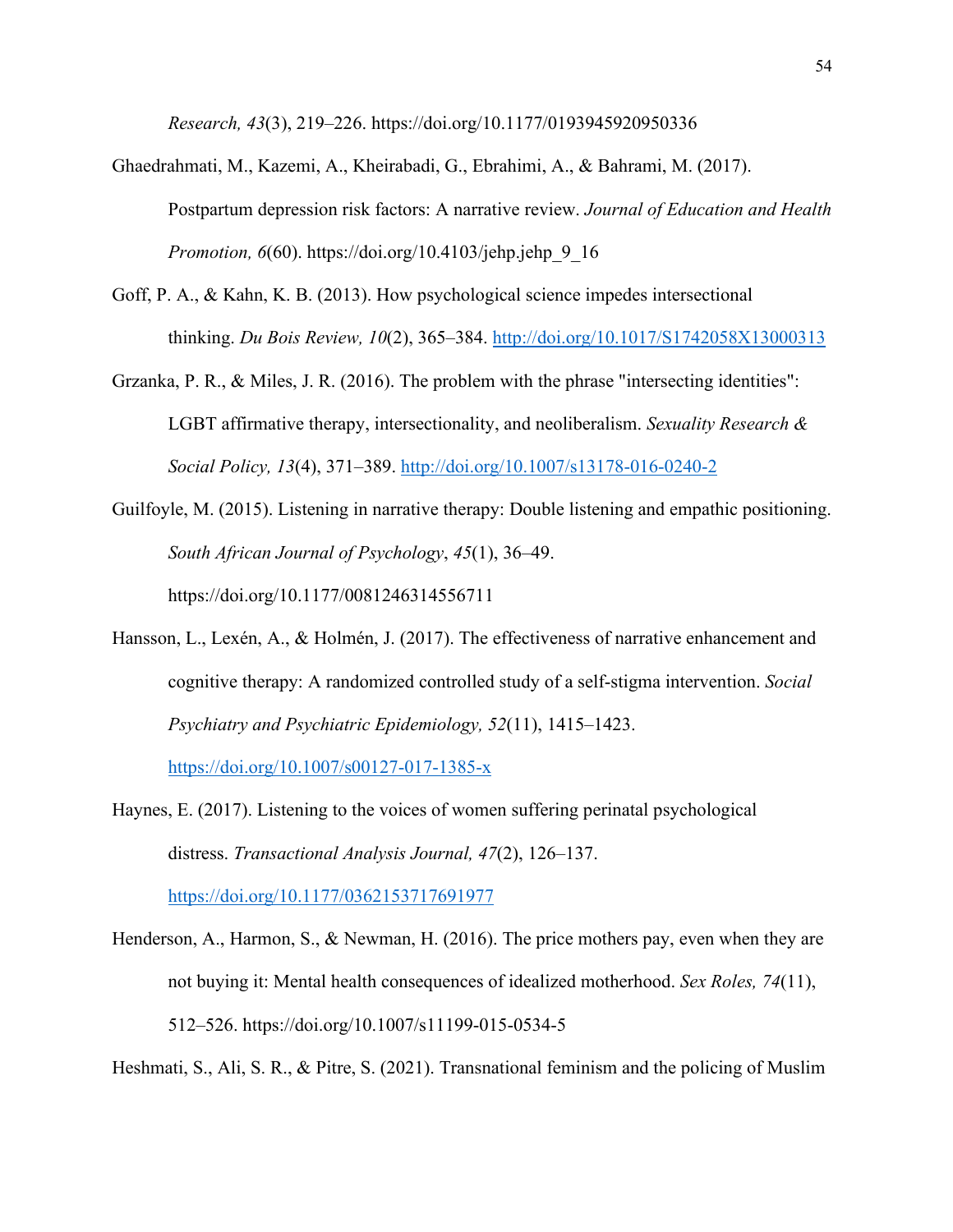women's bodies: Implications for therapy. *Women & Therapy, 44*(1-2), 47–62. <https://doi.org/10.1080/02703149.2020.1775012>

Huda, A. S. (2019). *The medical model in mental health: An explanation and evaluation*. Oxford University Press. [https://oxfordmedicine.com/view/10.1093/med/9780198807254.001.0001/med-](https://oxfordmedicine.com/view/10.1093/med/9780198807254.001.0001/med-9780198807254)

[9780198807254](https://oxfordmedicine.com/view/10.1093/med/9780198807254.001.0001/med-9780198807254)

Jack, D. C. (1991). *Silencing the self: Women and depression*. Harvard University Press.

- Jackson-Best, F. (2016). A narrative review of maternal depression research focusing on women of Caribbean descent in the Diaspora and Caribbean women in the region. *Journal of International Women's Studies, 17*(3), 32–44. https://vc.bridgew.edu/jiws/vol17/iss3/4
- Johansson, M., Benderix, Y., & Svensson, I. (2020). Mothers' and fathers' lived experiences of postpartum depression and parental stress after childbirth: A qualitative study. *International Journal of Qualitative Studies on Health and Well-Being, 15*(1). <https://doi.org/10.1080/17482631.2020.1722564>
- Kerrick, M. R., & Henry, R. L. (2017). "Totally in love": Evidence of a master narrative for how new mothers should feel about their babies. *Sex Roles, 76*(1-2), 1–16. <http://doi.org/10.1007/s11199-016-0666-2>
- Kornaros, K., Zwedberg, S., Nissen, E., & Salomonsson, B. (2020). A hermeneutic study of integrating psychotherapist competence in postnatal child health care: Parents' perspectives. *Infant Mental Health Journal, 41*(1), 108–125. https://doi.org/10.1002/imhj.21828
- Kwee, J. L., & McBride, H. L. (2016). Working together for women's empowerment: Strategies for interdisciplinary collaboration in perinatal care. *Journal of Health*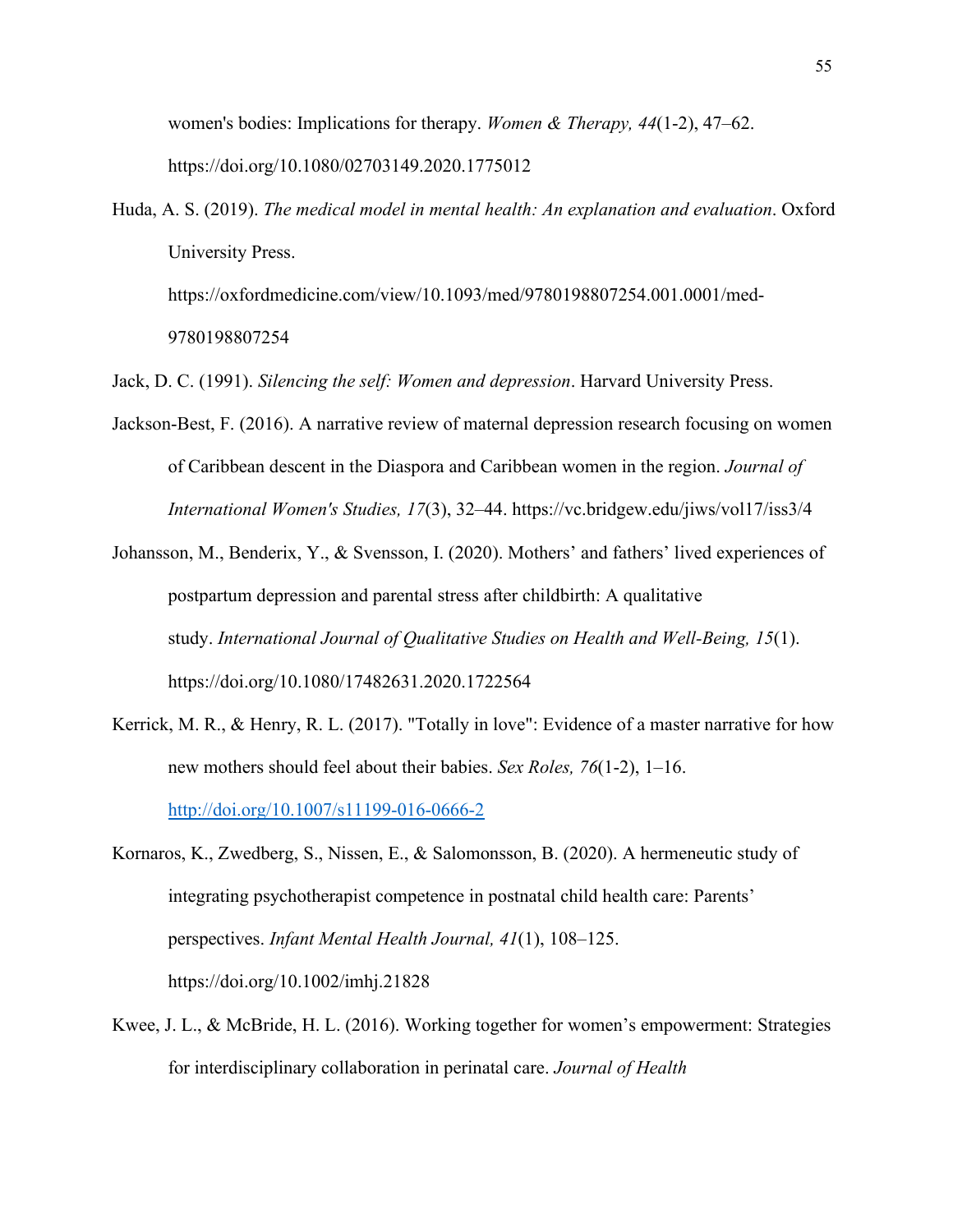*Psychology, 21*(11), 2742–2752. <https://doi.org/10.1177/1359105315586211>

- Lara, M. A., Navarrete, L., & Nieto, L. (2016). Prenatal predictors of postpartum depression and postpartum depressive symptoms in Mexican mothers: A longitudinal study. *Archives of Women's Mental Health, 19*(5), 825–834.<http://doi.org/10.1007/s00737-016-0623-7>
- Limandri, B. J. (2019). Postpartum depression: When the stakes are the highest. *Journal of Psychosocial Nursing & Mental Health Services, 57*(11), 9–14.

<http://doi.org/10.3928/02793695-20191016-03>

Macleod, C. I., Bhatia, S., & Liu, W. (2020). Feminisms and decolonising psychology: Possibilities and challenges. *Feminism & Psychology, 30*(3), 287–305.

<https://doi.org/10.1177/0959353520932810>

- Maji, S. (2018). Society and 'good woman': A critical review of gender difference in depression. *International Journal of Social Psychiatry, 64*(4), 396–405. <https://doi.org/10.1177/0020764018765023>
- Maji, S., & Dixit, S. (2019). Self-silencing and women's health: A review. *International Journal of Social Psychiatry, 65*(1), 3–13.<https://doi.org/10.1177/0020764018814271>
- Manago, B., Pescosolido, B. A., & Olafsdottir, S. (2019). Icelandic inclusion, German hesitation and American fear: A cross-cultural comparison of mental-health stigma and the media. *Scandinavian Journal of Public Health, 47*(2), 90–98.

<https://doi.org/10.1177/1403494817750337>

Maxwell, D., Robinson, S. R., & Rogers, K. (2019). "I keep it to myself": A qualitative metainterpretive synthesis of experiences of postpartum depression among marginalised women. *Health & Social Care in the Community, 27*(3), e23–e36. <https://doi.org/10.1111/hsc.12645>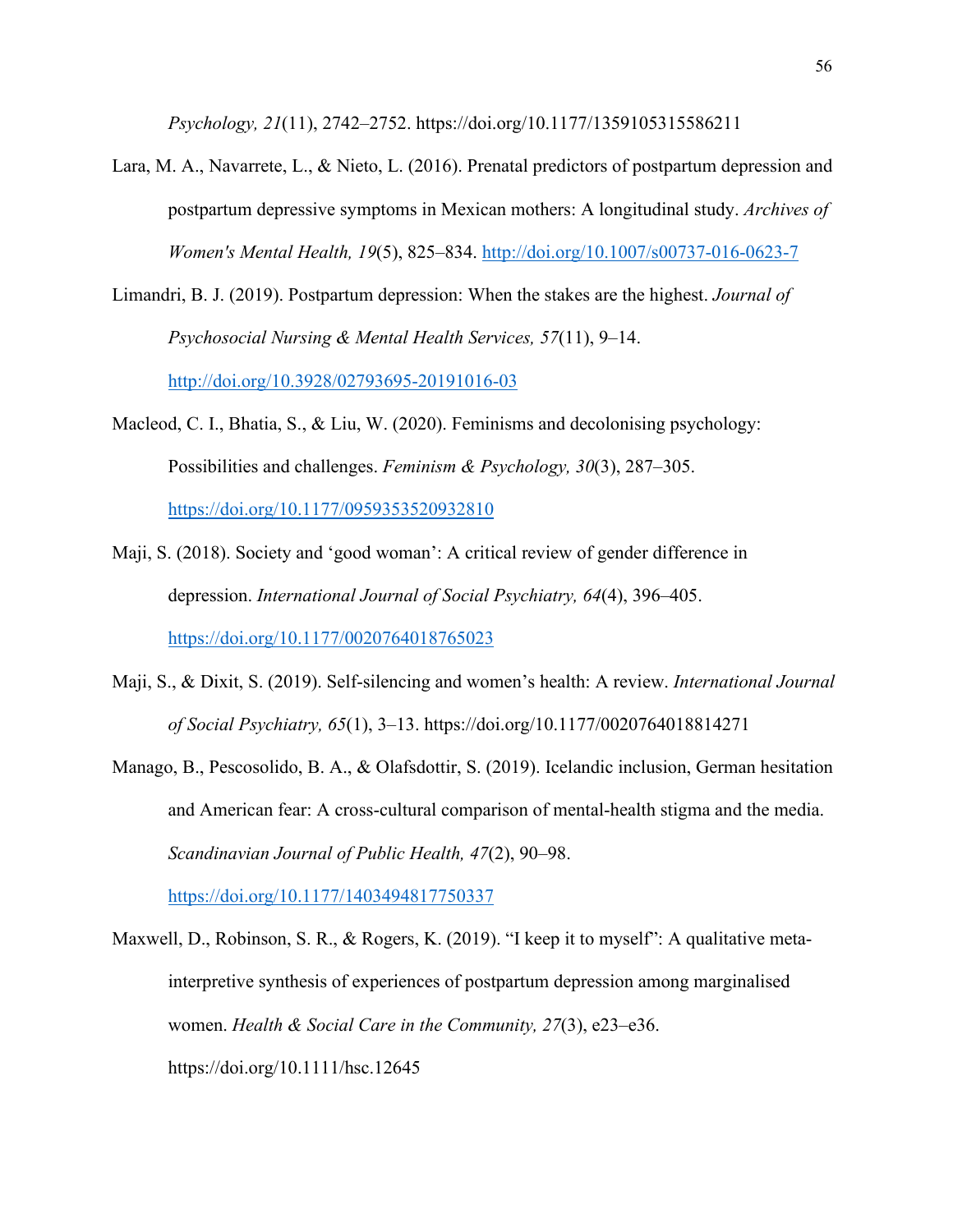Meeussen, L., & Van Laar, C. (2018). Feeling pressure to be a perfect mother relates to parental burnout and career ambitions. *Frontiers in Psychology*, *9*, 2113. <https://doi.org/10.3389/fpsyg.2018.02113>

Meeussen, L., Veldman, J., & Van Laar, C. (2016). Combining gender, work, and family identities: The cross-over and spill-over of gender norms into young adults' work and family aspirations. *Frontiers in Psychology, 7*, 1781–1781.

<https://doi.org/10.3389/fpsyg.2016.01781>

- Mickelson, K. D., Biehle, S. N., Chong, A., & Gordon, A. (2017). Perceived stigma of postpartum depression symptoms in low-risk first-time parents: Gender differences in a dual-pathway model." *Sex Roles, 76*, 306–318.<http://doi.org/10.1007/s11199-016-0603-4>
- Mickelson, K. D., & Williams, S. L. (2008). Perceived stigma of poverty and psychological distress: Examination of interpersonal and intrapersonal mediators*. Journal of Social and Clinical Psychology, 27*, 903–930.<https://doi.org/10.1521/jscp.2008.27.9.903>
- Milgrom, J., Gemmill, A. W., Ericksen, J., Burrows, G., Buist, A., & Reece, J. (2015). Treatment of postnatal depression with cognitive behavioural therapy, sertraline and combination therapy: A randomised controlled trial. *Australian & New Zealand Journal of Psychiatry, 49*(3), 236–245. <https://doi.org/10.1177/0004867414565474>
- Mirza, H. (2013). 'A second skin': Embodied intersectionality, transnationalism and narratives of identity and belonging among Muslim women in Britain. *Women's Studies International Forum, 36*.<https://doi.org/10.1016/j.wsif.2012.10.012>
- Myers, K. (2017). "If I'm going to do it, I'm going to do it right": Intensive mothering ideologies among childless women who elect egg freezing. *Gender & Society, 31*(6), 777–803. <https://doi.org/10.1177/0891243217732329>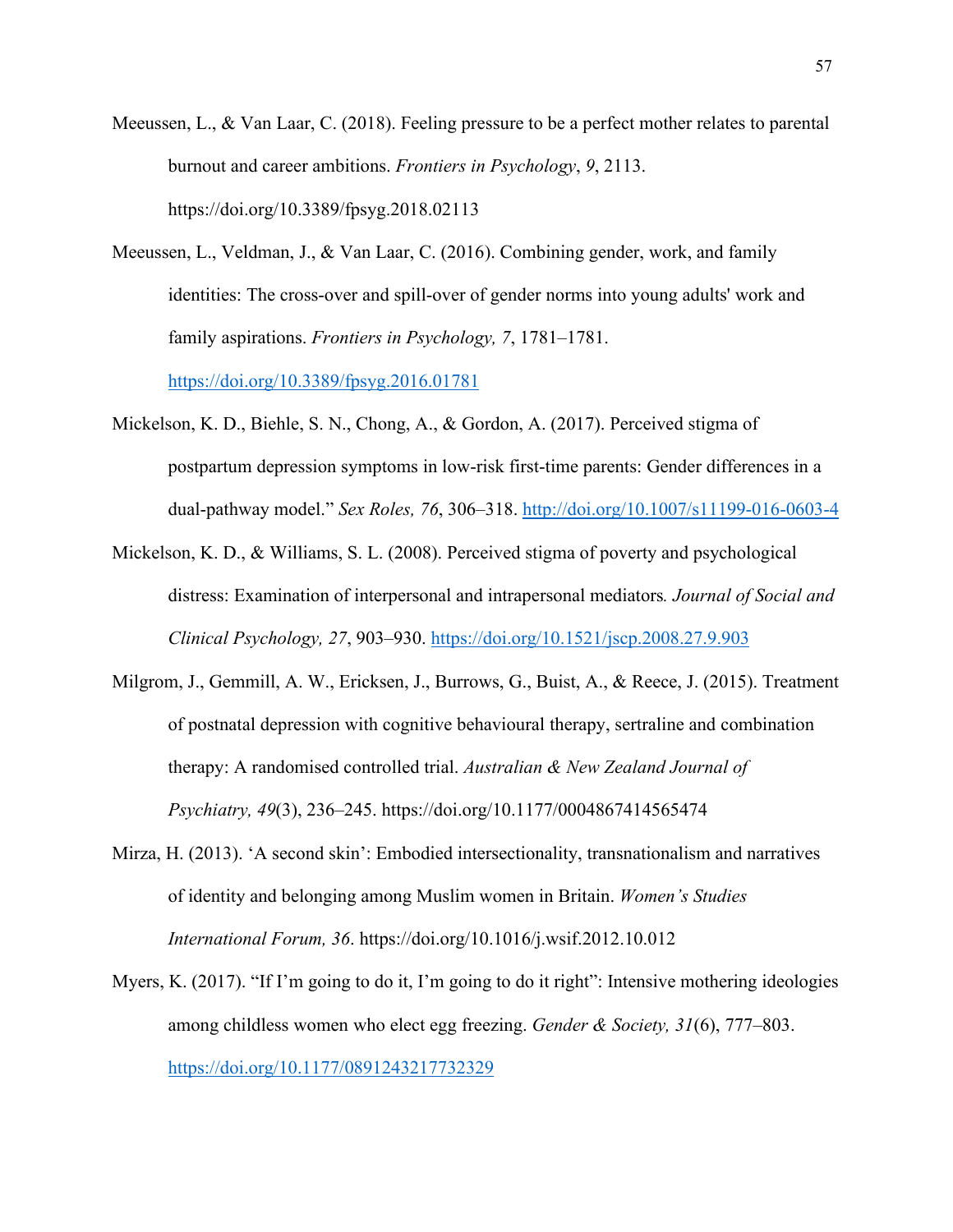- Neumann, C. B., & Neumann, I. B. (2015). Uses of the self: Two ways of thinking about scholarly situatedness and method. *Millennium, 43*(3), 798–819. <https://doi.org/10.1177/0305829815576818>
- O'Hara, M. W., Pearlstein, T., Stuart, S., Long, J. D., Mills, J. A., & Zlotnick, C. (2019). A placebo-controlled treatment trial of sertraline and interpersonal psychotherapy for postpartum depression. *Journal of Affective Disorders, 245*, 524–532. <https://doi.org/10.1016/j.jad.2018.10.361>
- Öksüz, E. E. (2021). Postpartum depression among women with disabilities: A multicultural counseling perspective. *Journal of Multicultural Counseling and Development, 49*(1), 45–59. <https://doi.org/10.1002/jmcd.12205>
- Patil, V. (2013). From patriarchy to intersectionality: A transnational feminist assessment of how far we've really come. *Signs: Journal of Women in Culture and Society, 38*(4), 847–867. <https://doi.org/10.1086/669560>
- Patnaik, E. (2013). Reflexivity: Situating the researcher in qualitative research. *Humanities and Social Science Studies, 2*(2), 98–106.
- Pinheiro, E., Bogen, D. L., Hoxha, D., Ciolino, J. D., & Wisner, K. L. (2015). Sertraline and breastfeeding: Review and meta-analysis. *Archives of Women's Mental Health, 18*(2), 139–146.<http://doi.org/10.1007/s00737-015-0499-y>
- Polmanteer, R. S. R., Keefe, R. H., & Brownstein-Evans, C. (2019). Trauma-informed care with women diagnosed with postpartum depression: A conceptual framework. *Social Work in Health Care, 58*(2), 220–235.<http://doi.org/10.1080/00981389.2018.1535464>
- Praetorius, R., Maxwell, D., & Alam, K. (2020). Wearing a happy mask: Mother's expressions of suicidality with postpartum depression. *Social Work in Mental Health, 18*(4), 429–459.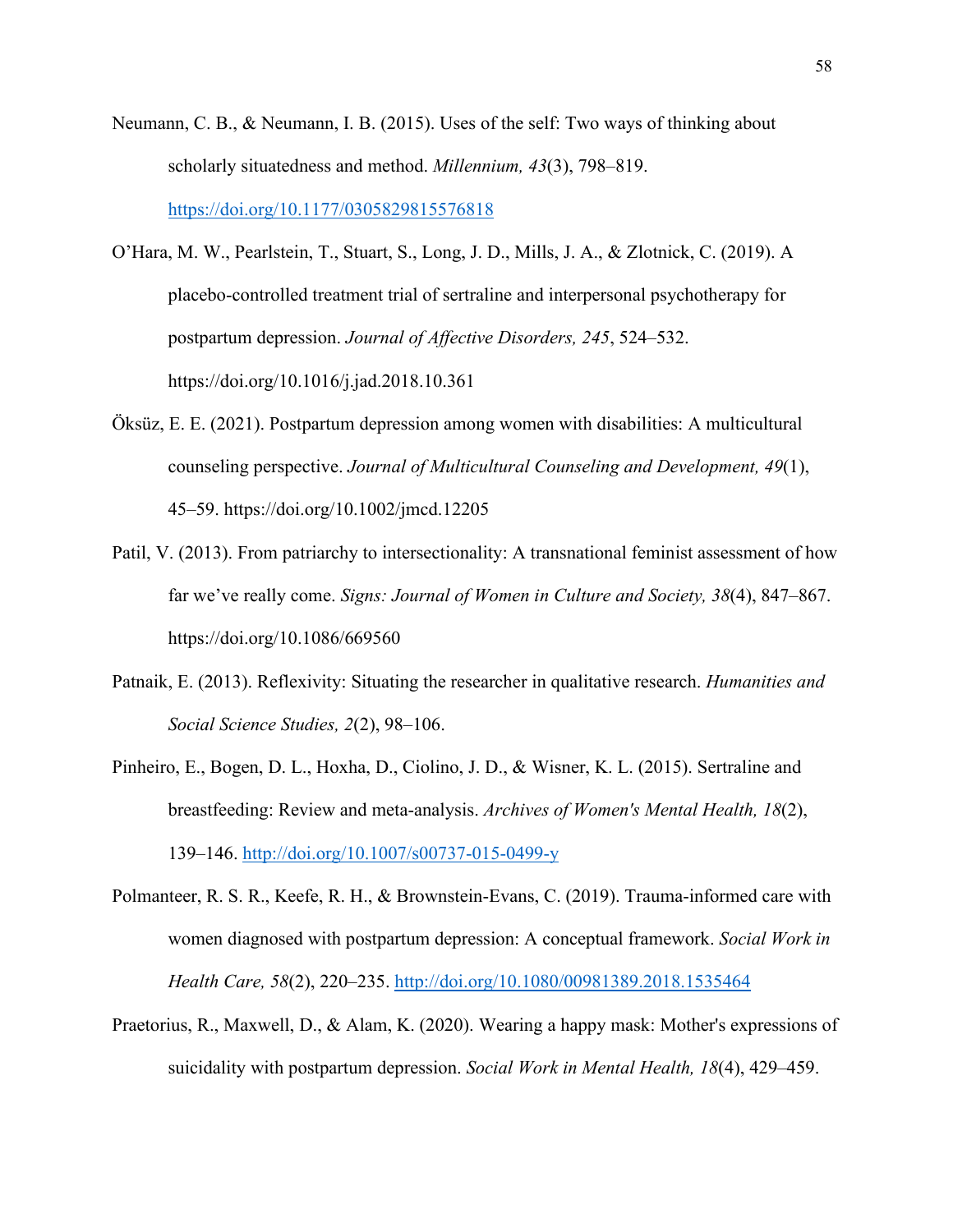<https://doi.org/10.1080/15332985.2020.1769003>

Premji, S., McDonald, S. W., Zaychkowsky, C., & Zwicker, J. D. (2019). Supporting healthy pregnancies: Examining variations in nutrition, weight management and substance abuse advice provision by prenatal care providers in Alberta, Canada. A study using the all our families cohort*. PloS One, 14*(1), e0210290-e0210290.

<https://doi.org/10.1371/journal.pone.0210290>

- Priddis, H. S. (2015). Autoethnography and severe perineal trauma An unexpected journey from disembodiment to embodiment. *BMC Women's Health, 15.* <https://doi.org/10.1186/s12905-015-0249-3>
- Puar, J. K. (2011). "I would rather be a cyborg than a goddess:" Becoming-intersectional in assemblage theory. *philoSOPHIA: A Journal of Continental Feminism, 2*, 49–66.
- Redekop, F. (1995). The "problem" of Michael White and Michel Foucault. *Journal of Marital and Family Therapy, 21*(3), 309.<https://doi.org/10.1111/j.1752-0606.1995.tb00164.x>
- Rosenthal, L., Earnshaw, V. A., Lewis, T. T., Reid, A. E., Lewis, J. B., Stasko, E. C., Tobin, J. N., & Ickovics, J. I. (2015). Changes in experiences with discrimination across pregnancy and postpartum: Age differences and consequences for mental health. *American Journal of Public Health 105*(4), 686–93. <https://doi.org/10.2105/AJPH.2014.301906>
- Sakellariou, D., & Rotarou, E. S. (2017). The effects of neoliberal policies on access to healthcare for people with disabilities. *International Journal for Equity in Health, 16*. <http://doi.org/10.1186/s12939-017-0699-3>
- Scharp, K. M., & Thomas, L. J. (2017). "What would a loving mom do today?": Exploring the meaning of motherhood in stories of prenatal and postpartum depression. *Journal of Family Communication, 17*(4), 401–414.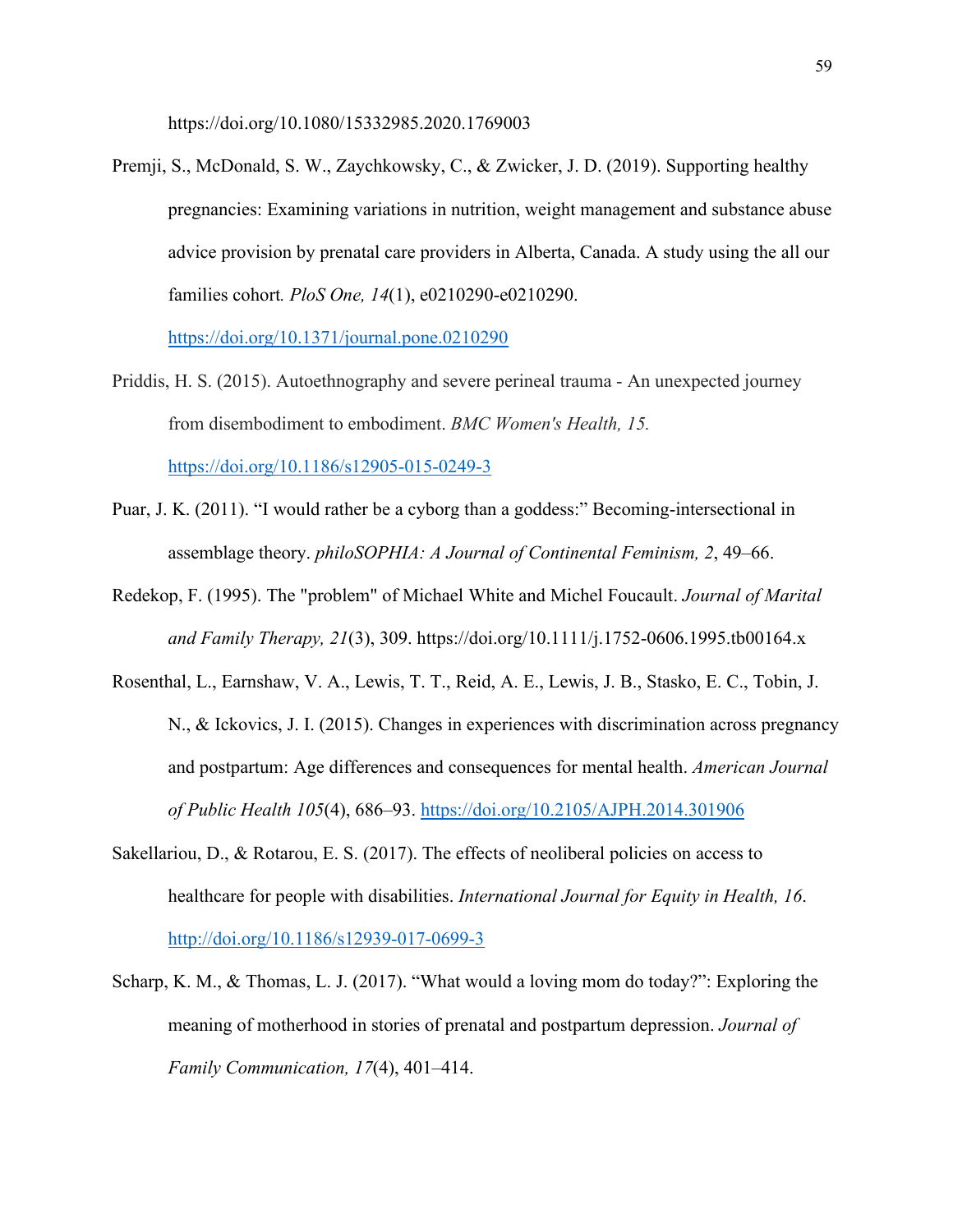<https://doi.org/10.1080/15267431.2017.1355803>

- Schoppe-Sullivan, S. J., Yavorsky, J. E., Bartholomew, M. K., Sullivan, J. M., Lee, M. A., Dush, C. M. K., & Glassman, M. (2017). Doing gender online: New mothers' psychological characteristics, Facebook use, and depressive symptoms. *Sex Roles, 76*(5), 276– 289. <https://doi.org/10.1007/s11199-016-0640-z>
- Settles, I. H., Warner, L. R., Buchanan, N. T., & Jones, M. K. (2020). Understanding psychology's resistance to intersectionality theory using a framework of epistemic exclusion and invisibility. *The Journal of Social Issues, 76*(4), 796–813. <http://doi.org/10.1111/josi.12403>
- Sheeran, N., Jones, L., Rowe, J., & McDonald, H. (2018). Adolescent mothers' experiences over time. *Family Relations, 67*(3), 428–443.<https://doi.org/10.1111/fare.12312>
- Shi, P., Ren, H., Hong, L., & Dai, Q. (2018) Maternal depression and suicide at immediate prenatal and early postpartum periods and psychosocial risk factors. *Psychiatry Research, 261*, 298–306.<https://doi.org/10.1016/j.psychres.2017.12.085>
- Sipsma, H. L., Callands, T., Desrosiers, A., Magriples, U., Jones, K., Albritton, T., & Kershaw, T. (2016). Exploring trajectories and predictors of depressive symptoms among young couples during their transition to parenthood. *Maternal and Child Health Journal, 20*(11), 2372–2381.<http://doi.org/10.1007/s10995-016-2064-3>
- Staneva, A. A., Bogossian, F., Morawska, A., & Wittkowski, A. (2017). "I just feel like I am broken. I am the worst pregnant woman ever": A qualitative exploration of the "at odds" experience of women's antenatal distress. *Health Care for Women International, 38*(6), 658–686.<https://doi.org/10.1080/07399332.2017.1297448>

Staneva, A. A., & Wigginton, B. (2018). The happiness imperative: Exploring how women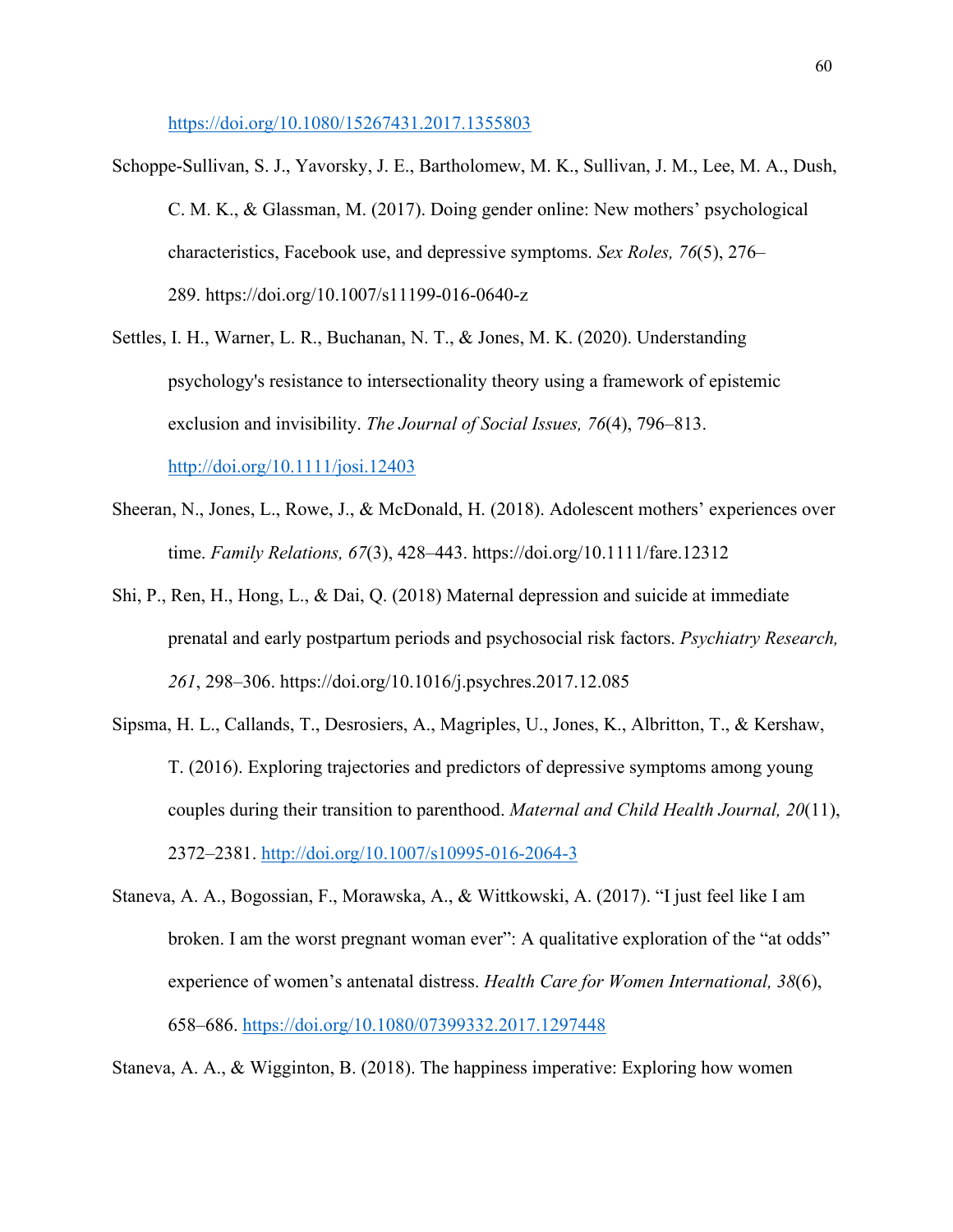narrate depression and anxiety during pregnancy. *Feminism & Psychology, 28*(2), 173– 193. https://doi.org/10.1177/0959353517735673

- Statistics Canada. (2019). Maternal mental health in Canada, 2018/2019. [https://www150.statcan.gc.ca/n1/en/daily-quotidien/190624/dq190624b](https://www150.statcan.gc.ca/n1/en/daily-quotidien/190624/dq190624b-eng.pdf?st=pCx_PQ_t)[eng.pdf?st=pCx\\_PQ\\_th](https://www150.statcan.gc.ca/n1/en/daily-quotidien/190624/dq190624b-eng.pdf?st=pCx_PQ_t)ttps://www150.statcan.gc.ca/n1/en/dailyquotidien/190624/dq190624b-eng.pdf?st= $pCx$  PQ t
- Stevens, N. R., Heath, N. M., Lillis, T. A., McMinn, K., Tirone, V., & Mervat Sha'ini. (2018). Examining the effectiveness of a coordinated perinatal mental health care model using an intersectional feminist perspective. *Journal of Behavioral Medicine, 41*(5), 627–640.
- Substance Abuse and Mental Health Services Administration [SAMHSA]. (2014). SAMHSA's concept of trauma and guidance for a trauma-informed approach. *HHS Publication No. (SMA*) 14-4884. https://ncsacw.samhsa.gov/userfiles/files/SAMHSA\_Trauma.pdf
- Surrey, J. L. (1985*). The "self-in-relation": A theory of women's development*. Wellesley College, Stone Center for Developmental Services and Studies. https://www.wcwonline.org/pdf/previews/preview\_13sc.pdf
- Tandon, S. D., Leis, J. A., Ward, E. A., Snyder, H., Mendelson, T., Perry, D. F., Carter, M., Hamil, J., & Le, H. (2018). Adaptation of an evidence-based postpartum depression intervention: Feasibility and acceptability of mothers and babies 1-on-1. *BMC Pregnancy and Childbirth, 18.* http://doi.org/10.1186/s12884-018-1726-0
- Tariq, A., & Yousaf, A. (2020). Self-criticism, self-silencing and depressive symptoms in adolescents. *Journal of Behavioural Sciences, 30*(1), 60. http://pu.edu.pk/[images/journal/doap/PDF-FILES/4\\_V30-1-2020.pdf](http://pu.edu.pk/images/journal/doap/PDF-FILES/4_V30-1-2020.pdf)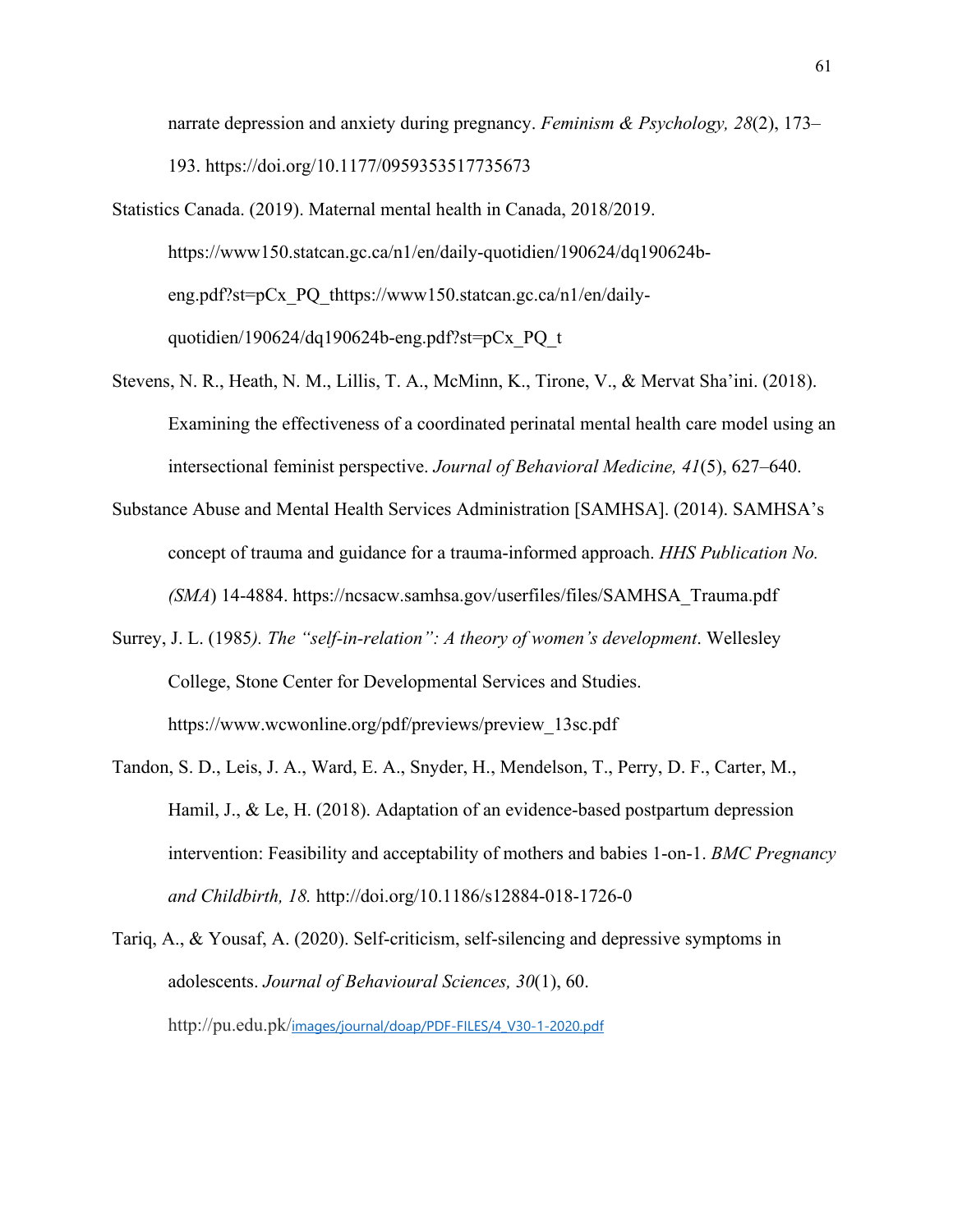- Thomason, E., Flynn, H., Himle, J., & Volling, B. (2015). Are women's parenting-specific beliefs associated with depressive symptoms in the perinatal period? Development of the rigidity of maternal beliefs scale. *Depression and Anxiety, 32*(2), 141–148. <https://doi.org/10.1002/da.22280>
- Tokumitsu, K., Sugawara, N., Maruo, K., Suzuki, T., Yasui-Furukori, N., & Shimoda, K. (2020). Prevalence of perinatal depression among Japanese men: A meta-analysis. *Annals of General Psychiatry, 19*, 1–11.<http://doi.org/10.1186/s12991-020-00316-0>
- Topa, J. B., Nogueira, C. O., & Neves, S. A. (2017). Maternal health services: An equal or framed territory? *International Journal of Human Rights in Healthcare, 10*(2), 110–122. <https://doi.org/10.1108/IJHRH-11-2015-0039>
- Trettin, S., Moses-Kolko, E., & Wisner, K. L. (2006). Lesbian perinatal depression and the heterosexism that affects knowledge about this minority population. *Archives of Women's Mental Health, 9*(2), 67–73.<http://doi.org/10.1007/s00737-005-0106-8>
- Turan, J. M., Elafros, M. A., Logie, C. H., Banik, S., Turan, B., Crockett, K. B., Pescosolido, B., & Murray, S. M. (2019). Challenges and opportunities in examining and addressing intersectional stigma and health. *BMC Medicine, 17.* [http://doi.org/10.1186/s12916-018-](http://doi.org/10.1186/s12916-018-1246-9) [1246-9](http://doi.org/10.1186/s12916-018-1246-9)
- Turner, J. (2018). Literature review. *Performance Improvement Quarterly, 31*(2), 113–117. <https://doi.org/10.1002/piq.21275>
- Ussher, J. M., Perz, J., Metusela, C., Hawkey, A. J., Morrow, M., Narchal, R., & Estoesta, J. (2017). Negotiating discourses of shame, secrecy, and silence: Migrant and refugee women's experiences of sexual embodiment. *Archives of Sexual Behavior, 46*(7), 1901– 1921. <https://doi.org/10.1007/s10508-016-0898-9>